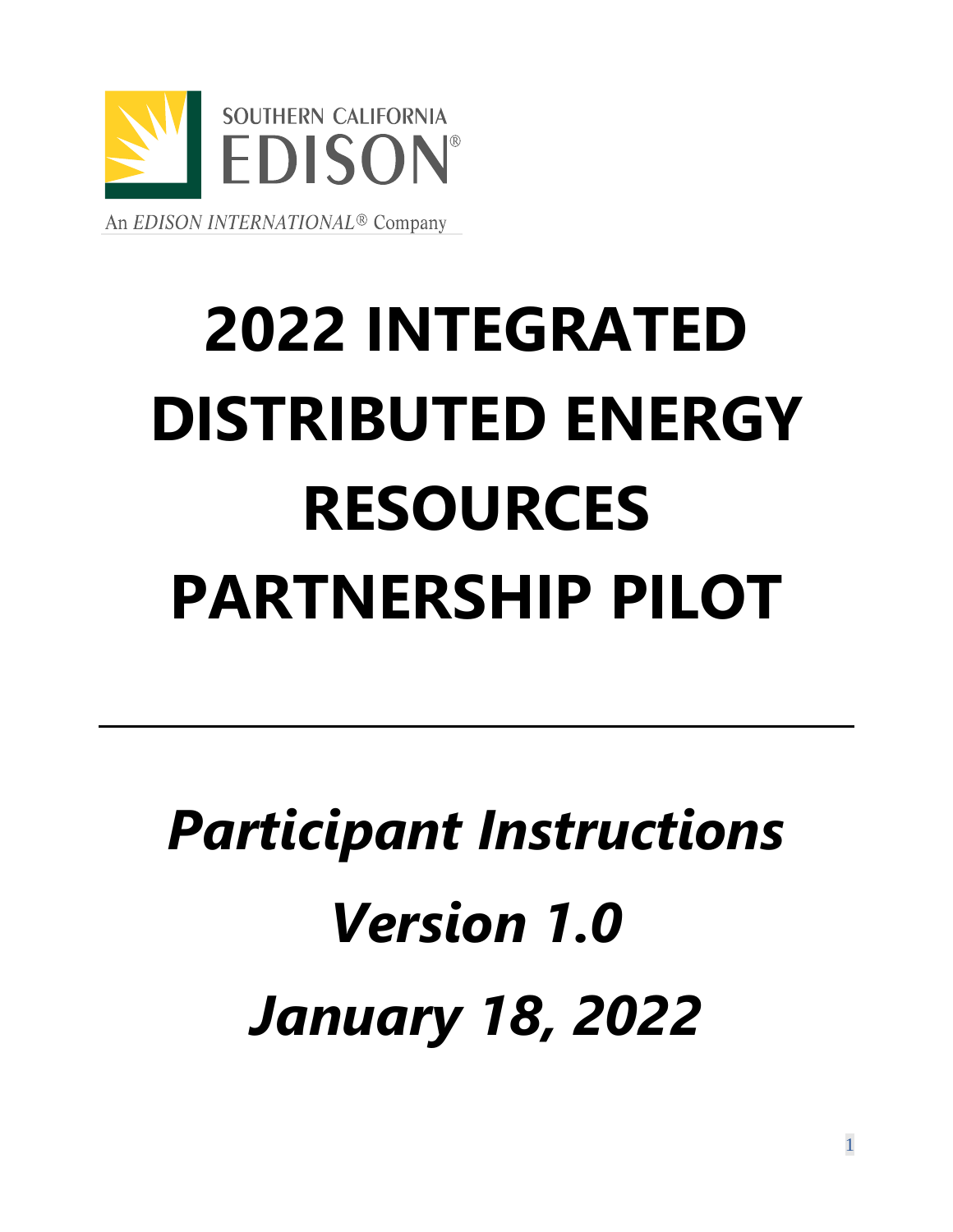# Table of Contents

| 1.               |                                                                             |  |
|------------------|-----------------------------------------------------------------------------|--|
| 2.               |                                                                             |  |
| 3.               |                                                                             |  |
| $\overline{4}$ . |                                                                             |  |
|                  |                                                                             |  |
| a.               |                                                                             |  |
| b.               |                                                                             |  |
| C.               |                                                                             |  |
|                  |                                                                             |  |
| 1.               |                                                                             |  |
| 2.               |                                                                             |  |
| 3.               |                                                                             |  |
| 4.               |                                                                             |  |
| 5.               |                                                                             |  |
| 6.               |                                                                             |  |
| 7.               |                                                                             |  |
| 8.               |                                                                             |  |
|                  | ARTICLE 4. APPLICANTS' ACKNOWLEDGEMENTS; WAIVERS AND RESERVATION OF RIGHTS; |  |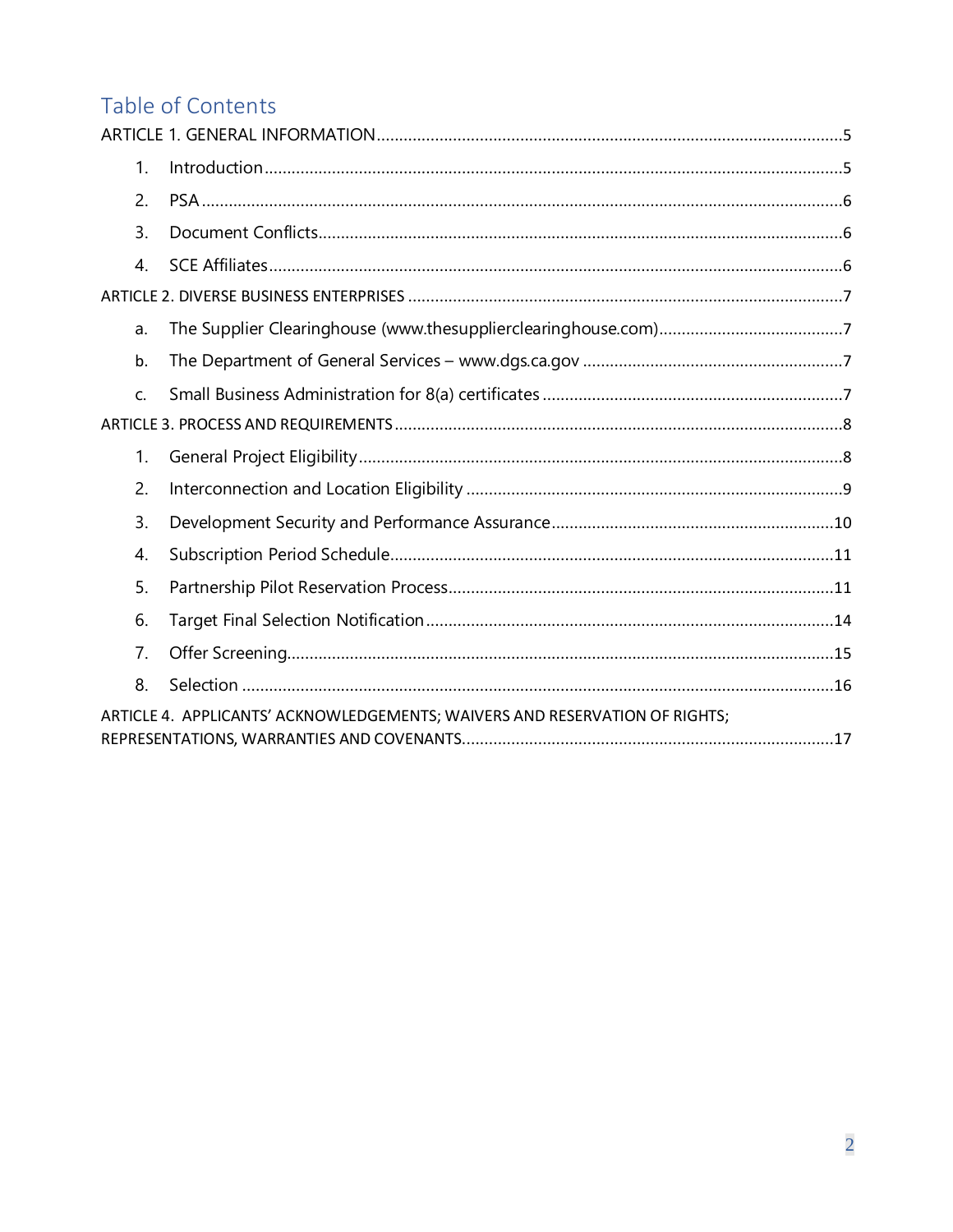#### **ATTACHMENTS**

| <b>ATTACHMENT A</b>   | <b>Product Descriptions and Requirements</b>             |
|-----------------------|----------------------------------------------------------|
| <b>ATTACHMENT A-1</b> | <b>Distributed Generation</b>                            |
| <b>ATTACHMENT A-2</b> | <b>Distributed Generation paired with Energy Storage</b> |
| <b>ATTACHMENT A-3</b> | <b>Demand Response</b>                                   |
| <b>ATTACHMENT A-4</b> | <b>Energy Efficiency</b>                                 |
| <b>ATTACHMENT A-5</b> | <b>Permanent Load Shift</b>                              |
| <b>ATTACHMENT B</b>   | <b>Offer Support Documents</b>                           |
| <b>ATTACHMENT C</b>   | <b>Distribution Deferral Need and Budget</b>             |
| <b>ATTACHMENT D</b>   | <b>Incrementality</b>                                    |
| <b>ATTACHMENT E</b>   | <b>Payments</b>                                          |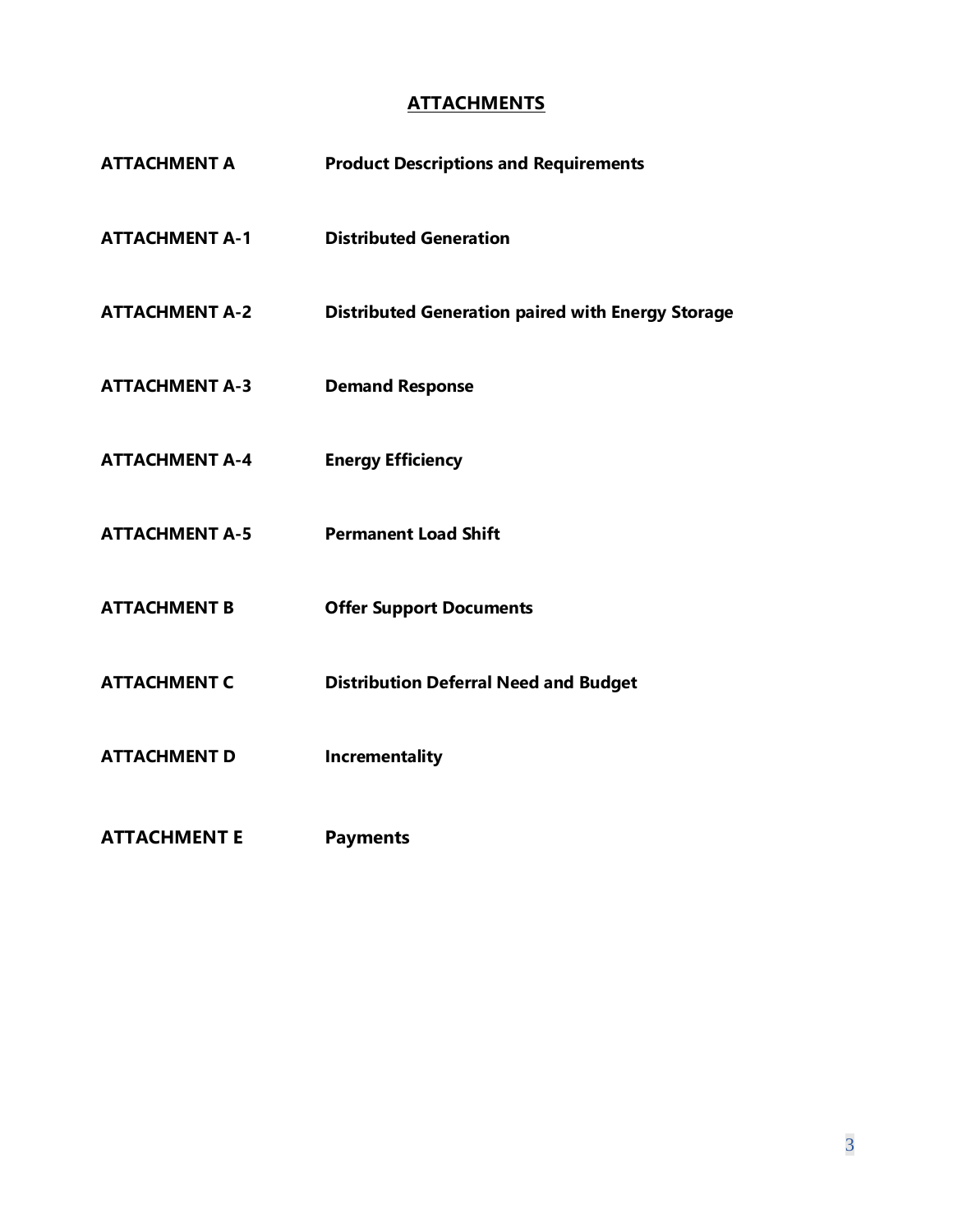## **IMPORTANT – QUALIFICATION CRITERIA:**

Aggregators must adhere to the eligibility criteria as set forth in these Integrated Distributed Energy Resources ("DERs") Partnership Pilot (the "Partnership Pilot") participant instructions in order to submit a reservation for a portion (or the entirety) of the grid need.

#### **IMPORTANT – COMMUNICATIONS:**

All Offers (as defined below) for this Partnership Pilot must be submitted electronically through the Proposal Evaluation & Proposal Management Application ("PEPMA") website at:

<https://www.pepma-ca.com/Public/Default.aspx> (the "Website").

All participants interested in submitting Offers into the Partnership Pilot will need to have a registered account on the PEPMA website (herein incorporated and referenced as the "Website"). Participants who do not have a Website account must self-register on the Website to receive access to and submit Offers for the Partnership Pilot. Interested participants with a registered active PEPMA account may submit a request to SCE to access the Partnership Pilot submission page on the PEPMA website.

After submitting the request to access the Partnership Pilot submission page when logging into your account, you will see the Partnership Pilot link and have access to the submission page and information. \*

\*Note: If you do not see the link after login to the Website contact SCE to have access granted to the bid. The SCE contact is listed under the "Contact Us" section on the Website Home page.

For additional information on registering on the Website, please visit: <https://www.pepma-ca.com/Public/Registration1.aspx>

The Website functions in most browsers; however, it may not work as well in browsers older than Internet Explorer version 8.

SCE strongly encourages participants to register on the Website well in advance of when Offers are due. Website registrants should be listed under the parent company of the entity submitting the Offer, not their contractors, subcontractors, consultants, or agents.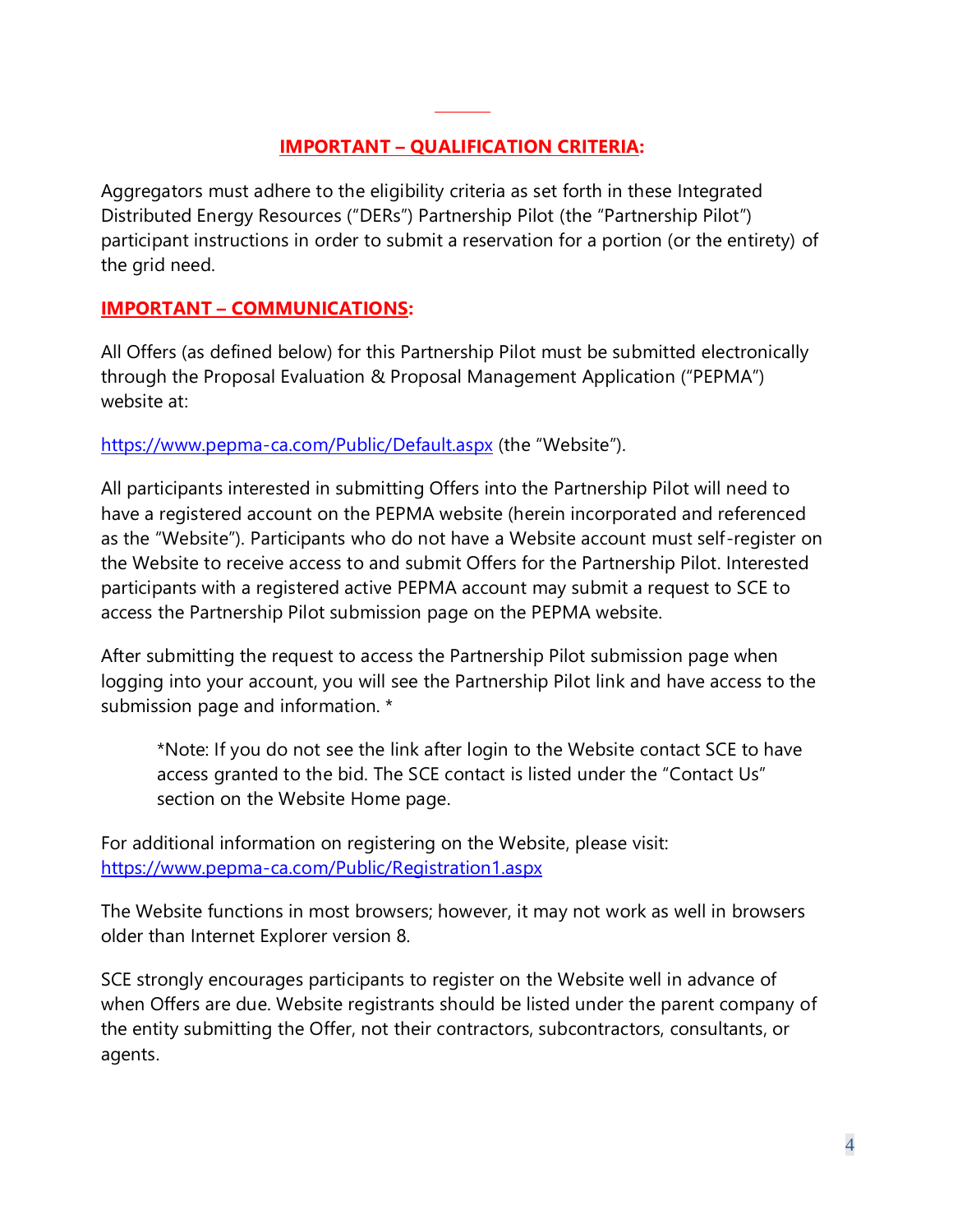Each Offer should be uploaded into the Business Proposal section on the Website and should be in a separate zip file. The zip file must contain all the project materials for the applicable Offer. Please make sure that file names for your submittals do not contain any special characters, such as  $*&#</math>, and utilize the following naming convention:$ 

#### *AggregatorName\_ProjectName\_DER Solution\_FileName. For example: "ABCSolar\_ProjectRose\_Generation\_profile.xlsx***."**

SCE may, in its sole discretion, decline to respond to any email or other inquiry about the Partnership Pilot without liability or responsibility.

# <span id="page-4-1"></span><span id="page-4-0"></span>ARTICLE 1. GENERAL INFORMATION

#### 1. Introduction

Southern California Edison ("SCE") is launching the Partnership Pilot to solicit reservation offers ("Offers") from all pre-qualified aggregators of the Products (as defined in Section 3.1(4), below), that have passed the prescreening process and have been accepted by SCE to participate in the Partnership Pilot. Regardless of the form of ownership (e.g., third-party owned, customer-owned, joint ownership), the Products must be new or otherwise incremental behind-the-meter ("BTM") Distributed Energy Resources ("DERs") that were approved for your company in the prescreening process. SCE is soliciting new or otherwise incremental eligible resources to provide energy savings (as applicable for each Product), for purposes of deferring upgrades to SCE's distribution network. More information, including minimum deferral requirements and eligibility, can be found in Article 3 and Attachments A and C. SCE will procure up to one hundred twenty percent (120%) of the deferral requirement for risk mitigation.

These Partnership Pilot Instructions set forth the procedures an Offeror must follow in order to participate in the Partnership Pilot and the manner in which Offers will be evaluated and selected.

The deadline to submit any Offers and signed customer affidavits/proof of contract with the host DER customers is outlined within the table in Article 3, Section 4, (the "Subscription Period End Date"). SCE strongly encourages Offerors, prior to the Offer Subscription Period End Date, to contact SCE with any questions they may have on the specifics of their project and/or Offer, in particular, with respect to incrementality clarifications.

Capitalized terms used in these Partnership Pilot Instructions but not otherwise defined herein, have the meanings set forth in the pro forma purchase and sale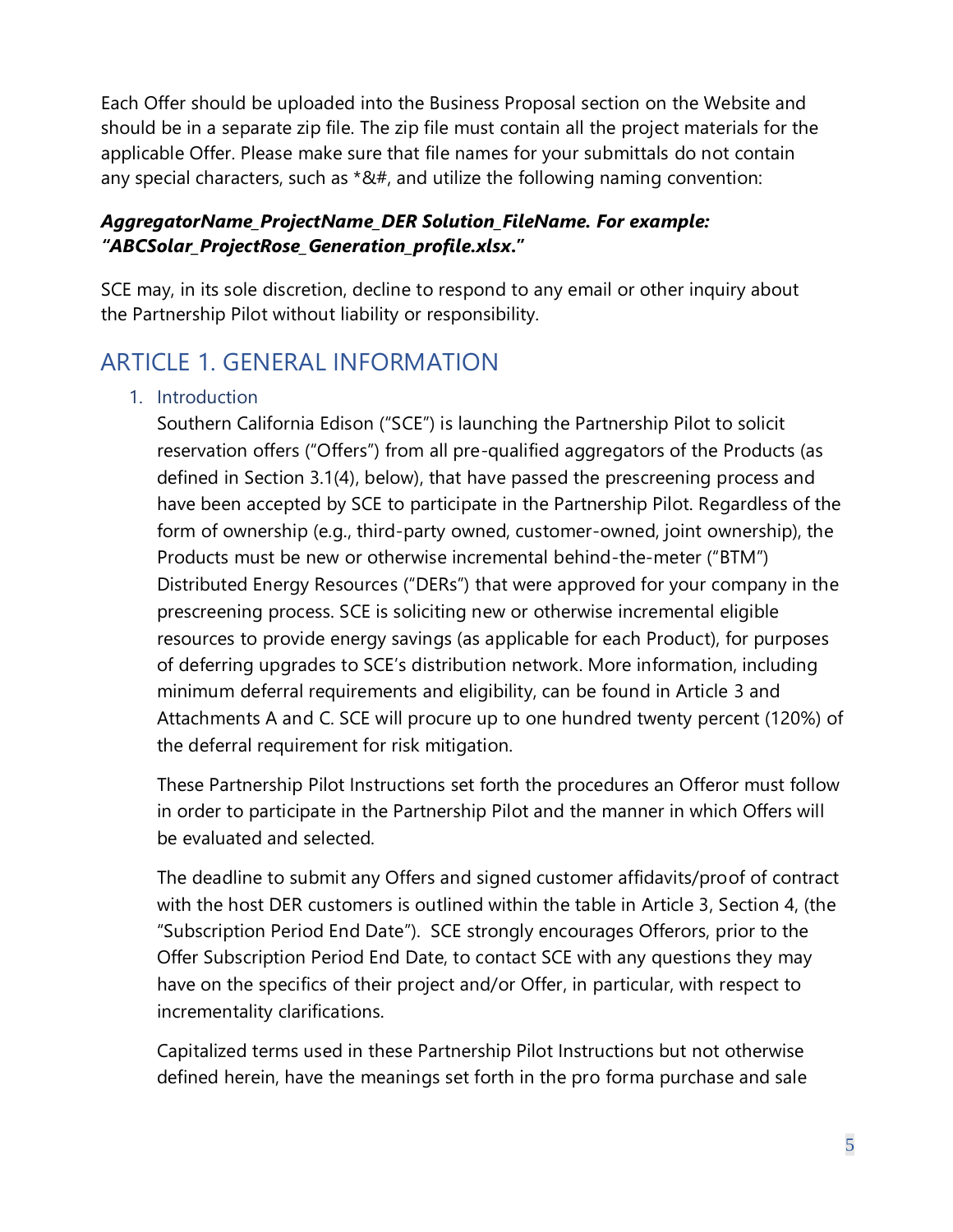agreement ("PSA"). All clock times specified below are in Pacific Prevailing Time ("PPT").

## <span id="page-5-0"></span>2. PSA

The objective of this Partnership Pilot is to execute contracts that are substantially the same in form and substance as the PSA. There will be no opportunity for Offerors to negotiate any of the terms and conditions of the PSA prior to execution. If Offeror's Offer is selected, Offeror will be offered a contract in the form of the PSA with only those changes necessary to reflect project specifics.

For each deferral project, the offer reservations will be evaluated individually and collectively. In other words, SCE will evaluate whether, and how offers, proposed deferral solutions may complement each other to address the hourly need. As soon as it is determined that either a single offer, or a certain combination of complementary offers, meets or exceeds the 90% trigger, SCE may execute contract(s).

In submitting Offers into this Partnership Pilot, Offerors' project specifications must conform to, or otherwise account for, the provisions in the PSA for the respective Product.

It is the Offeror's responsibility to thoroughly review all respective provisions of the PSA and all requirements of this Partnership Pilot process.

## <span id="page-5-1"></span>3. Document Conflicts

In the event of any conflict between terms contained in any of the PSA, these Partnership Pilot Instructions, or the Website, the conflict will be resolved by the following priority of documents:

- (1) The PSA (as posted on the Website)
- (2) These Partnership Pilot Instructions
- (3) The Website

## <span id="page-5-2"></span>4. SCE Affiliates

SCE affiliates are permitted to participate in the Partnership Pilot if they were prequalified as an aggregator. An Offeror must disclose whether or not it is an SCE affiliate by filling out the information on the Offer form available on the Website when Offeror begins the Offer submittal process.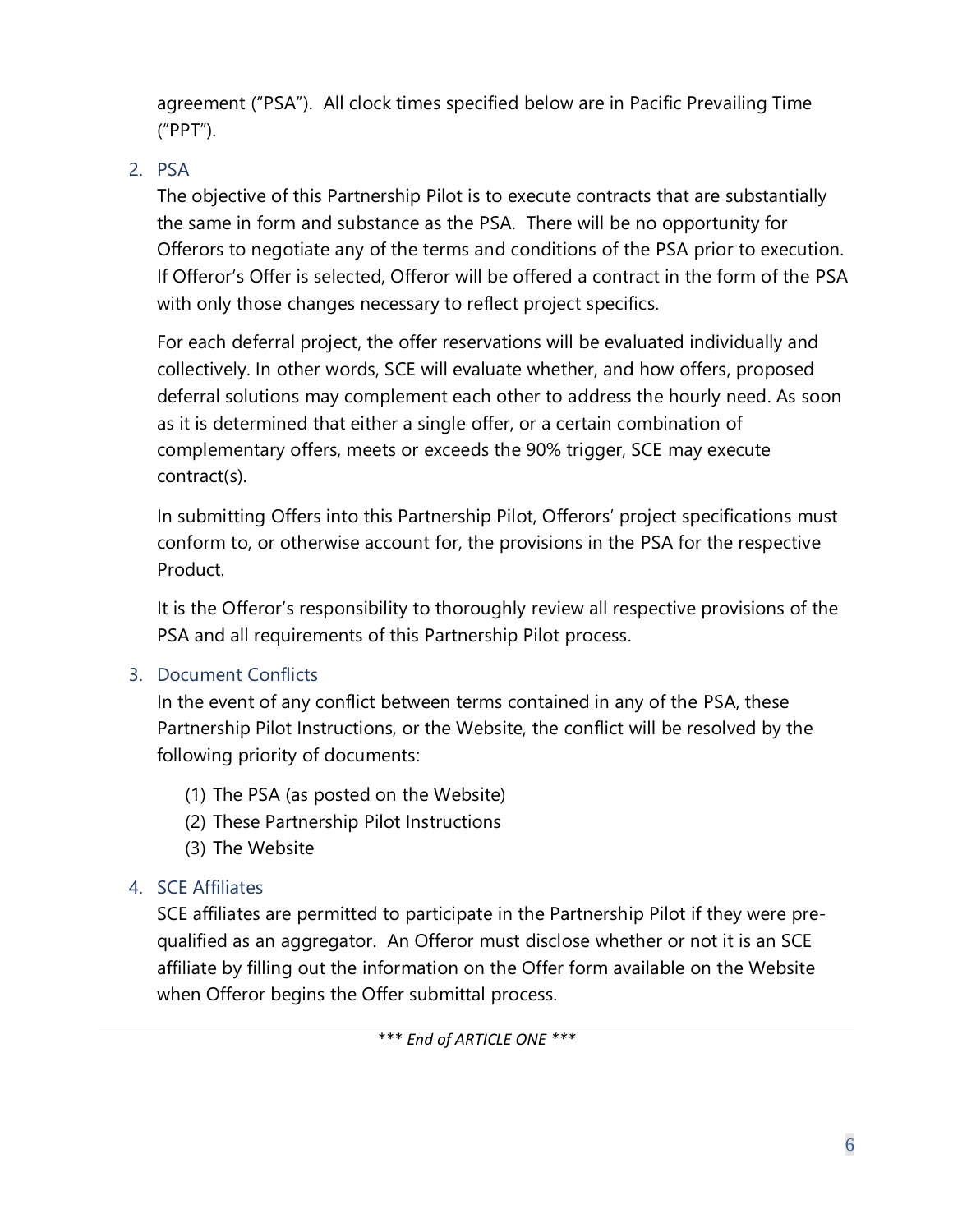# <span id="page-6-0"></span>ARTICLE 2. DIVERSE BUSINESS ENTERPRISES

SCE encourages Women-Owned, Minority-Owned, Service-Disabled Veteran-Owned, Lesbian-, Gay-, Bisexual-, and/or Transgender-Owned Business Enterprises ("Diverse Business Enterprises" or "DBEs") to participate in the Partnership Pilot. For Offerors interested in participating as a DBE, additional provisions will be incorporated into the PSA to ensure DBE status is maintained throughout the Term.

Information on SCE's Supplier Diversity Program can be found on the following SCE website: [www.sce.com/sd](http://www.sce.com/sd) and [www.sce.com/energyprocurement.](http://www.sce.com/energyprocurement)

CPUC (California Public Utilities Commission) General Order ("GO") 156 [\(http://www.cpuc.ca.gov/generalorders/\)](http://www.cpuc.ca.gov/generalorders/) sets the rules governing, among other things, goals, annual reporting, and annual planning in the development of programs to increase participation of DBEs in procurement of contracts from utilities as required by the California Public Utilities Code.

Offerors can help SCE achieve its GO 156 goals in the following ways:

- <span id="page-6-2"></span><span id="page-6-1"></span>(1) For qualified DBE Sellers (Tier 1 – direct contracting with SCE), ensure you are certified by one of the following agencies accepted by the CPUC.<sup>1</sup>
	- a. The Supplier Clearinghouse [\(www.thesupplierclearinghouse.com\)](http://www.thesupplierclearinghouse.com/)
	- b. The Department of General Services [www.dgs.ca.gov](http://www.dgs.ca.gov/)
	- c. Small Business Administration for 8(a) certificates
- <span id="page-6-3"></span>(2) Require that any qualified Tier 2 DBE (subcontractors to a Tier 1 Seller or directly to the project under contract with SCE) that perform work or deliver materials related to a project that will ultimately be under contract with SCE, be certified by, or certification is accepted through the certifying agencies listed above.

Furthermore, as provided in Section 6.3 of GO 156, SCE's Supplier Diversity efforts include encouraging its Sellers to develop plans to utilize DBE subcontractors. SCE can help with identifying DBEs for subcontracting opportunities. In addition, the PSA in this

<sup>&</sup>lt;sup>1</sup> Pursuant to Public Utilities Code section 8283(e)(2), Disabled Veteran Owned Business Enterprises in California are verified/certified by the California State Department of General Services, Office of Small Business and Disabled Veterans Business Enterprise Services (www.dgs.ca.gov/), and The Supplier Clearinghouse shall accept the verifications/certifications. Lesbian-, Gay-, Bisexual-, Transgender-Owned Business Enterprises seeking verification/certification of its DBE status may seek verification/certification through The Supplier Clearinghouse process.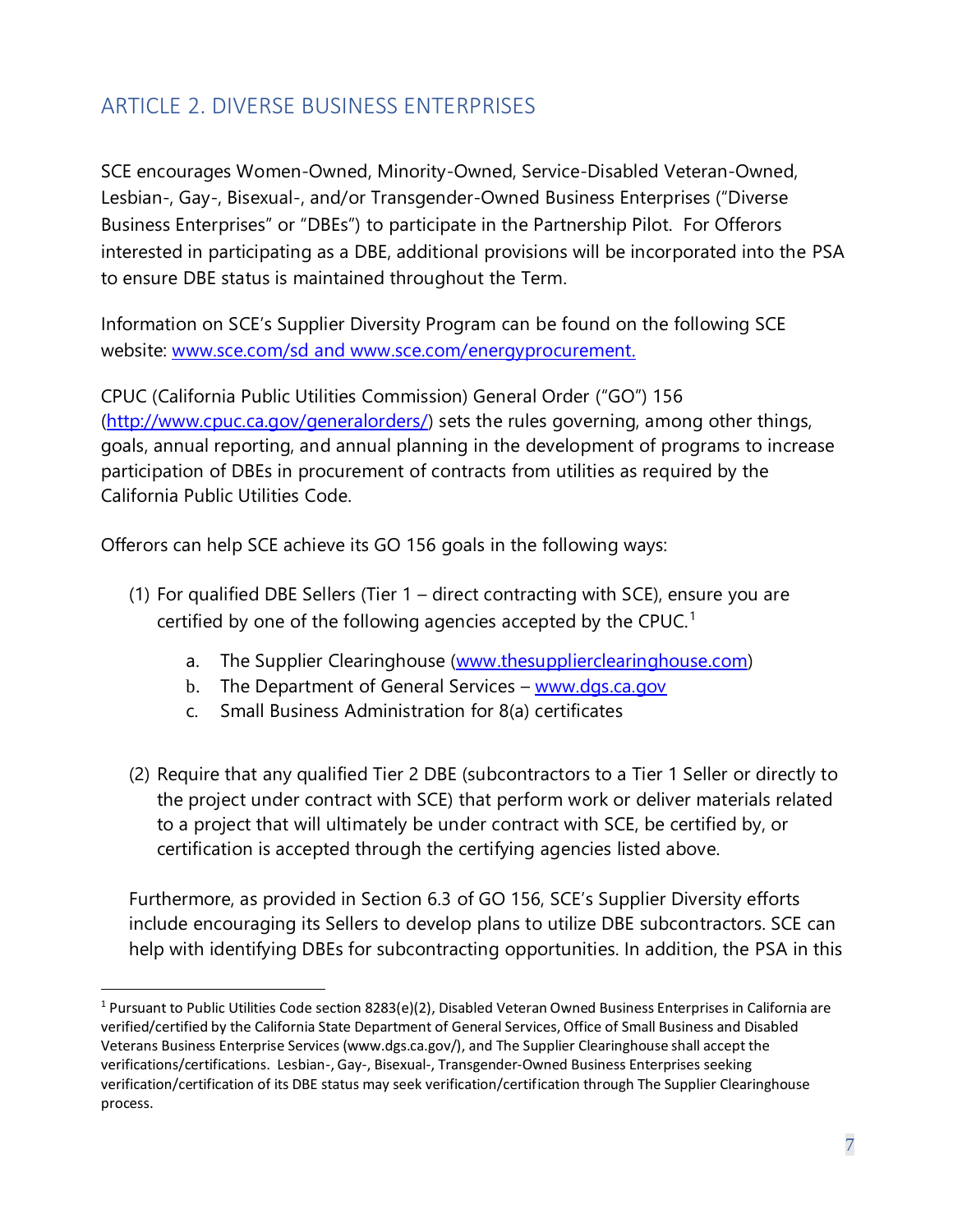Partnership Pilot includes a requirement to report payments made to any DBE that has supplied goods or services as subcontractors.

*\*\*\* End of ARTICLE TWO \*\*\**

# <span id="page-7-1"></span><span id="page-7-0"></span>ARTICLE 3. PROCESS AND REQUIREMENTS

- 1. General Project Eligibility **Refer to the Attachments for specific project and Offer requirements.**
	- (1) Vintage New build (not existing or repowered) or otherwise incremental to existing installations.
	- (2) Technology Proven, commercially available technology that is scalable to the project size (not in experimental, research, demonstration, or development stages), as determined in SCE's sole discretion.
	- (3) Incrementality Incremental Offers consistent with the principles adopted by the CPUC in D.16-12-036 & D. 21-02-006, including ensuring that customers do not get paid twice for the same service.

Please be aware that aggregators must provide a feasible method of measuring and quantifying the incremental value of partially incremental Offers satisfactory to SCE.

- (4) Products Only the products you were pre-qualified for in the prescreening process will be accepted
- (5) Project Completion Date The Project Completion Date for each Offer must occur no later than:

| <b>Project Name</b> | <b>Need Area</b> | <b>Project</b><br><b>Completion Date</b> |
|---------------------|------------------|------------------------------------------|
| El Casco            | Jonagold Circuit | June 1, 2023                             |
| Shawnee             | Shawnee Sub      | June 1, 2023                             |
| Colonia             | Colonia Sub      | June 1, 2024                             |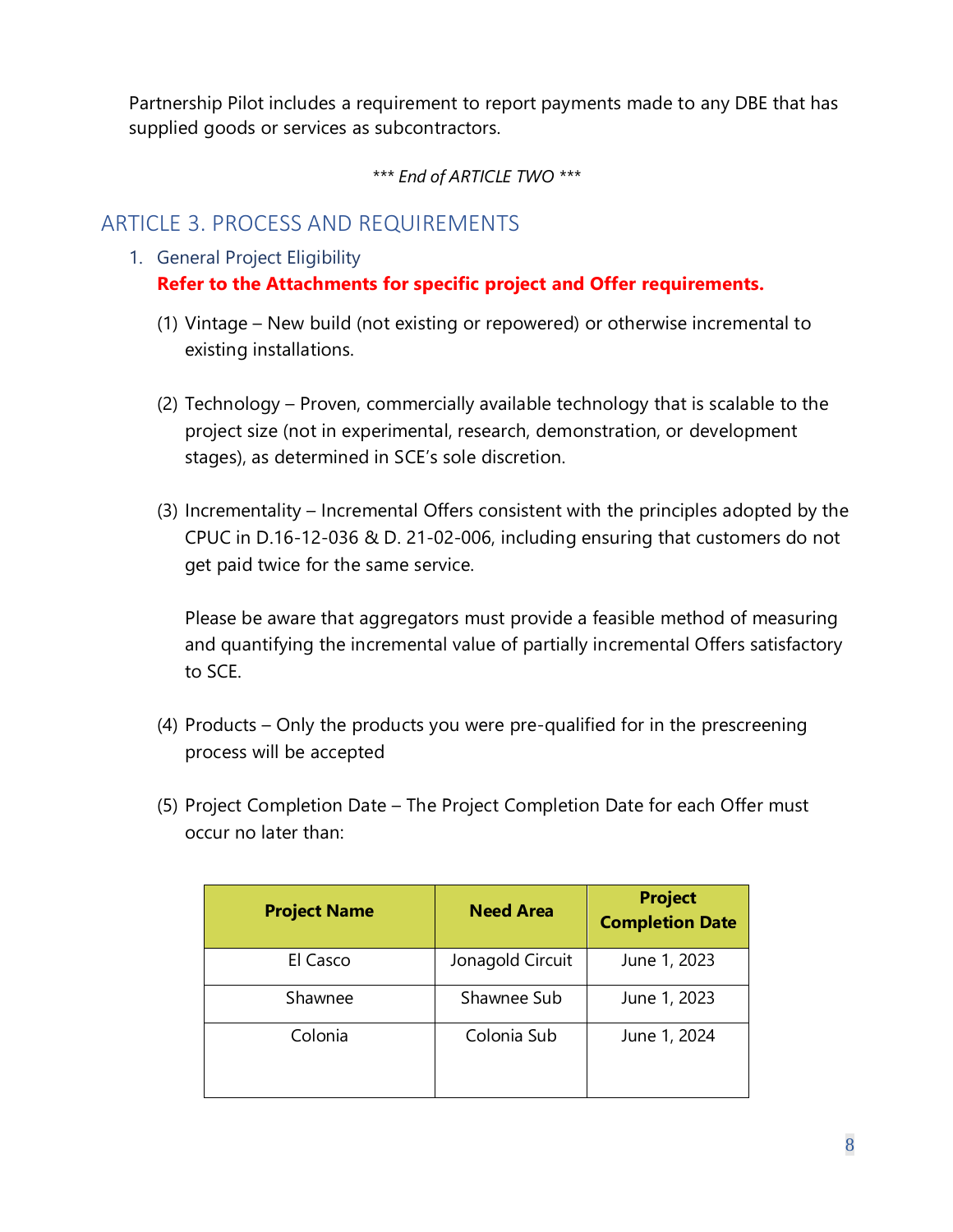(6) Project Delivery Start Date – the Initial Delivery Date for each Offer must occur no earlier than:

| <b>Project Name</b> | <b>Need Area</b> | <b>Initial Delivery</b><br><b>Date</b> |
|---------------------|------------------|----------------------------------------|
| El Casco            | Jonagold Circuit | June 1, 2024                           |
| Shawnee             | Shawnee Sub      | June 1, 2024                           |
| Colonia             | Colonia Sub      | June 1, 2025                           |

#### <span id="page-8-0"></span>2. Interconnection and Location Eligibility

Projects must be located within SCE's service territory, specifically connecting to a load, circuit, or lower voltage substation in SCE's distribution system that electrically connects to one of the following substations or circuits:

- New Circuit at El Casco Substation Project (Beaumont & Calimesa, CA) o Jonagold 12 kV circuit out of the El Casco 115/12 kV substation.
- Shawnee Transformer Upgrade Project (Garden Grove, Huntington Beach, Los Alamitos, Seal Beach, Westminster, & Stanton CA)
	- o Shawnee 66/12 kV substation
- Santa Clara-Colonia 66kV Sub-transmission Line Rebuild (Oxnard & Camarillo, CA)
	- o Colonia 66/16 kV substation
- (1) SCE has made available an interactive map for Offerors' use called the Distribution Resources Plan External Portal ("DRPEP"), which includes the locations of SCE distribution circuits, substations, system voltage, available capacity, and customer information. DRPEP is located at <https://ltmdrpep.sce.com/drpep/>
- (2) Solely for the purpose of this Partnership Pilot, upon an Offeror's execution of an NDA (as defined in Section 4.5(2)), SCE will share with the Offeror a list of addresses that are served by the distribution network assets needing upgrades, for which SCE is seeking deferral.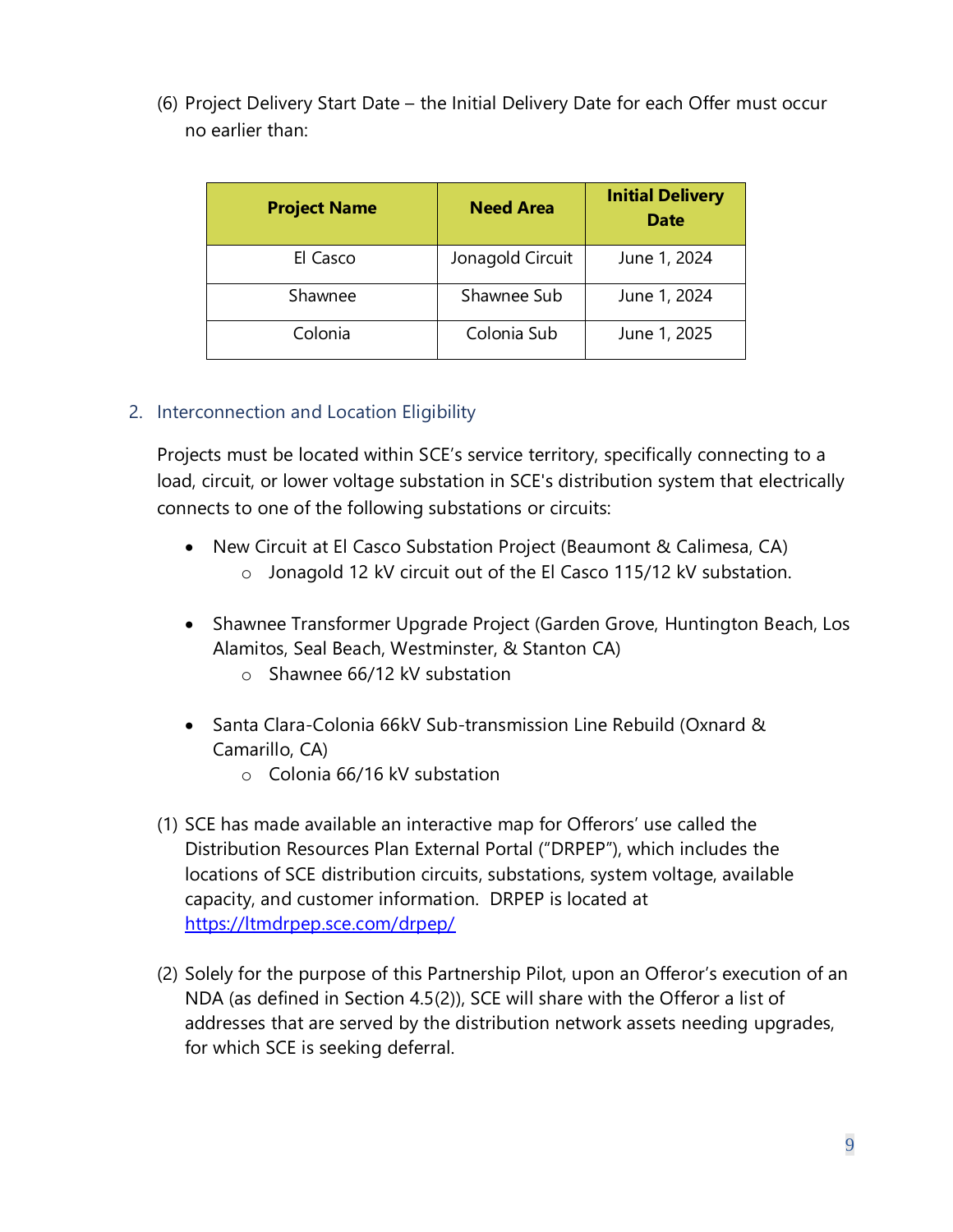#### <span id="page-9-0"></span>3. Development Security and Performance Assurance

The PSA requires collateral to be posted for Development Security ("DS") and Performance Assurance ("PA") in accordance with the table below. The collateral must be in the form of cash or a Letter of Credit. The DS is required within five (5) Business Days following the Effective Date. PA is required to be posted on or before the Initial Delivery Date and is to be maintained throughout the Delivery Period and until Seller has satisfied all monetary obligations that survive termination of a Final Agreement. The DS will be held until the PA is received.

To determine the DS and PA amounts, SCE will multiply the DS Rate or PA Rate, as applicable from the table below, by the PSA's total kWh energy savings amount. The energy savings amount to be used in this calculation is specified under the "Defined Term" column in the table below for each of the respective deferral locations.

| <b>Project Name</b> | <b>Defined Term</b>              | DS Rate (\$/kWh) | PA Rate(\$/kWh) |
|---------------------|----------------------------------|------------------|-----------------|
| El Casco            | <b>Expected Deferral Savings</b> | \$0.13213        | \$0.13213       |
| Shawnee             | <b>Expected Deferral Savings</b> | \$0.00970        | \$0.00970       |
| Colonia             | <b>Expected Deferral Savings</b> | \$0.03342        | \$0.03342       |

The rationale for requesting DS and PA is to incentivize an Offeror who is awarded a contract to complete its project on time and at the contracted level of performance, to maintain the level of project performance over the term of the agreement, and to mitigate the consequences to SCE's customers in the event the Offeror fails to deliver the project in the size and for the time-period needed.

SCE assesses the risks described above in all its procurement solicitations and determines the dollar amount of DS and PA required based on the objectives of the procurement. The objective of this Partnership Pilot is to procure DERs to defer distribution upgrades that SCE would ordinarily undertake with a traditional wires'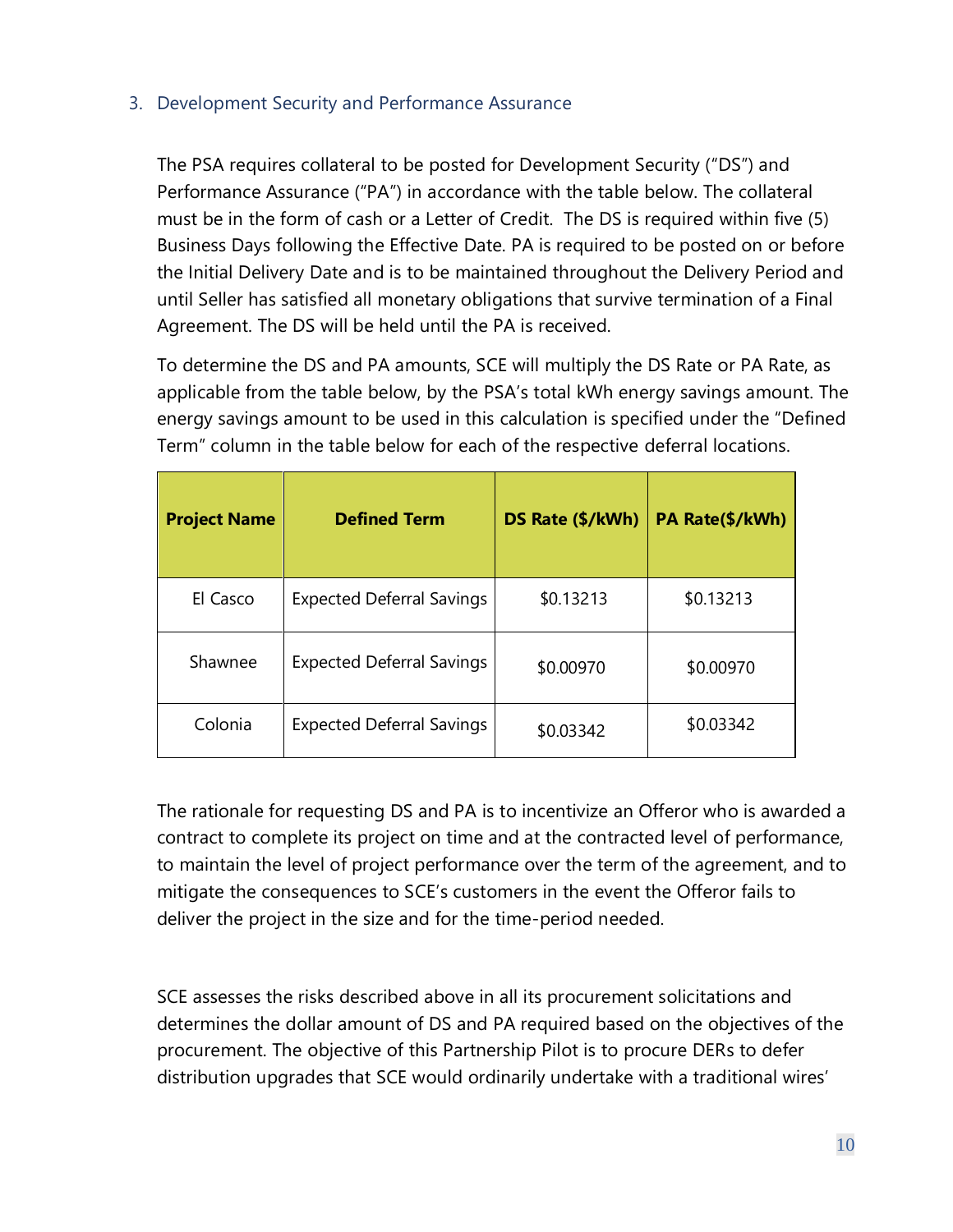solution. Failure of a DER project to achieve the Project Completion Date by the Project Completion Deadline introduces the risk in this Partnership Pilot of the potential need to implement a traditional wires solution as a replacement for the lost DER Products. Failure to achieve the Initial Delivery Date by the Initial Delivery Deadline increases the risk of the potential for impaired grid reliability.

| Event *                                                             | Date                                                          |
|---------------------------------------------------------------------|---------------------------------------------------------------|
|                                                                     |                                                               |
| Tranche 1 Subscription Period Launch                                | 1/18/2022                                                     |
| Aggregator Informational Web-Conference                             | 1/21/2022                                                     |
| Reservation Period End Date **                                      | 14 business days after<br>Offer Reservation<br>Form submittal |
| Tranche 1 El Casco Subscription Period End Date ***                 | 12/1/2022                                                     |
| Tranche 1 Shawnee Subscription Period End Date ***                  | 12/1/2022                                                     |
| Tranche 1 Santa Clara/Colonia Subscription Period End Date<br>$***$ | 12/1/2023                                                     |

#### <span id="page-10-0"></span>4. Subscription Period Schedule

\* SCE may add, remove, or modify any event, event date, or submittal requirement in its sole discretion.

\*\* Once an aggregator's Partnership Pilot reservation form is received by SCE, the affidavit process is initiated, and all required documentation referenced in Attachment B must be submitted within 14 business days.

\*\*\* The Subscription Period will end either when 120% of the need has been met or the Subscription Period End Date has been reached, whichever occurs first. SCE may, in its sole discretion, extend the date of the Subscription Period End Date.

- <span id="page-10-1"></span>5. Partnership Pilot Reservation Process
- (1) Partnership Pilot Launch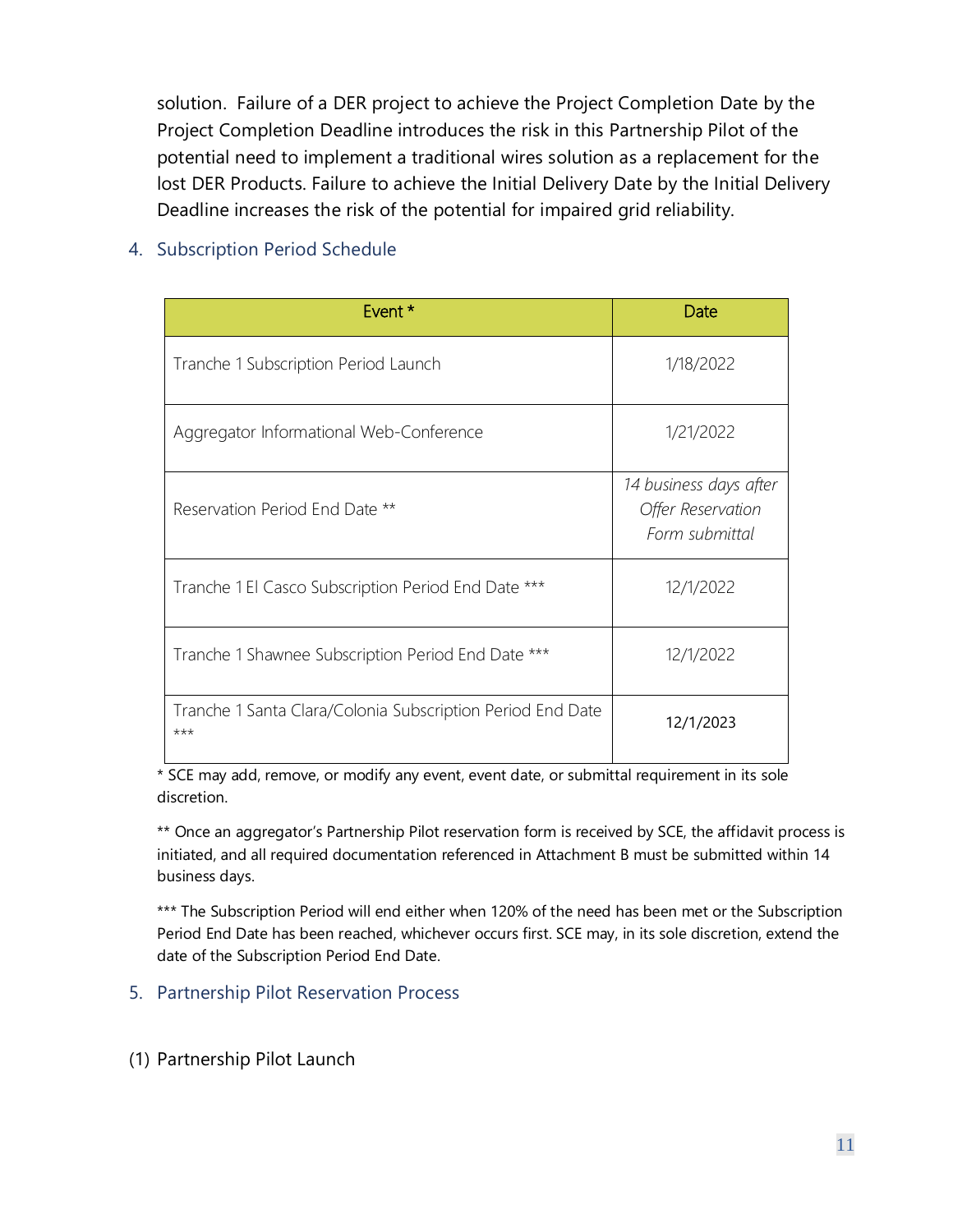Partnership Pilot documents are available on the Website and potential prequalified Offerors can register to participate via the Website.

(2) Offeror Web-Conference

SCE will host an online conference for potential Offerors ("Offerors Conference") to discuss the Partnership Pilot process and key Offer submittal requirements with interested parties. A recording of the conference will be uploaded to the Website afterwards for potential Offerors that were unable to attend.

#### (3) Offer Submittal Timing

a. Submittal Timing

Within fourteen business days after submittal of a Partnership Pilot Offer Reservation Form (the "Reservation Period End Date"), Offeror must submit via the Website each completed Offer Workbook, signed customer affidavit/proof of contract with the host DER customers, and customer affidavit summary sheet conforming exactly to these Partnership Pilot Instructions (including all supporting documents).

SCE will only consider Offers that have been completely submitted via the Website prior to the Subscription Period End Date for the applicable deferral location. This includes submittal of all documents and completion of all forms described herein and on the Website.

# **Please note: If the documentation is not submitted in its entirety within 14 business days after submittal of the Offer Reservation Form, the offer reservation will be deemed invalid. SCE encourages Offerors to allot sufficient time to complete the submittal process.**

Balancing the desire for aggregators to submit offer reservations as quickly as possible with the time needed to market to customers, aggregators are permitted to submit offer reservations at different periods within a deferral project's subscription period. For example, an aggregator could submit an offer reservation for 30% of the needed capacity/energy on 2/15/2022 and then submit another offer reservation for 60% on 7/1/2022, if the Subscription Period for the applicable deferral location has not ended. This approach would be acceptable under SCE's offer reservation design.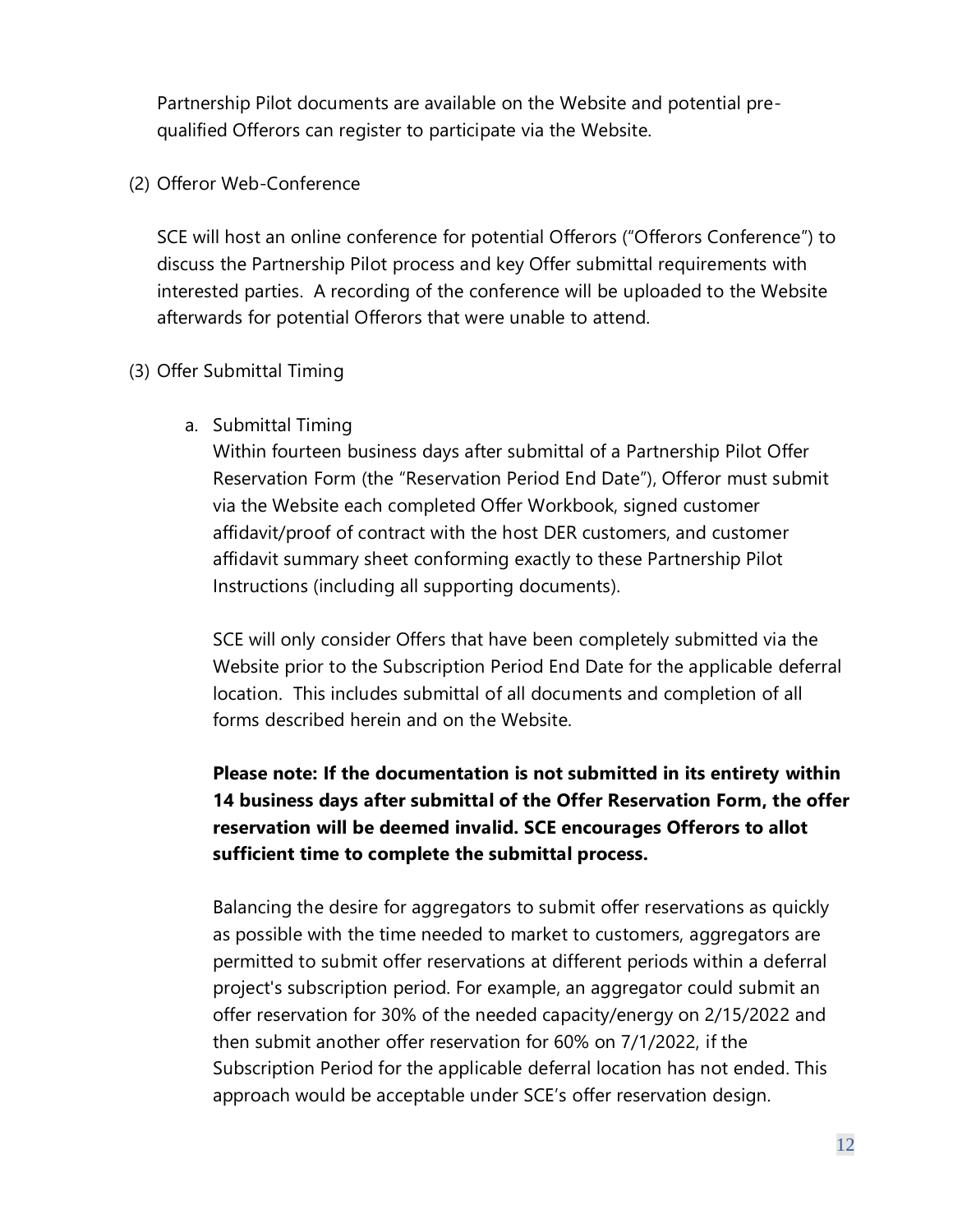SCE will post the most current kW/kWh reserved levels in the Tranche Details section at<https://www.sce.com/partnershippilot> monthly.

At SCE's sole discretion, SCE may allow an Offeror to cure any nonconforming information or uploaded documents provided that an Offer has been timely submitted. If cures are allowed, SCE will notify Offeror and will provide Offeror with the deadline to complete the cure.

SCE desires to have a termination right in any Final Agreement if SCE determines that the project is no longer necessary to meet a deferral need. For specific language, please see Section 10.05(b) of the PSA entitled "**SCE Termination Right – Changing Deferral Need.**

- (4) Online Offer Forms
	- a. Offer Reservation Form:

To obtain a conditional Reservation, the Offeror must fill in all fields within the Offer Reservation form (attached in PEPMA) and upload the completed document into the Business Proposal section on the Website.

Please Note: An aggregator can only submit an offer reservation for a Distributed Energy Resources (DER) solution for which Offeror received prescreening approval. Additionally, if an aggregator plans to submit an offer for multiple DERs, it must do so in separate Offer Reservation forms.

b. Additional Required Upload Documents:

Within fourteen (14) business days after submitting the Offer Reservation Form as briefly described above, Offeror is required to download, fill out and upload several documents—all accessible via the Website by clicking on the appropriate link. In addition to an Offer Reservation Form, each Offer must be accompanied by:

• Signed Customer Affidavits to Express Interest in SCE Partnership Pilot/ Proof of contract with the host DER customers to participate in the Partnership Pilot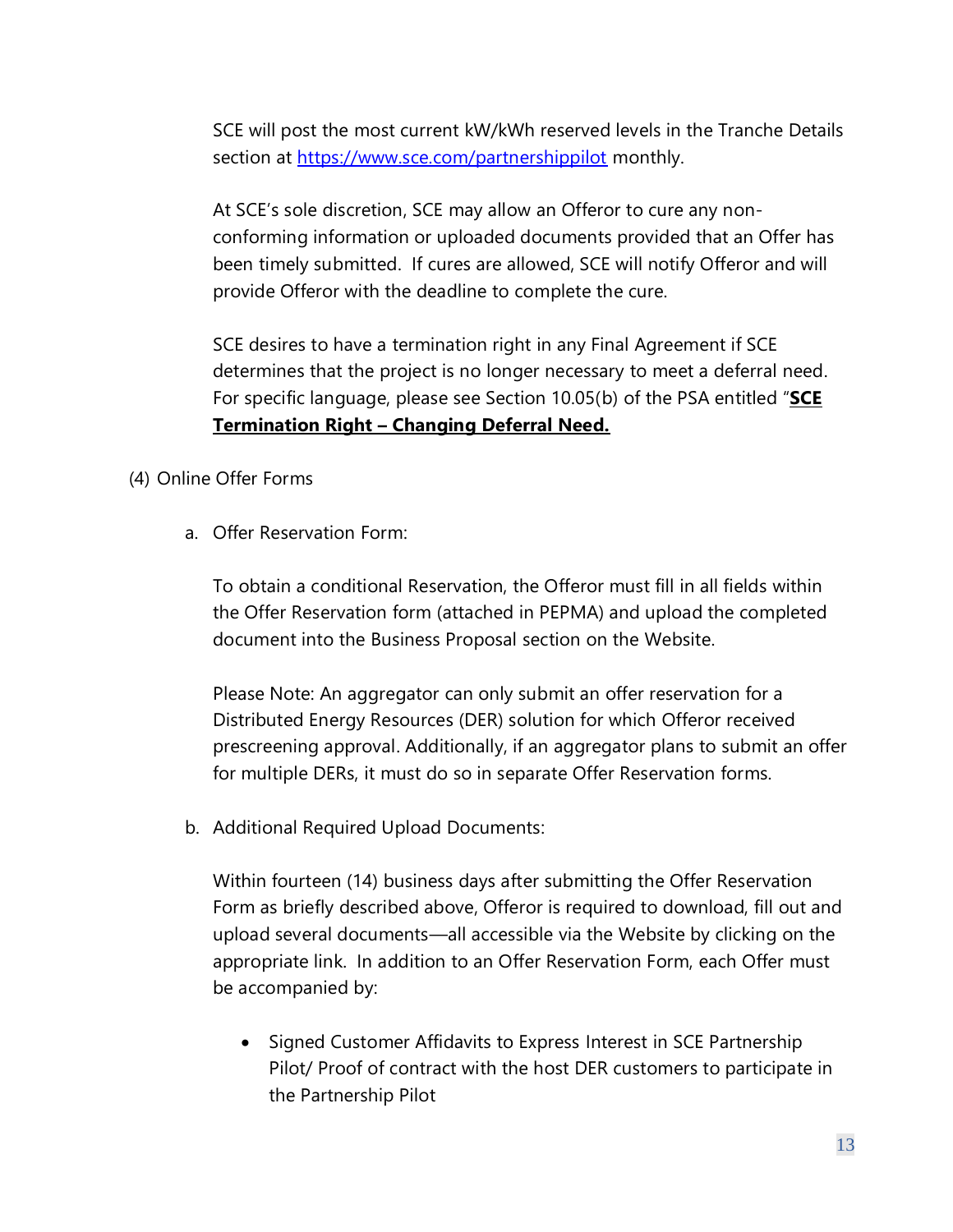- o The Customer Affidavit allows a customer to indicate (by initialing the applicable need year) that it would like to continue to be considered for the Partnership Pilot should an electric grid need necessitate additional solicitations for the deferral project indicated on the Customer Affidavit.
	- You will not need to submit another Customer Affidavit for the deferral project indicated on the Customer Affidavit if the applicable need year has been initialed and you remain an Authorized Energy Solution Provider for the SCE Partnership Pilot.
- SCE Partnership Pilot Customer Affidavit Summary Sheet
- Offer Workbook in Excel format that contains the expected energy savings information
- A partially executed NDA if requesting address information
- A completed Multiple Use Application ("MUA") Services Questionnaire (if Offeror is submitting an energy storage offer)
- c. Additional Information:

SCE may request additional information (not included in these Partnership Pilot Instructions or on the Website) from Offerors at any time during the Partnership Pilot.

#### <span id="page-13-0"></span>6. Target Final Selection Notification

Once 90% of the project's energy needs and up to 120% of the project's needs have been reserved (subject to passing SCE's cyber screening) in each delivery hour SCE intends to notify each Offeror as to whether its Offers have been selected. Those Offers selected will receive a pro forma PSA to execute.

NOTE: SCE plans to initiate cybersecurity assessments of all approved aggregators as soon as feasible. Ensuring the safety of SCE's systems is important not only for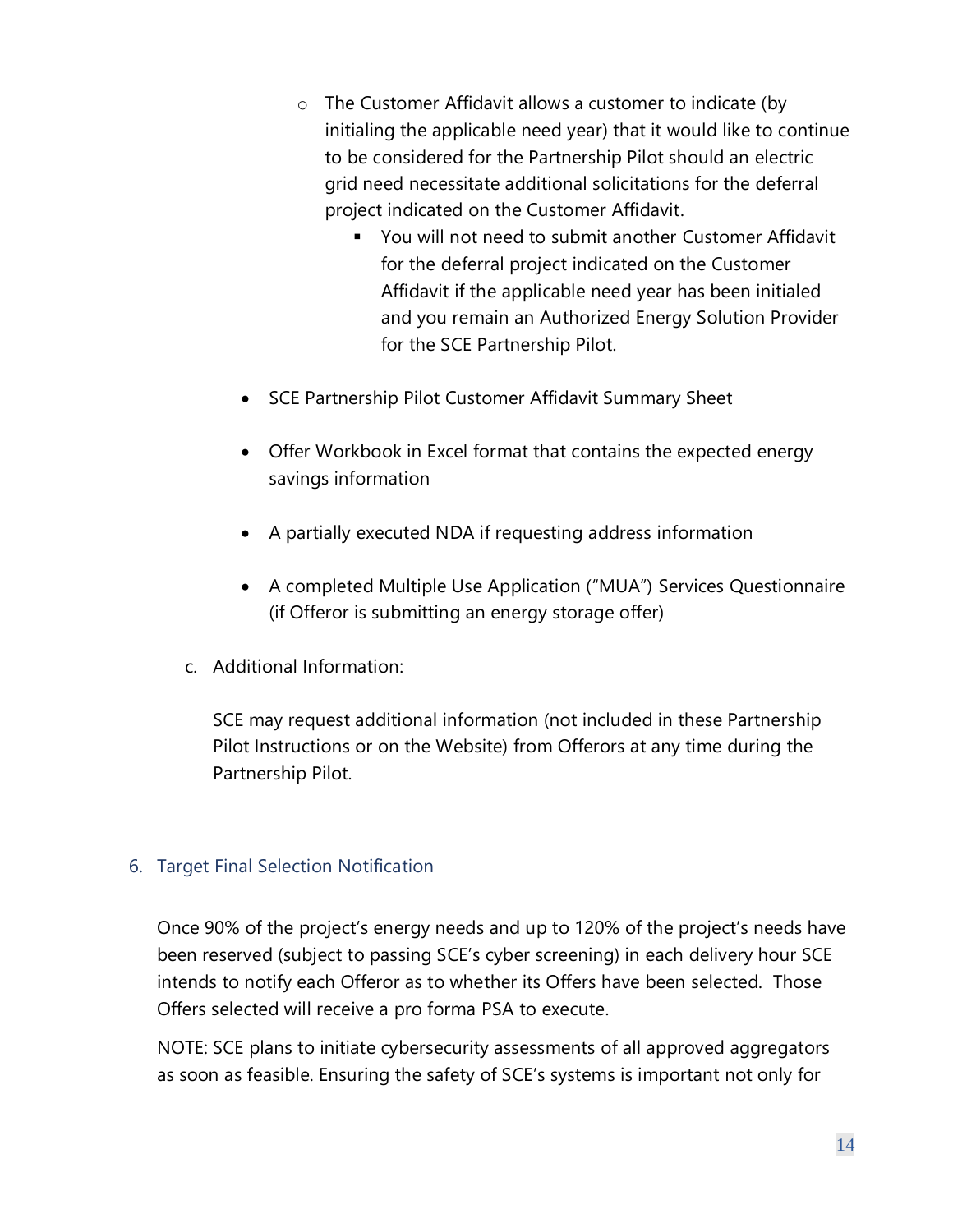this pilot, but to ensure the reliability of the grid and the safety of SCE's customers. To the extent possible, SCE will conduct this assessment early in the process to avoid potential delays in contract execution resulting from cybersecurity findings that need to be corrected. Given the importance of completing the cybersecurity assessment, an offer reservation will not be deemed valid and will not be counted towards the 90% acceptance trigger until this assessment is complete and the aggregator passes the assessment.

#### <span id="page-14-0"></span>7. Offer Screening

#### (1) Screening Offers

To be considered for selection in this Partnership Pilot, the Offer must:

- a) Meet the eligibility criteria set forth in these Partnership Pilot Instructions; and
- b) Adhere to the Subscription Period Schedule and other submittal requirements set forth in Article 3 of these Partnership Pilot Instructions; and
- c) Adhere to, input, and upload all information as required by or instructed per the online Offer forms.

SCE will screen Offers on a "pass-fail" basis against these criteria and requirements.

In addition, any Offer (or combination of Offers) that SCE determines does not meet the deferral need (see Attachment C) will be rejected.

#### (2) Initial Screen

For each applicable deferral location, SCE will begin an initial review of all Offers received for completeness and conformity. This review includes an initial screen for required submission criteria such as the customer listed on each Customer Affidavit or contract is an SCE active customer, a conforming location, adherence to Incrementality rules, duplication of Customer Affidavits for same customer submitted by different aggregator(s), minimum project size, and the submission of completed submittal package elements. If the documentation is not submitted in its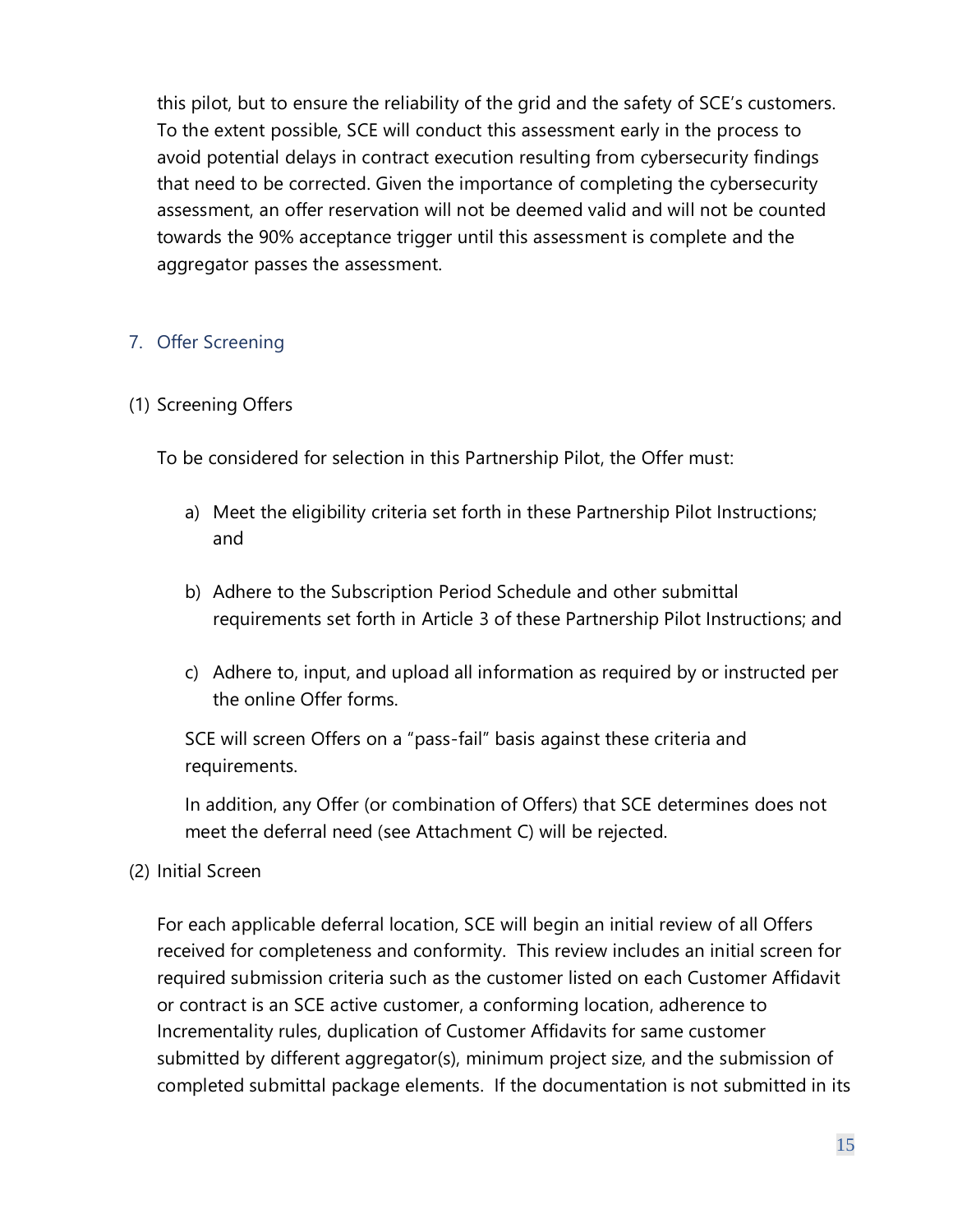entirety within 14 business days after the submission of the Offer Reservation Form, the offer reservation will be deemed invalid. Further, all documentation must be received by the end of the subscription period, so if an aggregator were to submit an offer reservation within the 13 or less business days before the subscription end, it would have less than 14 business days to submit all documentation.

#### <span id="page-15-0"></span>8. Selection

SCE will consider each Offer's non-quantifiable characteristics by conducting an analysis of each project's qualitative attributes. The qualitative components are considered when determining which Offers to select.

Some elements that are considered in the qualitative assessment may include but are not limited to:

- Portfolio fit of energy, capacity, and deliverability
- Project Viability
- Offeror concentration
- Technology concentration
- Dispatchability (for Demand Response ("DR") resources)

Based on an analysis of the need profiles of SCE's proposed Partnership Pilot projects, a mix of various DER types may be required to meet the needs. For each deferral project, the offer reservations will be evaluated individually and collectively. In other words, SCE would evaluate which offers may be a good complementary to each other. For example, two offers that contribute the entire need in the same hour would not be complementary. This approach would combine both a "first come, first served" and a "best fit" approach.

• When the 90% trigger is reached for each hour of need, SCE will proceed with executing contracts, provided that the subscription window has not ended. SCE will be open to executing any additional agreements for any later offers received up to the cap, prior to the end of the subscription period or 120% procurement margin is reached – whichever occurs first.

NOTE: An offer reservation will not be deemed valid and therefore will not be counted towards the 90% acceptance trigger until the aggregator has completed and passed the cybersecurity assessment.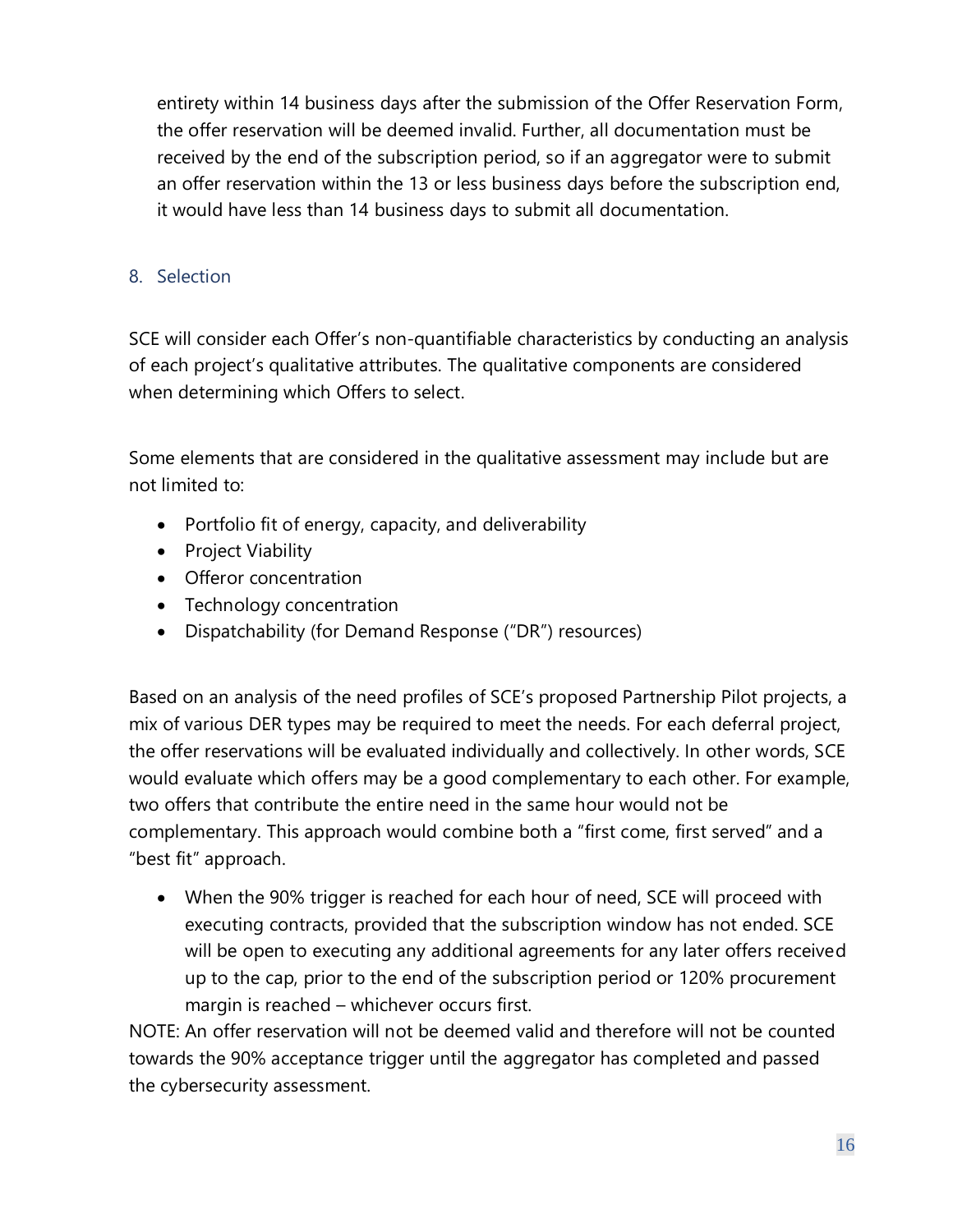#### *\*\*\* End of ARTICLE THREE \*\*\**

# <span id="page-16-0"></span>ARTICLE 4. APPLICANTS' ACKNOWLEDGEMENTS; WAIVERS AND RESERVATION OF RIGHTS; REPRESENTATIONS, WARRANTIES AND COVENANTS.

By submitting an Offer to SCE pursuant to the Partnership Pilot, the Offeror acknowledges the following:

1. SCE's Rights.

SCE reserves the right to modify any dates and terms specified in these Partnership Pilot Instructions and the PSA, in its sole discretion and at any time without notice and without assigning any reasons and without liability of Edison International, SCE, or any of their respective subsidiaries, affiliates, or representatives. SCE also reserves the right to select no Offers as an outcome of: (i) this Partnership Pilot solicitation and/or (ii) an evaluation of any circuit or substation described herein.

2. SCE's Acceptance of Offers.

SCE will not be deemed to have accepted any Offer, and will not be bound by any term thereof, unless and until authorized representatives of SCE and Seller execute and deliver a Final Agreement and other required agreements.

3. Expenses.

Each participant will be responsible for all expenses incurred as a result of its participation in this Partnership Pilot solicitation. In the event the Partnership Pilot is terminated by SCE for any reason, each participant will remain responsible for all expenses incurred by such participant as a result of its participation in this Partnership Pilot solicitation.

SCE does not provide any assurance that incentive programs will be available. This requirement is further described in the Attachments section of these Partnership Pilot Instructions for each affected Product (as defined below).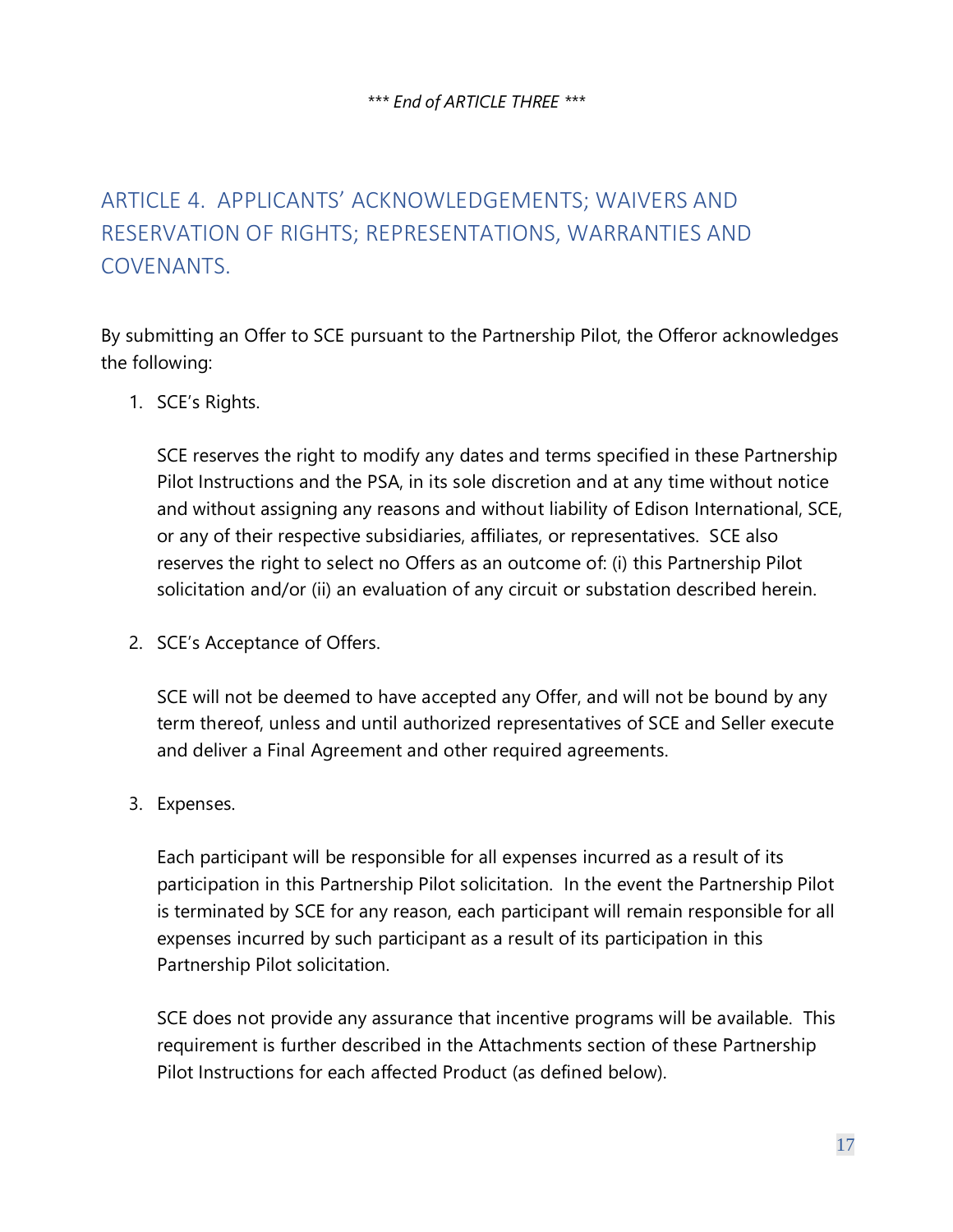#### 4. Waived Claims.

By submitting an Offer, Offeror knowingly, voluntarily, and completely waives any rights under statute, regulation, state or federal constitution or common law to assert any claim, complaint or other challenge in any regulatory, judicial or other forum, including without limitation, the CPUC (except as expressly provided below), the Federal Energy Regulatory Commission ("FERC"), the Superior Court of the State of California ("State Court") or any United States District Court ("Federal Court") concerning or related in any way to this Partnership Pilot or these Partnership Pilot Instructions, including all documents incorporated by reference therein and exhibits, attachments, and appendices attached thereto ("Waived Claims").

Offeror further expressly acknowledges and consents that if it asserts any Waived Claim at the CPUC, FERC, State Court or Federal Court, or otherwise in any forum, to the extent that Offeror's Offer has not already been disqualified, SCE is entitled to automatically disqualify any such Offer from further consideration in the Partnership Pilot or otherwise, and further, SCE may elect to terminate the Partnership Pilot.

By submitting an Offer, the Offeror further agrees that the sole forum in which Offeror may assert any challenge with respect to the conduct or results of this Partnership Pilot solicitation is at the CPUC.

Offeror further agrees that:

- (1) The sole means of challenging the conduct or results of the Partnership Pilot solicitation is a complaint filed under Article 3, Complaints and Commission Investigations, of Title 20, Public Utilities and Energy, of the California Code of Regulations; and
- (2) The sole basis for any such protest shall be that SCE allegedly failed in a material respect to conduct the Partnership Pilot solicitation generally consistent with these Partnership Pilot Instructions; and
- (3) The exclusive remedy available to Offeror in the case of such a protest shall be an order of the CPUC that SCE's conduct for any portion of the Partnership Pilot was not conducted in accordance with these Partnership Pilot Instructions (including all documents incorporated by reference therein and exhibits, attachments, and appendices attached thereto).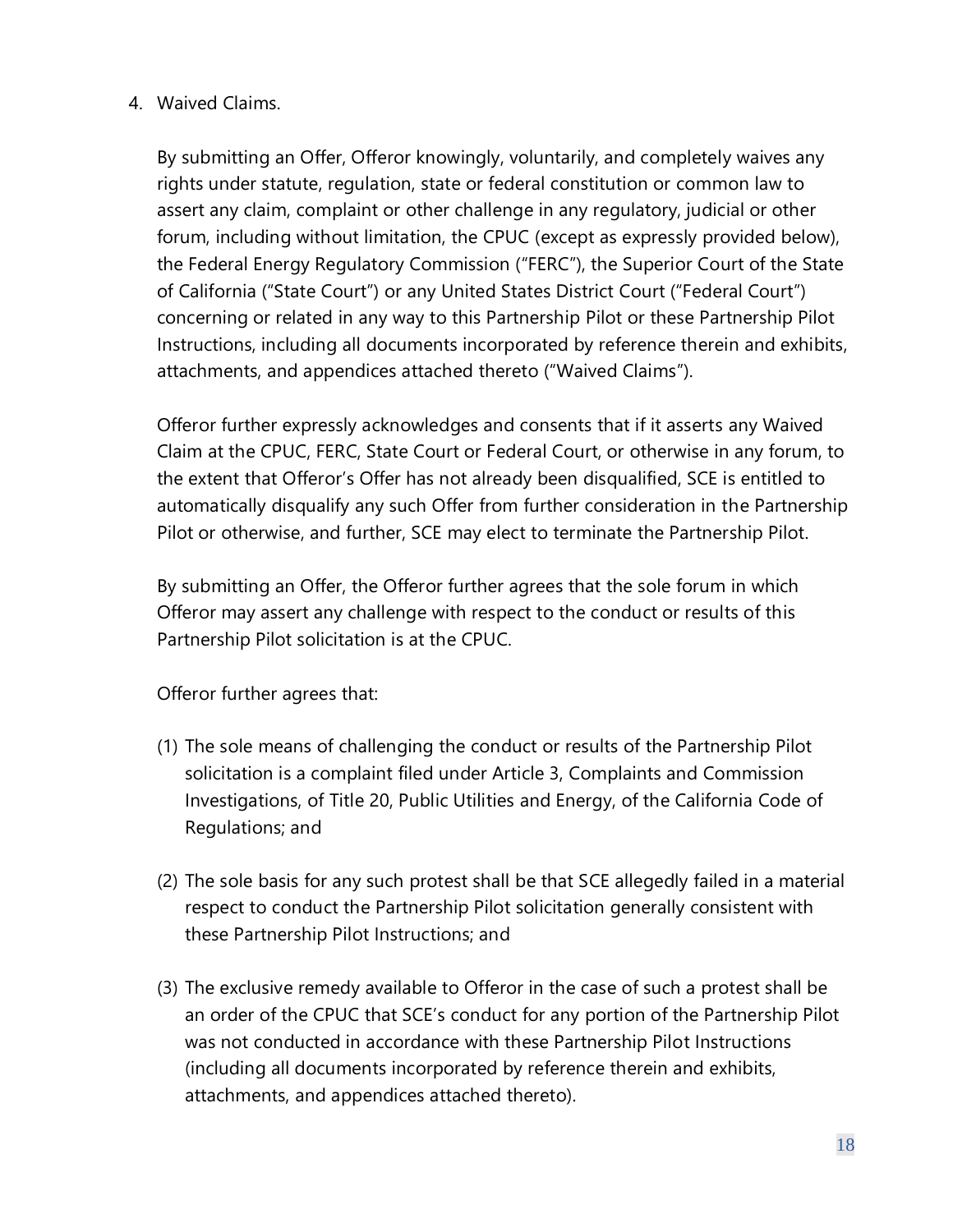Offeror expressly waives any and all other remedies, including, without limitation, compensatory and/or exemplary damages, restitution, injunctive relief, interest, costs and/or attorneys' fees. Unless SCE elects to do otherwise in its sole discretion, during the pendency of such a protest, the Partnership Pilot and any related regulatory proceedings related to the Partnership Pilot will continue as if the protest had not been filed, unless the CPUC issues an order suspending the Partnership Pilot or SCE has elected to terminate the Partnership Pilot.

Offeror further acknowledges and agrees that if Offeror asserts any Waived Claim, SCE shall be entitled to seek immediate dismissal of Offeror's claim, complaint, or other challenge, with prejudice, by filing a motion to dismiss (or similar procedural device) supported by the language in this section and that Offeror will not challenge or oppose such a request for dismissal.

Offeror further acknowledges and agrees that if it asserts any Waived Claim, and if SCE successfully has that claim dismissed or transferred to the CPUC, Offeror shall pay SCE's full costs and expenses incurred in seeking such dismissal or transfer, including reasonable attorneys' fees.

- 5. Offeror's Representations, Warranties and Covenants.
	- (1) By submitting an Offer, Offeror agrees to be bound by the conditions of the Partnership Pilot, and makes the following representations, warranties, and covenants to SCE, which representations, warranties, and covenants shall be deemed to be incorporated in their entirety into each of Offeror's Offers:
		- Offeror has read, understands, and agrees to be bound by all terms, conditions, and other provisions of these Partnership Pilot Participant Instructions;
		- Offeror has had the opportunity to seek independent legal and financial advice of its own choosing with respect to the Partnership Pilot and these Partnership Pilot Participant Instructions, including the submittal forms and documents listed in these Partnership Pilot Participant Instructions which are posted on the Website;
		- The Offeror has obtained all necessary authorizations, approvals, and waivers, if any, required by the Offeror to submit its Offer pursuant to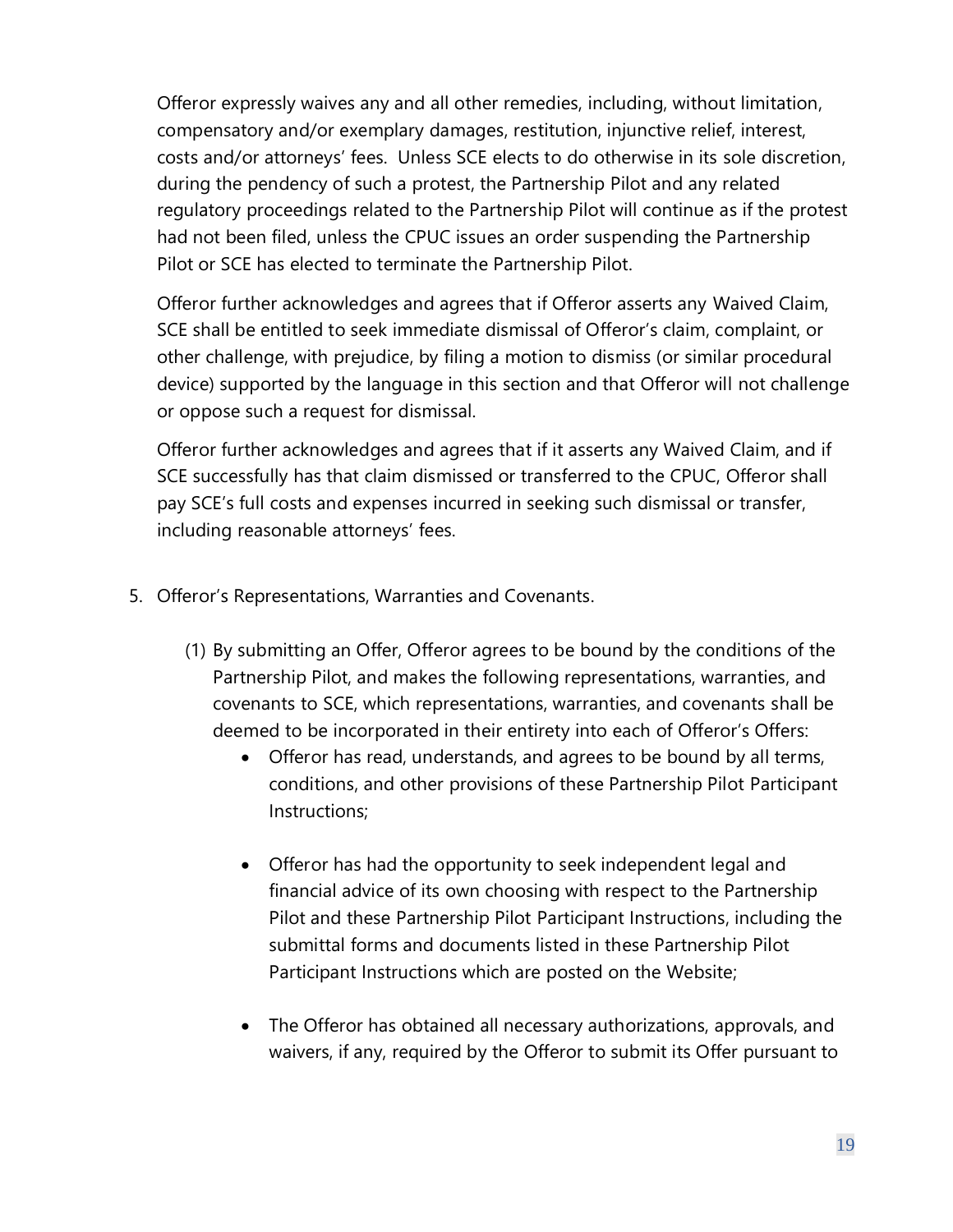the terms of these Partnership Pilot Participant Instructions and to enter into a Final Agreement with SCE;

- Offeror's Offer complies with all Applicable Laws;
- Offeror has not engaged, and covenants that it will not engage, in any communications with any other actual or potential Offeror in the Partnership Pilot concerning this solicitation, or related matters and has not engaged in collusion or other unlawful or unfair business practices in connection with the Partnership Pilot;
- Any Offer submitted by Offeror is subject only to SCE's acceptance, in SCE's sole discretion; and
- The information submitted by Offeror to SCE in connection with the Partnership Pilot and all information submitted as part of any Offer is true and accurate as of the date of Offeror's submission. Offeror also covenants that it will promptly update such information upon any material change thereto.
- (2) By submitting an Offer, Offeror acknowledges and agrees:
	- That SCE may rely on any or all of Offeror's representations, warranties, and covenants in the Partnership Pilot (including any Offer submitted by Offeror);
	- That SCE may disclose information as set forth in Section 4.6 of these Partnership Pilot Instructions; and
	- That in SCE's evaluation of Offers pursuant to the Partnership Pilot, SCE has the right to disqualify an Offeror that is unwilling or unable to meet any other requirement of the Partnership Pilot, as determined by SCE in its sole discretion.
- (3) BY SUBMITTING AN OFFER, OFFEROR HEREBY ACKNOWLEDGES AND AGREES THAT ANY BREACH BY OFFEROR OF ANY OF THE REPRESENTATIONS, WARRANTIES AND COVENANTS IN THESE PARTNERSHIP PILOT INSTRUCTIONS SHALL CONSTITUTE GROUNDS FOR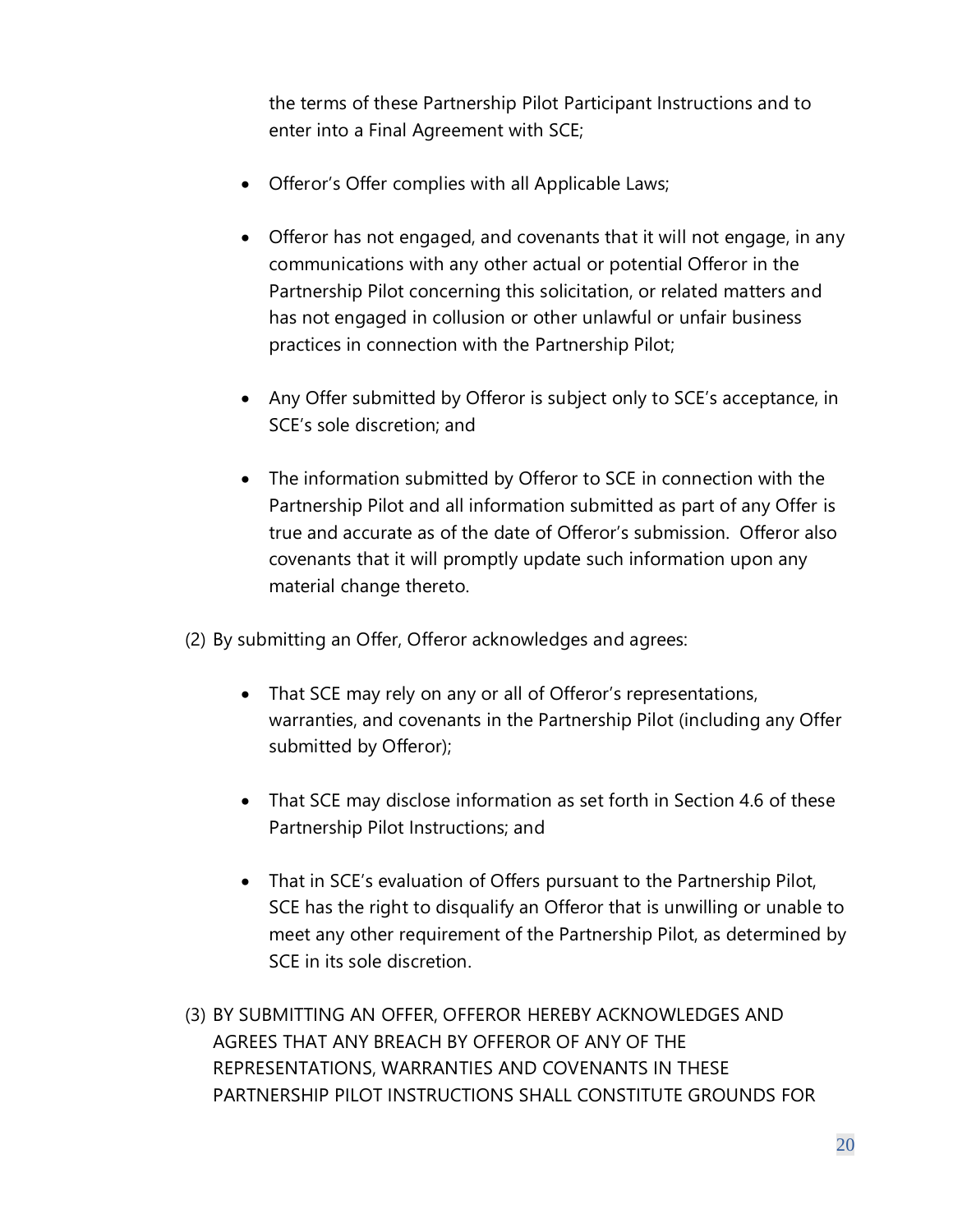IMMEDIATE DISQUALIFICATION OF SUCH OFFEROR, IN ADDITION TO ANY OTHER REMEDIES THAT MAY BE AVAILABLE TO SCE UNDER APPLICABLE LAW, AND DEPENDING ON THE NATURE OF THE BREACH, MAY ALSO BE GROUNDS FOR TERMINATING THE PARTNERSHIP PILOT IN ITS ENTIRETY.

6. Reporting and Public Disclosure of Information.

By participating in the Partnership Pilot, each Offeror acknowledges and expressly authorizes SCE to publicly disclose the following information as required by the CPUC:

- (1) Names of the sponsor companies that submitted Offers into the Partnership Pilot;
- (2) Number of Offers received from each sponsor company;
- (3) Number of Offers received and selected by SCE;
- (4) Project sizes;
- (5) Participating technologies;
- (6) The number of projects that passed the project viability screens;
- (7) Location of Offers by county level shown in a map format; and
- (8) The progression of each Final Agreement's project development milestones.
- 7. Good Faith Dealings.

It is expected that the Parties will act in good faith in their dealings with each other with respect to this Partnership Pilot.

8. Disclaimer.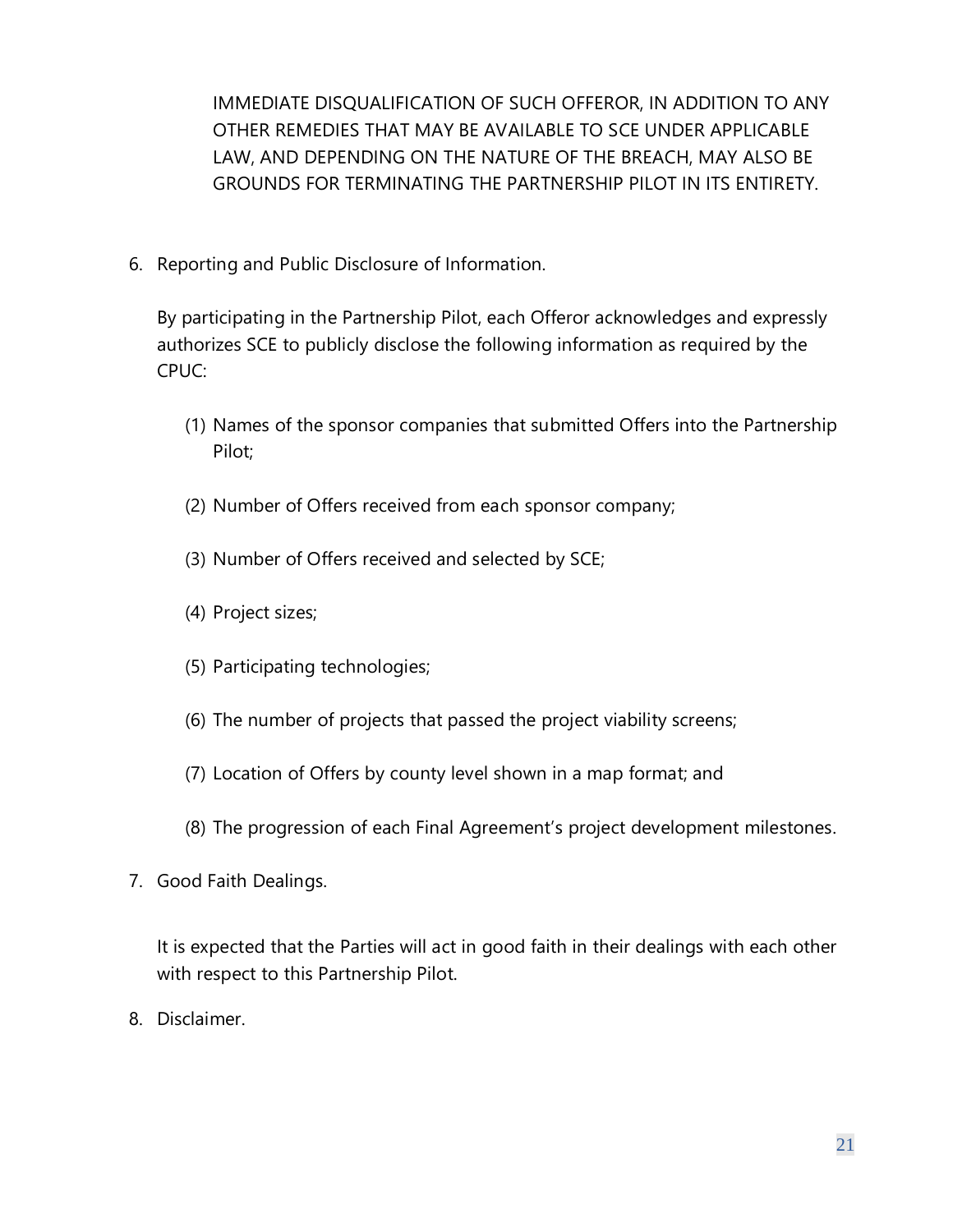SCE AND ITS REPRESENTATIVES (INCLUDING THE INDEPENDENT EVALUATOR) DISCLAIM ANY AND ALL LIABILITY TO AN OFFEROR FOR DAMAGES OF ANY KIND RESULTING FROM DISCLOSURE OF ANY OF OFFEROR'S INFORMATION.

*\*\*\* End of ARTICLE FOUR \*\*\**

*[Intentionally left blank]*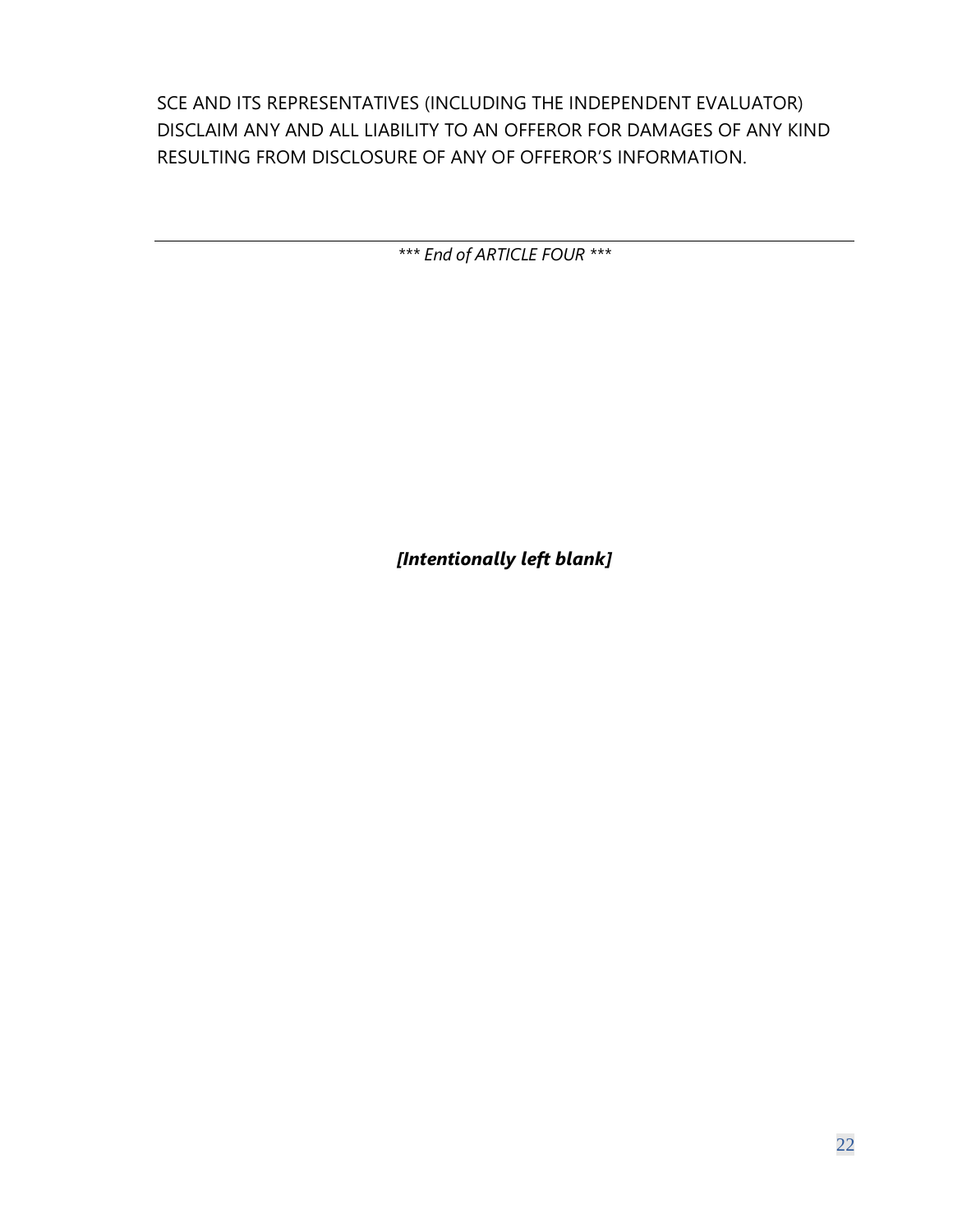# **ATTACHMENT A-1**

*Distributed Generation ("DG") – BTM*

## **PRODUCT DESCRIPTION**

BTM Renewable DG is on-site generation that offsets customer demand. Distributed generation is a non-dispatchable resource and reduces customer consumption of electricity from the electrical grid.

*The Distributed Generation product is a non-dispatchable resource.*

# **REQUIREMENTS**

- (1) Project must meet Wholly Incremental or Partially Incremental requirements as described in Attachment D.
- (2) Project must utilize proven, commercialized technology that is scalable to the project size (not in experimental, research, demonstration, or development stages).
- (3) Project must be installed at one or more SCE customer locations (residential, commercial, agricultural, or industrial customers), with an active service account, that directly connects to one of the substations or circuits listed in Attachment C. A single offer that is comprised of SCE customers across more than one substation or circuit will not be considered.
- (4) Minimum expected energy savings of 100 kWh. If the residual need falls under 100 kWh we will accept offers up to the residual need.
- (5) Delivery days and months must meet SCE's deferral needs as specified in Attachment C.
- (6) Delivery Hour(s) offered must meet at least 1 (one) hour within the deferral time period specified in Attachment C.

# **CRITICAL PATH DEVELOPMENT MILESTONES**

- (1) SCE has established several Critical Path Development Milestones along with applicable deadlines to ensure that the Project will be on track to meet distribution deferral needs. Refer to the PSA for specific requirements related to the milestones.
- (2) Failure to achieve the Critical Path Development Milestone on or before the applicable Critical Path Development Milestone deadline could result in an Event of Default.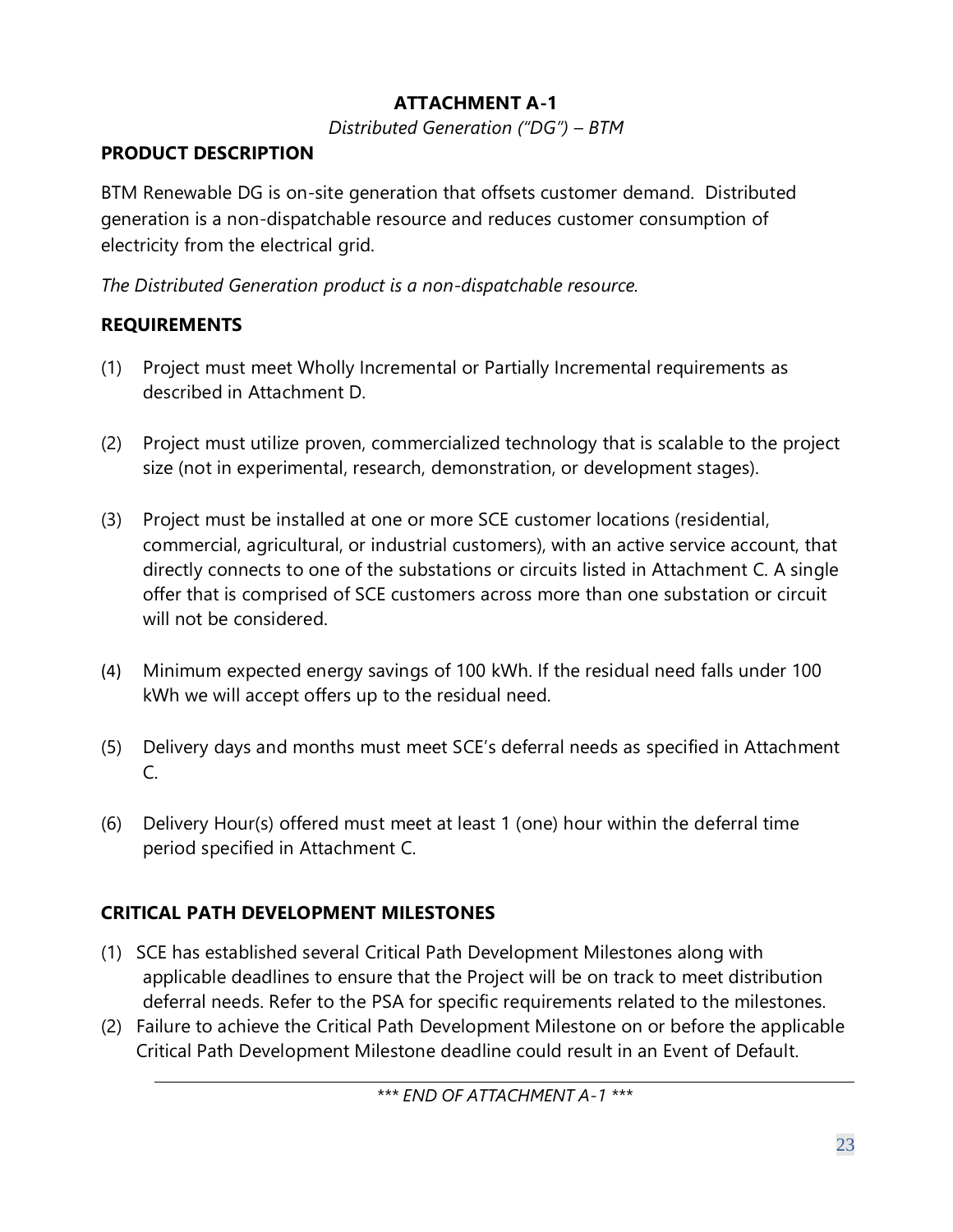### **ATTACHMENT A-2**

*Distributed Generation paired with Energy Storage ("Hybrid") – Behind the Meter*

#### **PRODUCT DESCRIPTION**

Behind-the-Meter Renewable Distributed Generation paired with Energy Storage is on-site generation with energy storage that offsets customer demand.

*The Distributed Generation paired with Energy Storage product is a non-dispatchable resource.*

#### **PROJECT REQUIREMENTS**

- (1) Project must meet Wholly Incremental or Partially Incremental requirements as described in Attachment D.
- (2) Project must utilize proven, commercialized technology that is scalable to the project size (not in experimental, research, demonstration, or development stages).
- (3) Notwithstanding the requirements set forth in these Partnership Pilot Instructions, the energy storage components must meet all the criteria set forth in Public Utilities Code Section 2835.
- (4) Project must be installed at one or more SCE customer locations (residential, commercial, agricultural, or industrial customers), with an active service account, that directly connects to one of the substations or circuits listed in Attachment C. A single offer that is comprised of SCE customers across more than one substation or circuit will not be considered.
- (5) Minimum expected energy savings of 100 kWh. If the residual need falls under 100 kWh we will accept offers up to the residual need.
- (6) Delivery days and months must meet SCE's deferral needs as specified in Attachment C.
- (7) Delivery Hour(s) offered must meet at least 1 (one) hour within the deferral time period specified in Attachment C.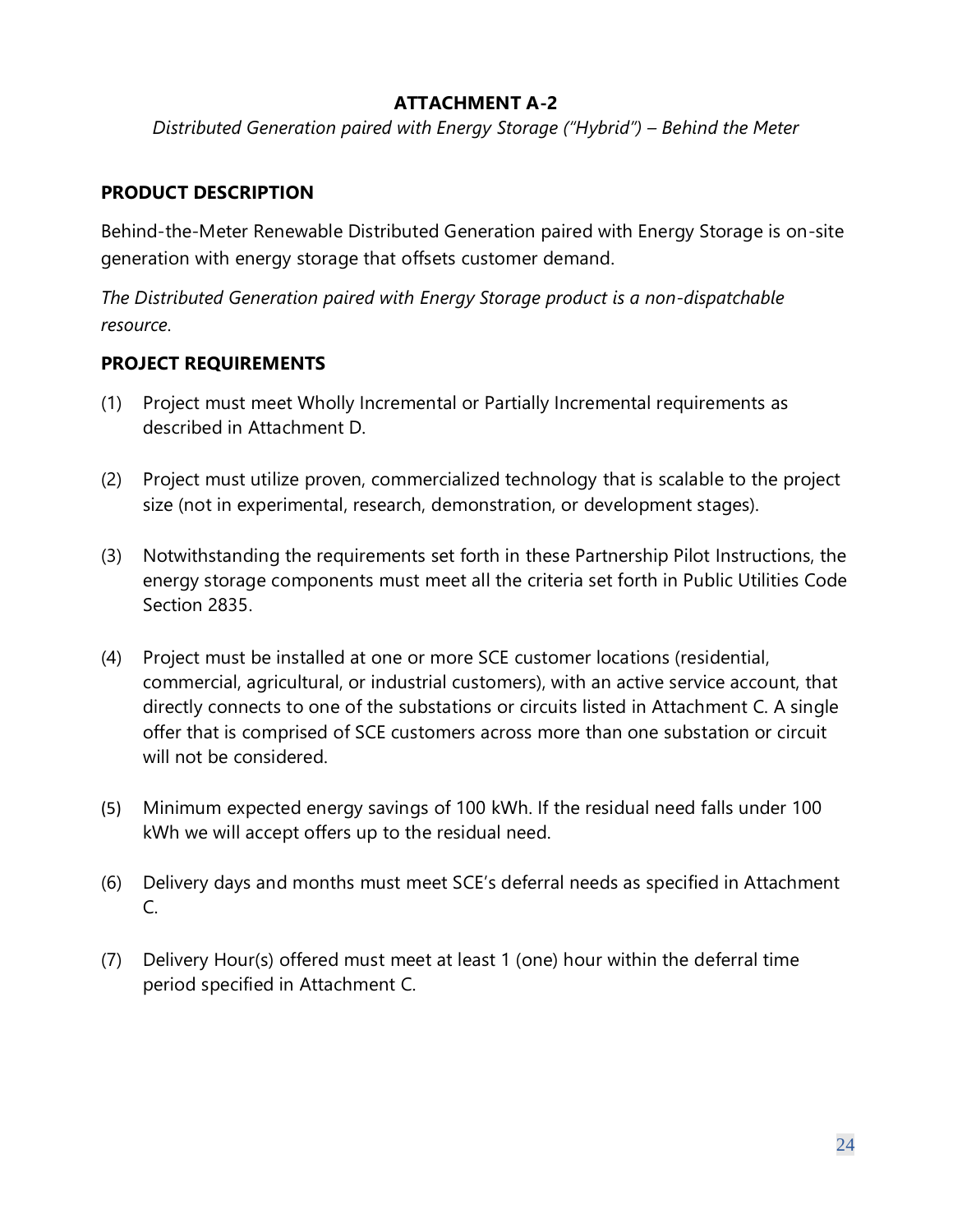## **CRITICAL PATH DEVELOPMENT MILESTONES**

- (1) SCE has established several Critical Path Development Milestones along with applicable deadlines to ensure that the Project will be on track to meet distribution deferral needs. Refer to the PSA for specific requirements related to the milestones.
- (2) Failure to achieve the Critical Path Development Milestone on or before the applicable Critical Path Development Milestone deadline could result in an Event of Default.

*\*\*\* End of ATTACHMENT A-2 \*\*\**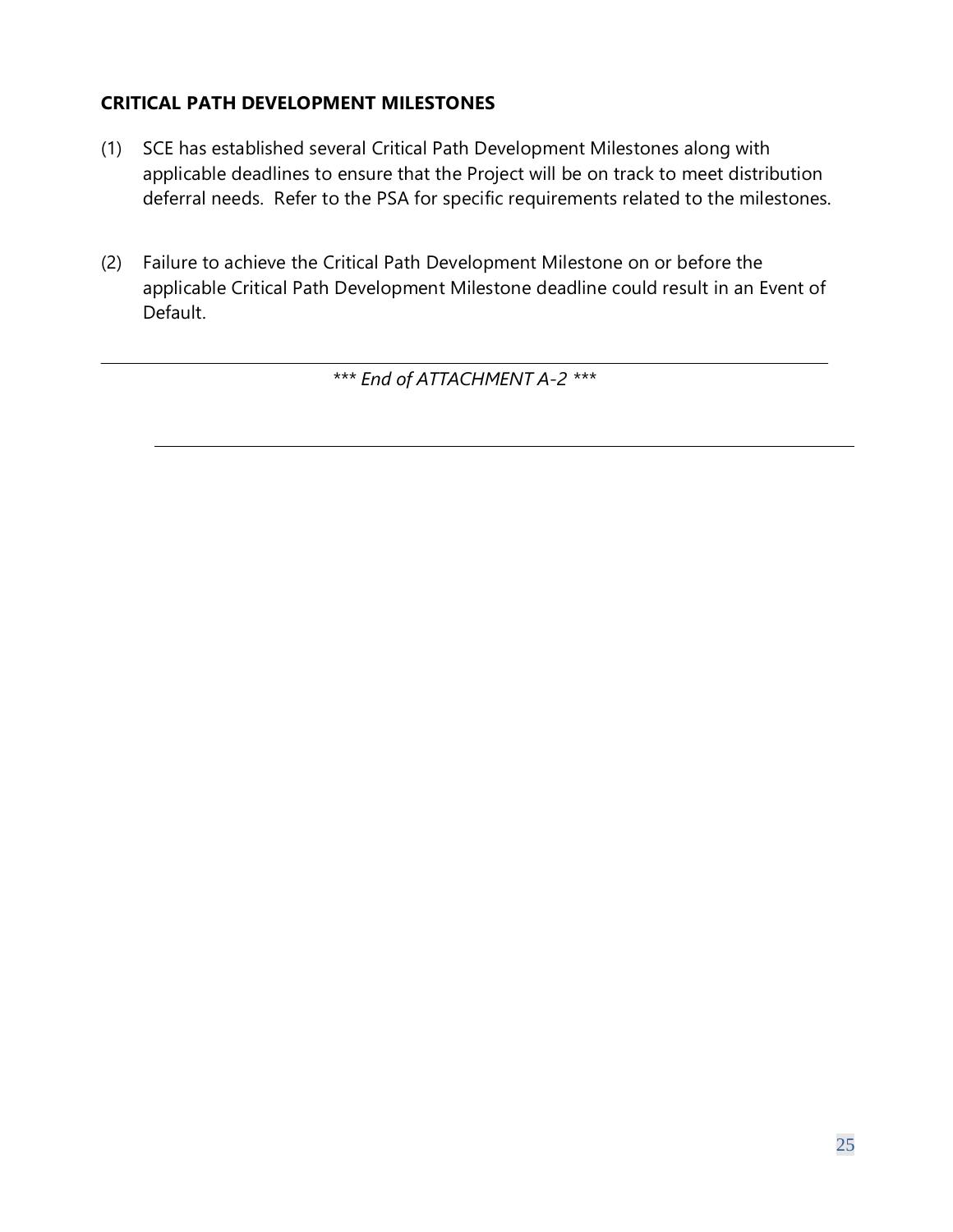## **ATTACHMENT A-3**

*Demand Response ("DR")*

#### **PRODUCT DESCRIPTION**

Demand Response is a product that, in response to SCE notification, reduces the consumption of energy from the electrical grid. This dispatchable resource can reduce the consumption of energy from the electrical grid by turning off equipment that consumes electricity. Load reduction may be achieved through behavioral changes, energy storage, other types of load reducing technologies, or a combination thereof.

*Please note that a low Energy Rate may result in frequent dispatches of the project.*

#### **REQUIREMENTS**

- (1) Project must meet Incremental requirements as described in Attachment D.
- (2) Project must utilize proven, commercialized technology that is scalable to the project size (not in experimental, research, demonstration, or development stages).
- (3) Project must be comprised of one or more SCE customers (residential, commercial, or industrial customers), with an active service account, that directly connects to one of the substations or circuits listed in Attachment C. A single offer that is comprised of SCE customers across more than one substation or circuit will not be considered.
- (4) Delivery Days and Months must meet SCE's deferral needs as specified in Attachment C.
- (5) Minimum expected energy savings of 100 kWh. If the residual need falls under 100 kWh we will accept offers up to the residual need.
- (6) Delivery Hours must meet SCE's deferral needs as specified in Attachment C.
- (7) Offerors shall not, and shall ensure that all the Participating Accounts do not, during the Delivery Period, obtain benefits under SCE's Automated Demand Response Program, or any other similar program that exists now or during the Term.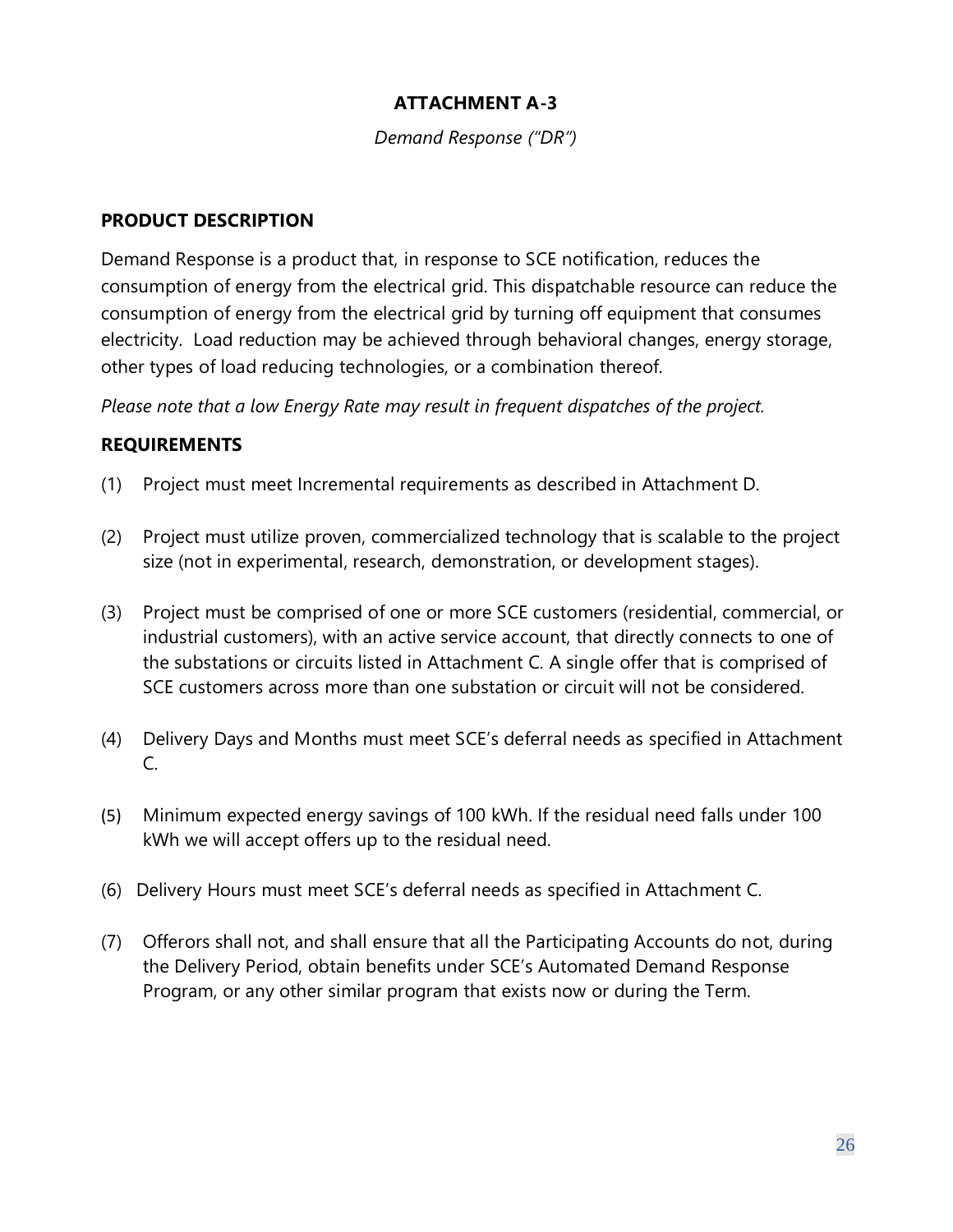### **CRITICAL PATH DEVELOPMENT MILESTONES**

- (1) SCE has established several Critical Path Development Milestones along with applicable deadlines to ensure that the Project will be on track to meet distribution deferral needs. Refer to the PSA for specific requirements related to the milestones.
- (2) Failure to achieve the Critical Path Development Milestone on or before the applicable Critical Path Development Milestone deadline could result in an Event of Default.

#### **INELIGIBLE**

- (1) Non-Renewable Resources generators (e.g., natural gas-fired generators), whether permitted as back-up or stationary source generation.
- (2) Prohibited Resources may not be used to reduce load during any Dispatch, with limited exceptions (refer to the PSA for detail). Prohibited Resources include distributed generation technologies using diesel, natural gas, gasoline, propane, or liquefied petroleum gas, in topping cycle CHP or non-CHP configuration

*\*\*\* End of ATTACHMENT A-3 \*\*\**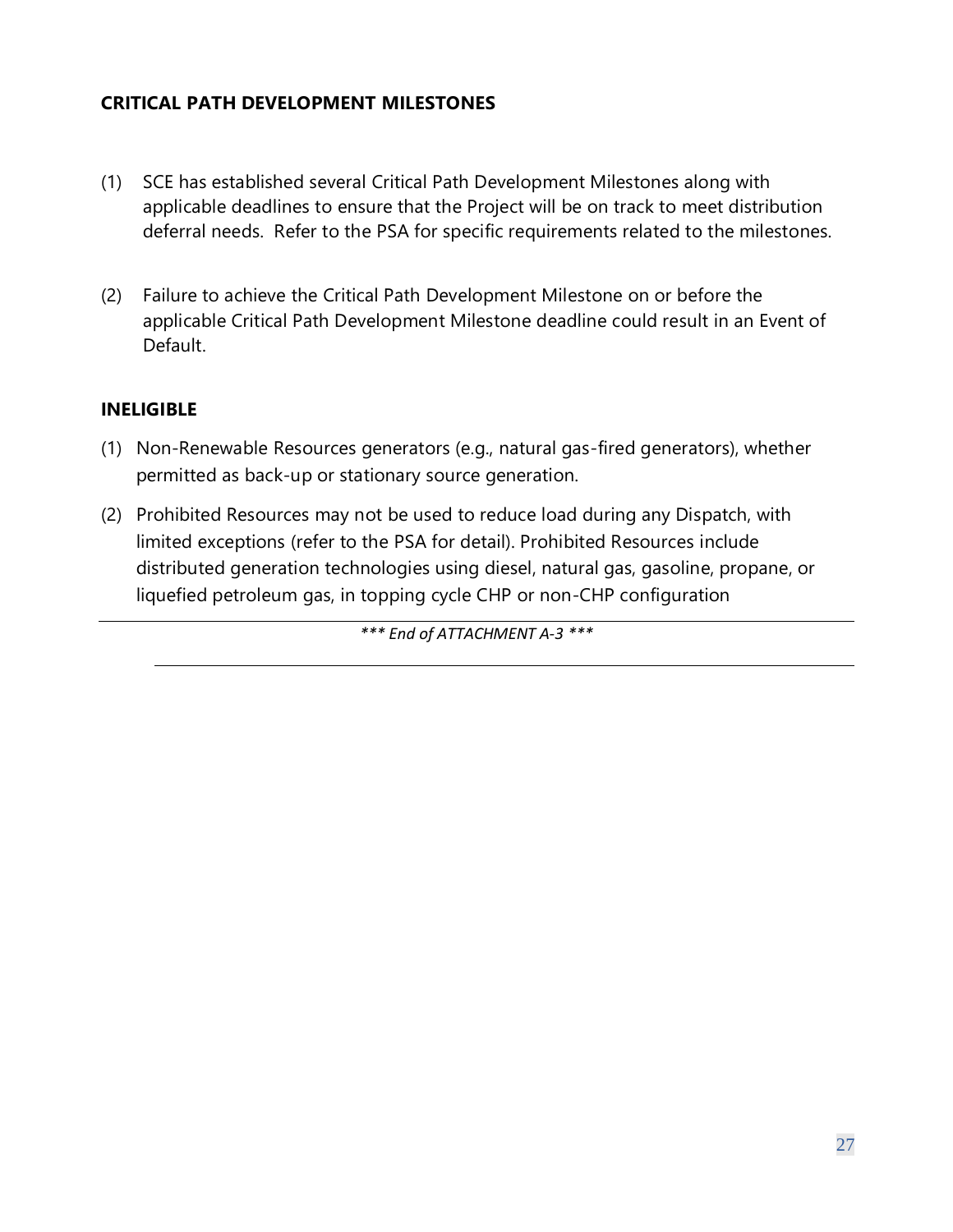### **ATTACHMENT A-4**

*Energy Efficiency ("EE") – Meter-Based Approach Energy Efficiency – Customized Calculated Approach*

#### **PRODUCT DESCRIPTION**

The Energy Efficiency product is a mechanism by which Offeror reduces electrical consumption (load) through the installation of load reducing measures such as replacing old equipment with new equipment that consumes less energy.

*The Energy Efficiency product is a non-dispatchable resource.*

## **REQUIREMENTS**

- (1) Project must meet Wholly Incremental or Partially Incremental requirements as described in Attachment D. For example, one approach could include new marketing and/or delivery strategies that result in a greater volume of participation or accelerated adoption of existing downstream programs. Any such program theories should be convincing and must include a reliable verification methodology to ensure capture of claimed savings and evidence that demonstrates customers were influenced by the new marketing and/or delivery strategy efforts such as a method for determining a baseline adoption rate for the measure(s) offered by the downstream program. Offerors shall include a robust methodology to verify claimable (incremental) savings and avoid any possible "double dipping," (i.e., the application for multiple rebates in multiple programs for the same program measure).
- (2) Offers should also provide a cost assessment methodology reflecting all embedded costs of the existing programs being leveraged in the Offer.
- (3) Project must utilize proven, commercialized technology that is scalable to the project size (not in experimental, research, demonstration, or development stages).
- (3) Project must be installed at one or more SCE customer locations (residential, commercial, or industrial customers), with an active service account, that directly connects to one of the substations or circuits listed in Attachment C. A single offer that is comprised of SCE customers across more than one substation or circuit will not be considered.
- (4) The program will be delivered in a manner consistent with SCE's calculated and deemed Programs and in compliance with CPUC Resolution E-4818 which adopts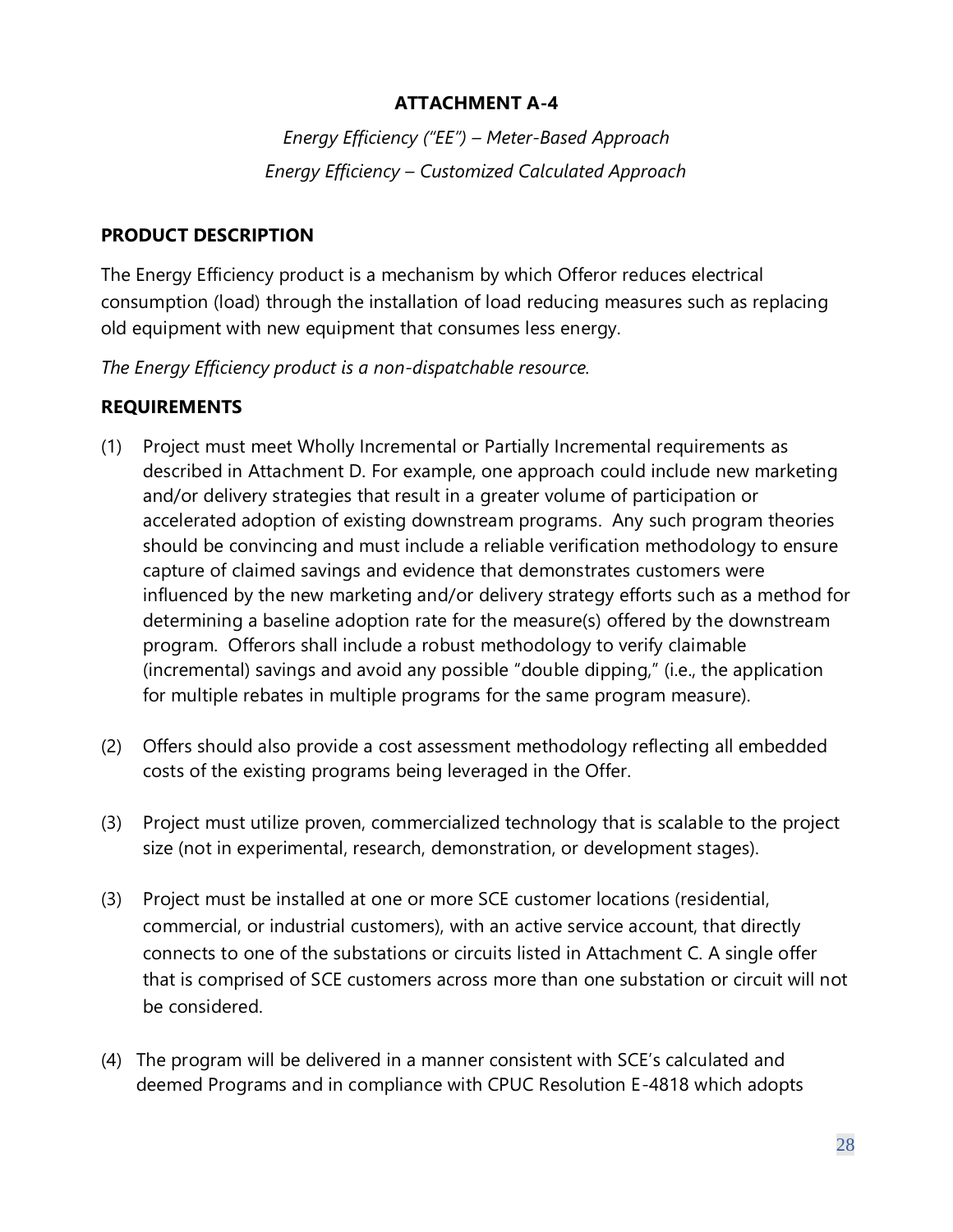modifications to state EE policy toward an existing conditions baseline per AB802 and D.16-08-019. Applicable only to bids that leverage current Energy Efficiency programs.

- (5) Minimum expected energy savings of 100 kWh. If the residual need falls under 100 kWh we will accept offers up to the residual need.
- (6) Delivery days and months must meet SCE's deferral needs as specified in Attachment C.
- (7) Delivery hours must include at least 1 (one) hour within the deferral time period specified in Attachment C.
- (8) The Meter-Based Approach may be used, unless SCE determines (a) there is no reference for an existing condition baseline (e.g., new construction/capacity expansion or added load), or (b) where consumption patterns are primarily driven by unpredictable or unmeasurable factors, or (c) the likelihood of substantial non-routine events exists.

## **CRITICAL PATH DEVELOPMENT MILESTONES**

- (1) SCE has established several Critical Path Development Milestones along with applicable deadlines to ensure that the project will be on track to meet distribution deferral needs. Refer to the PSA for specific requirements related to the milestones.
- (2) Failure to achieve the Critical Path Development Milestone on or before the applicable Critical Path Development Milestone deadline could result in an Event of Default.

*\*\*\* End of ATTACHMENT A-4 \*\*\**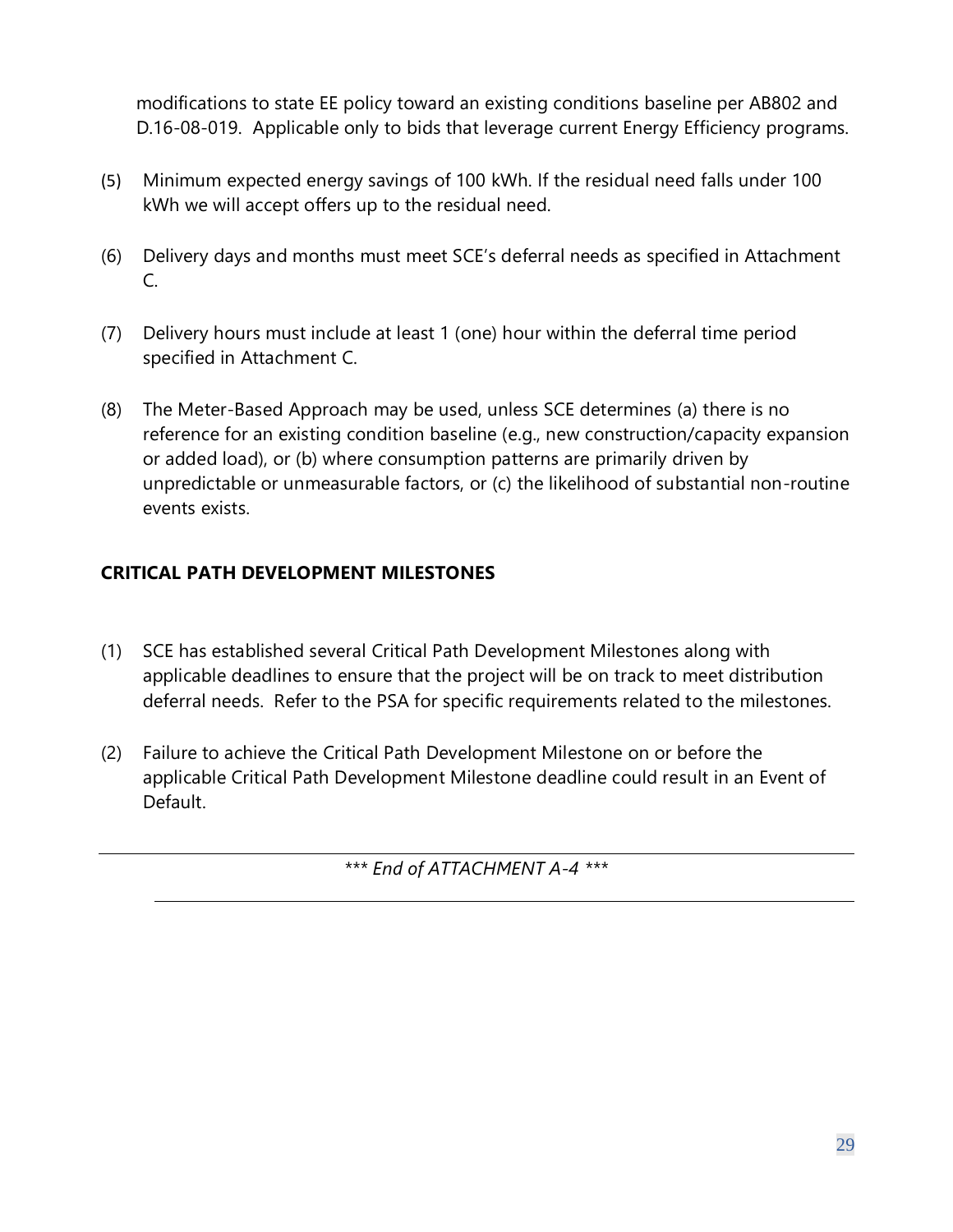#### **ATTACHMENT A-5**

#### *Permanent Load Shift*

#### **PRODUCT DESCRIPTION**

The Permanent Load Shift (PLS) product is a product that shifts electrical consumption (load) through the installation of thermal or battery energy storage.

*The PLS product is a non-dispatchable resource.*

#### **REQUIREMENTS**

- (1) Project must meet Wholly Incremental or Partially Incremental requirements as described in Attachment D.
- (2) Project must utilize proven, commercialized technology that is scalable to the project size (not in experimental, research, demonstration, or development stages).
- (3) Project must be comprised of one or more SCE customers (residential, commercial, agricultural, or industrial customers), with an active service account, that directly connects to one of the substations or circuits listed in Attachment C. A single offer that is comprised of SCE customers across more than one substation or circuit will not be considered.
- (4) Minimum expected energy savings of 100 kWh. If the residual need falls under 100 kWh we will accept offers up to the residual need.
- (5) Delivery days and months must meet SCE's deferral needs as specified in Attachment C.
- (6) Delivery hour(s) offered must meet at least 1 (one) hour within the deferral time period specified in Attachment C.

#### **CRITICAL PATH DEVELOPMENT MILESTONES**

(1) SCE has established several Critical Path Development Milestones along with applicable deadlines to ensure that the Project will be on track to meet distribution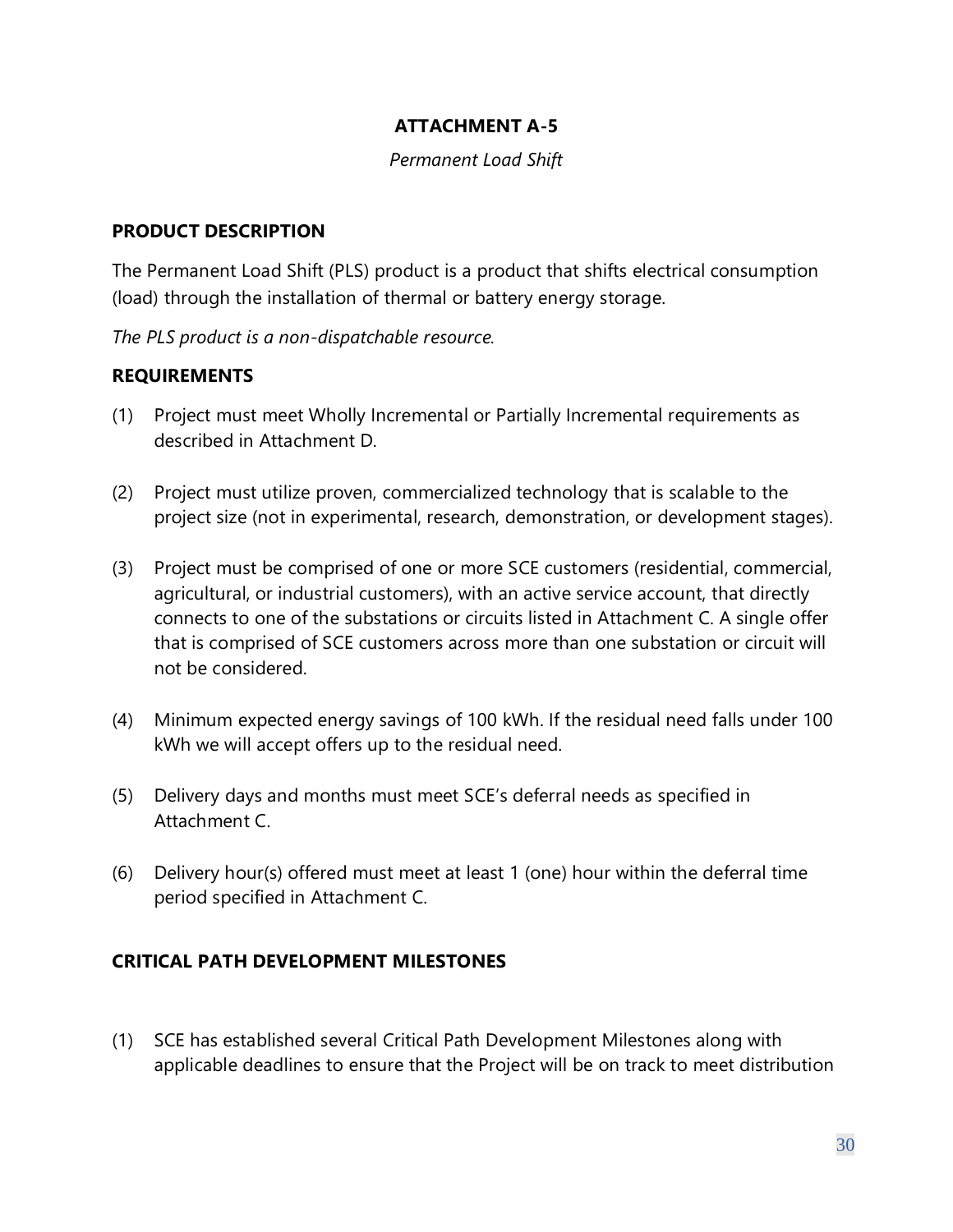deferral needs. Refer to the PSA for specific requirements related to the milestones.

(2) Failure to achieve the Critical Path Development Milestone on or before the applicable Critical Path Development Milestone deadline could result in an Event of Default.

*\*\*\* End of ATTACHMENT A-5 \*\*\**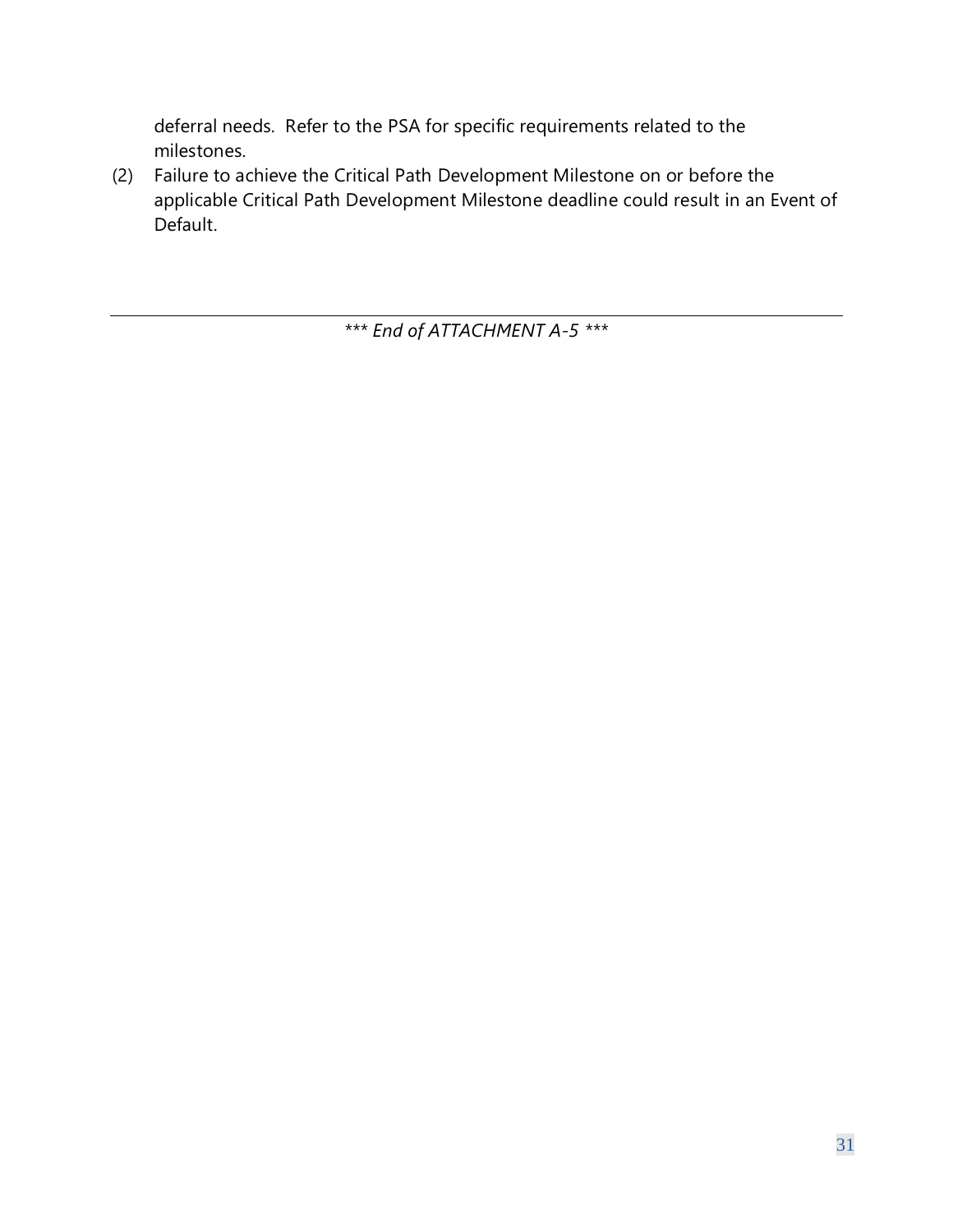#### **ATTACHMENT B**

# *Offer Support Documents*

Please use the following tables as a guide to understand the information and file types that need to be uploaded to SCE via the Website, as well as other files to which Sellers may need to reference when attesting to and acknowledging certain items on the various Partnership Pilot forms. Please note that SCE may request additional information/uploads.

#### **REQUIRED UPLOADS FOR ALL OFFERS**

| <b>DOCUMENT</b>                                                                            | <b>DESCRIPTION</b>                                                                                                                                                                                                                                                                                                                                                                                                                                                                                                                                   |
|--------------------------------------------------------------------------------------------|------------------------------------------------------------------------------------------------------------------------------------------------------------------------------------------------------------------------------------------------------------------------------------------------------------------------------------------------------------------------------------------------------------------------------------------------------------------------------------------------------------------------------------------------------|
| SCE's<br>Partnership<br>Pilot Offer<br>Reservation<br>Form                                 | This form temporarily holds the expected deferral energy savings<br>levels indicated for 14 business days, allowing the remaining required<br>documents to be submitted. Offeror is to download, fill out, and<br>upload this document (as a PDF file) on the Website. A separate form<br>should be used for each project if more than one.                                                                                                                                                                                                          |
| Customer<br>Affidavit to<br><b>Express Interest</b><br>in SCE<br>Partnership<br>Pilot form | A Customer Affidavit or Proof of Contracts with host DER customers<br>must be completed and signed by each interested customer. The<br>signed affidavit(s) must be uploaded on the Website within 14<br>business days of the SCE's Partnership Pilot Offer Reservation Form<br>being submitted to SCE.                                                                                                                                                                                                                                               |
| <b>SCE Partnership</b><br><b>Pilot Customer</b><br>Affidavit<br><b>Summary Sheet</b>       | This form is to summarize the information regarding customers who<br>have submitted signed Customer Affidavits expressing interest in<br>SCE's Partnership Pilot. This summary sheet is to be downloaded,<br>filled out, and uploaded on the Website within 14 business days of<br>the SCE's Partnership Pilot Offer Reservation Form being submitted<br>to SCE.                                                                                                                                                                                     |
| Offer<br>Workbook(s)                                                                       | The workbooks will contain specific operational and other<br>parameters of your Offer/project. There is a specific workbook for<br>each product type, so be certain to download the workbook type for<br>your specific product (e.g., OFFER WORKBOOK - Demand<br>Response.xlsx). Offerors are required to upload one completed Offer<br>Workbook for each project Offer within 14 business days of the SCE's<br>Partnership Pilot Offer Reservation Form being submitted to SCE.<br>Blank Offer Workbooks are available on the Website for download. |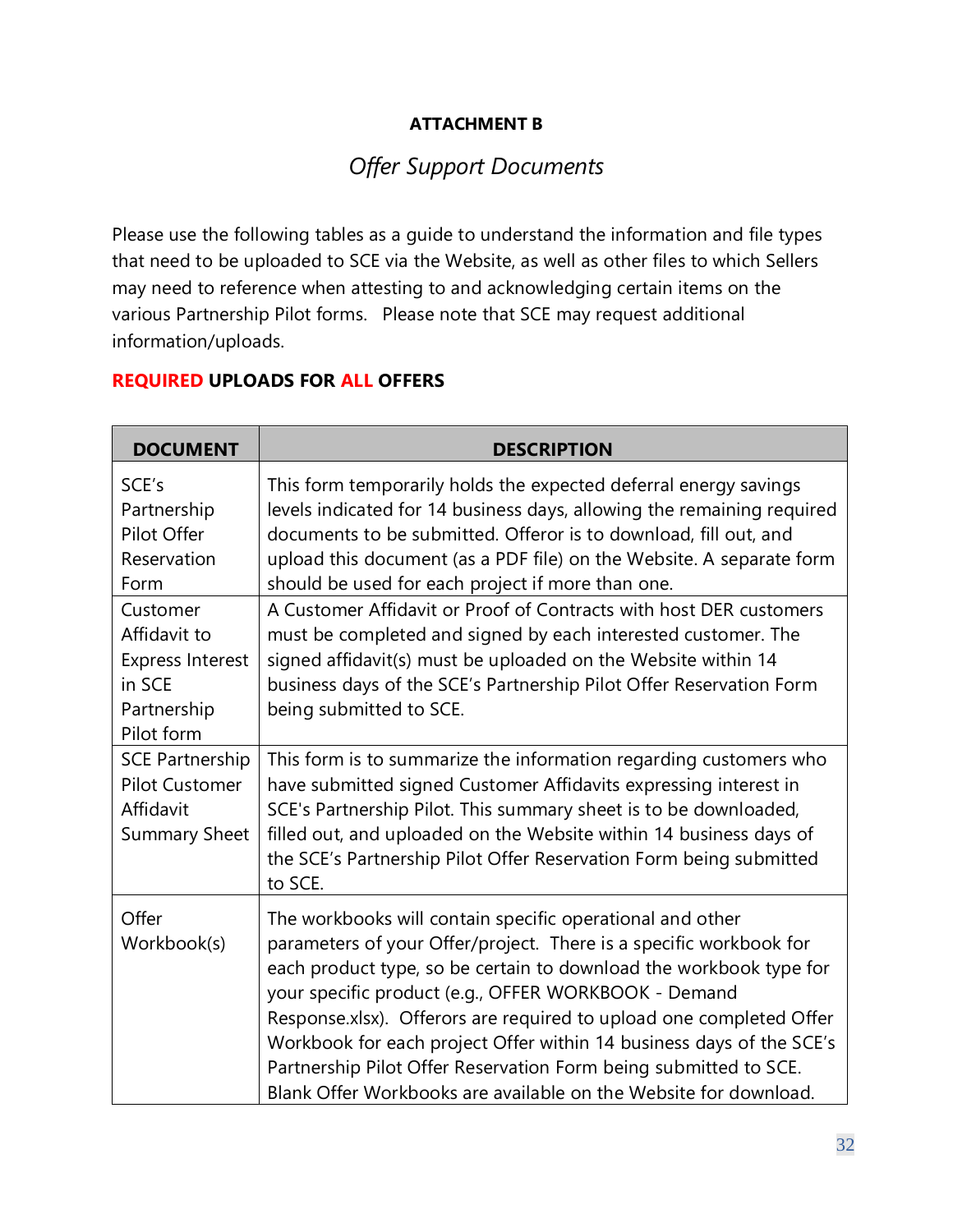| <b>MUA Services</b> | Pursuant to D.18-01-003 ("Decision on Multiple-Use Application             |
|---------------------|----------------------------------------------------------------------------|
| Questionnaire       | Issues"), Offerors submitting <b>energy storage Offers</b> are required to |
|                     | provide information on services provided by downloading, filling out,      |
|                     | and uploading this document.                                               |

## **REFERENCE DOCUMENTS USED FOR OBTAINING ADDRESS INFORMATION**

| <b>DOCUMENT</b>                      | <b>DESCRIPTION</b>                                                                                                                       |
|--------------------------------------|------------------------------------------------------------------------------------------------------------------------------------------|
| Non-Disclosure<br>Agreement<br>(NDA) | Offerors who wish to obtain address information for a project must<br>download, fill out, sign and upload this document (as a PDF file). |

*\*\*\* End of ATTACHMENT B \*\*\**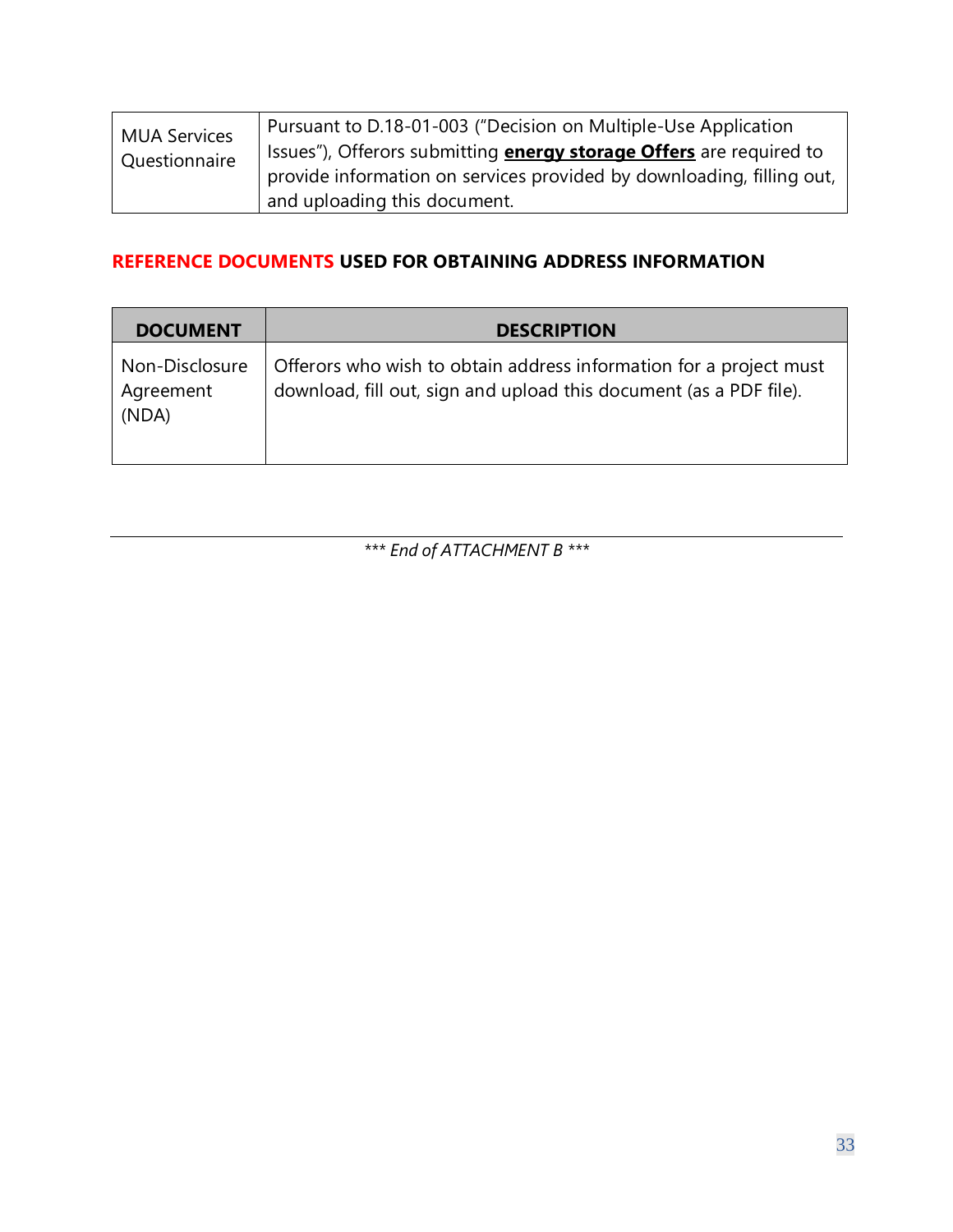### **ATTACHMENT C**

# *Distribution Deferral Need and Budget*

#### **Distribution Deferral Need and Planning Assumptions**

Please use the following tables as a guide to understand the deferral need and time period associated with each location. See definitions below.

#### **Definitions**

**Deferral Value:** The real economic carrying charge of deferring the revenue requirement associated with the traditional capital investment

**Deployment Budget:** The budget SCE can allocate amongst the aggregators for deploying a new DER under a Partnership Pilot project. Only new DER deployments are eligible to receive this payment. It is equal to 20% of the Tariff Budget.

**Monthly Frequency**: This field refers to total forecasted number of times the procured resource will be required to serve the forecasted need during a given month within a specified season, during a specified "Year"

**Operating Date**: The date (day, month, year) by which the contracted DERs must be operational (interconnected and able to perform) and ready to be dispatched to meet the procurement need.

**Peak hourly need**: The field refers to the forecasted peak capacity need at the specified hour, during a specified "Year"

**Performance Budget**: The budget SCE can allocate amongst the aggregators for dispatching a DER under a Partnership Pilot project. Performance payments are only paid to aggregators who dispatch DERs according to contracted grid needs, and upon that DERs' performance. It is equal to 50% of the Tariff Budget.

**Reservation Budget:** The budget SCE can allocate amongst the aggregators for reserving a DER for dispatch under a Partnership Pilot project. It is equal to 30% of the Tariff Budget.

**Season**: This field refers to the seasons in which the need is forecasted to occur for a specified "Year"; Seasons are defined as follows:

**Summer:** The period starts at the beginning of June, and ends at the end of October

**Tariff Budget:** The total budget SCE can allocate to aggregators under each Partnership Pilot project. It is equal to 85% of the deferral value (cost cap).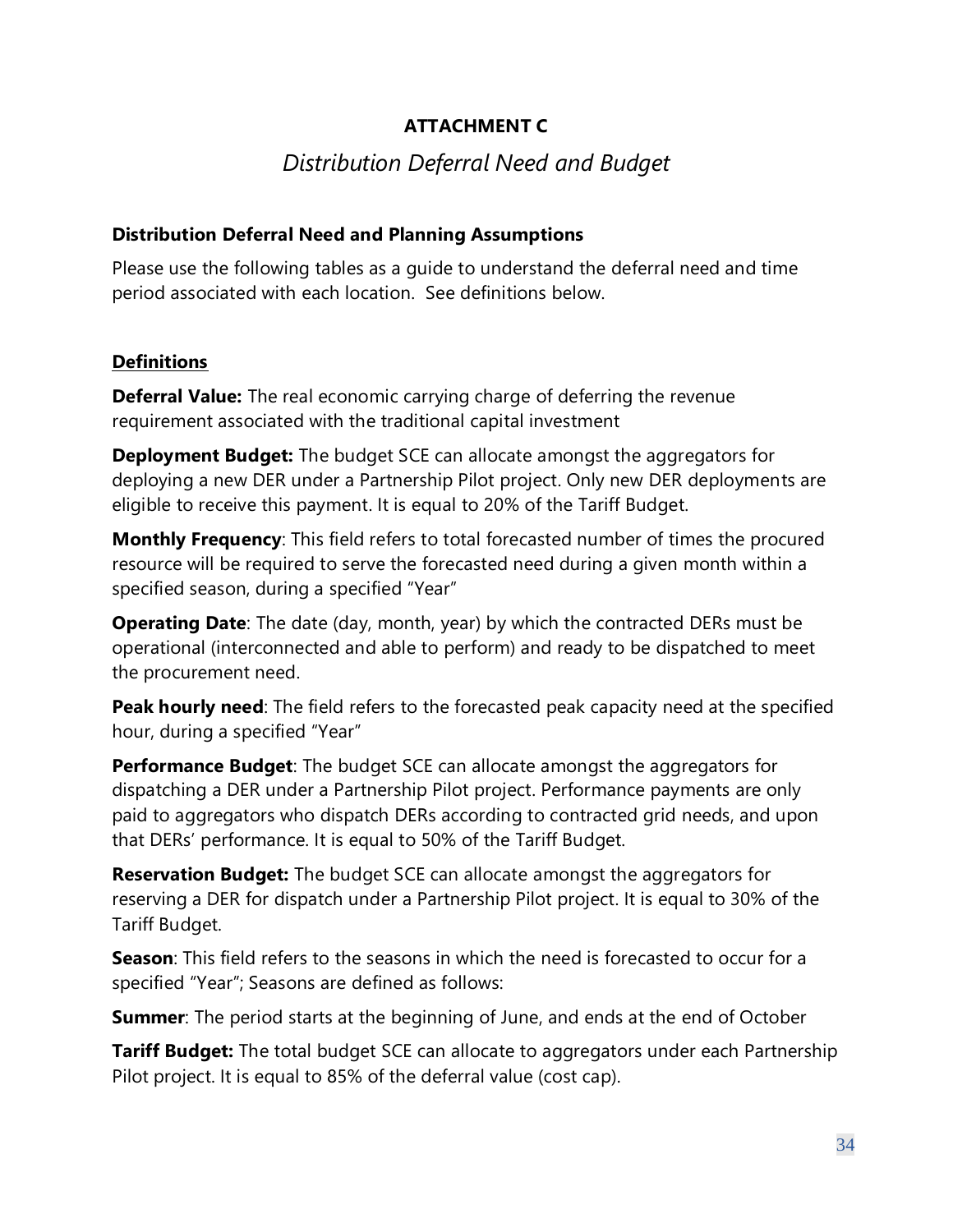**Tranche Procurement Goal (Capacity MW)**: The forecasted peak capacity (MW) needs for the specified tranche of distribution deferral services

**Tranche Procurement Goal (Energy MWh)**: The total forecasted energy need (MWh) in the specified tranche of distribution deferral savings SCE must receive to defer the planned investment for one tranche.

**Year Round:** The period starting at the beginning of January, and ending at the end of December

**Yearly Frequency**: The field refers to total forecasted number of times the procured resource will be required to serve the forecasted needed, during a specified "Year"

# *[Intentionally left blank]*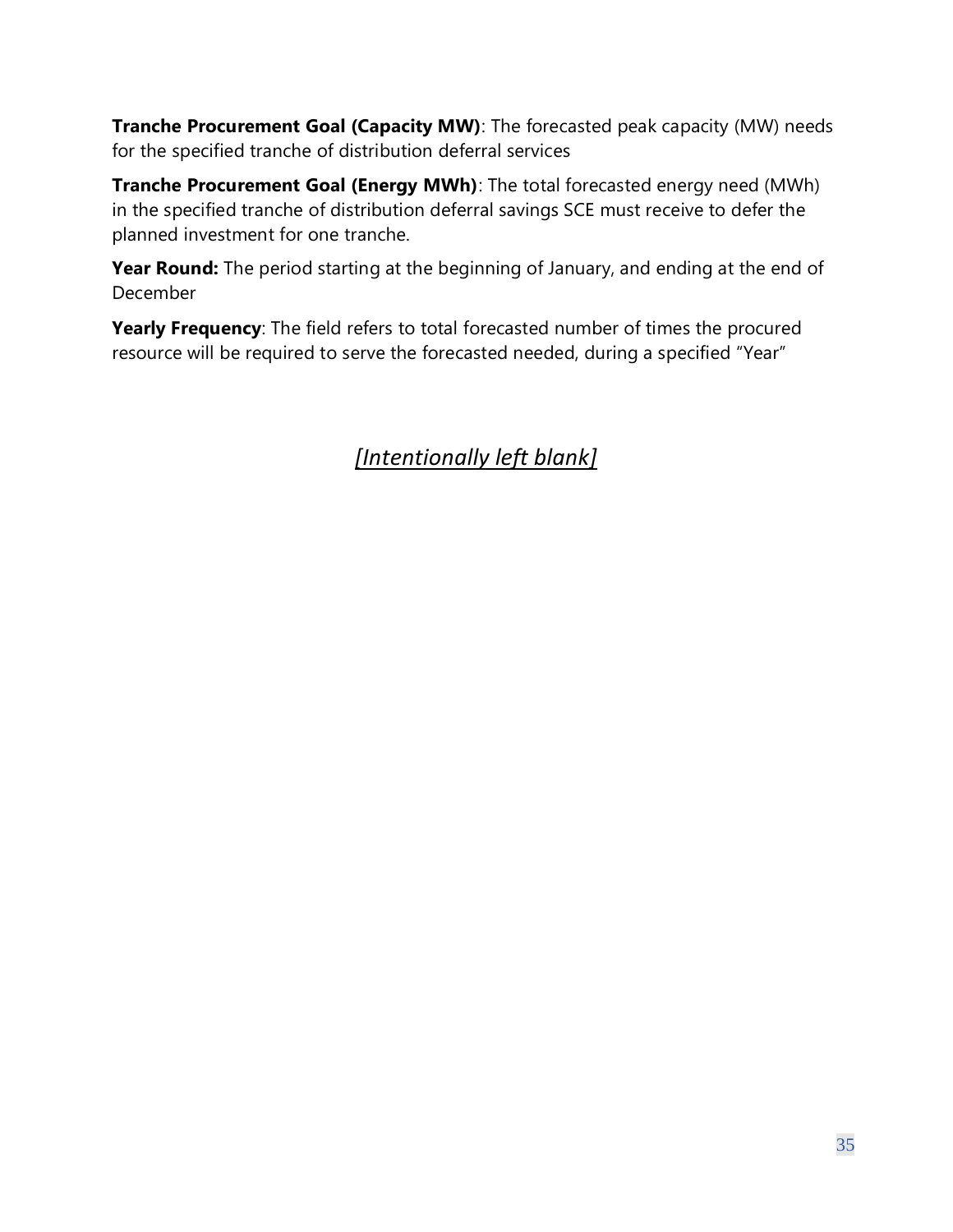# **El Casco 115/12kV – Jonagold 12kV (Beaumont, Calimesa, CA)**



#### DER should be available 7 days a week.

| <b>Capacity</b><br>(MW) | <b>Energy Need</b><br>(MWh) | <b>Season</b> | <b>Monthly</b><br><b>Frequency</b> | Yearly<br><b>Frequency</b> | Year |
|-------------------------|-----------------------------|---------------|------------------------------------|----------------------------|------|
| 0.0                     | 0.0                         | N/A           | $\theta$                           | $\overline{0}$             | 2021 |
| 0.0                     | 0.0                         | N/A           | $\mathbf 0$                        | $\mathbf 0$                | 2022 |
| 0.0                     | 0.0                         | N/A           | $\mathbf 0$                        | $\mathbf 0$                | 2023 |
| 0.1                     | 0.1                         | Summer        | 5                                  | 15                         | 2024 |
| 0.3                     | 0.6                         | Summer        | 5                                  | 15                         | 2025 |
| 0.4                     | 0.7                         | Summer        | 5                                  | 15                         | 2026 |
| 0.4                     | 0.6                         | Summer        | 5                                  | 15                         | 2027 |
| 0.3                     | 0.5                         | Summer        | 5                                  | 15                         | 2028 |
| 0.3                     | 0.3                         | Summer        | 5                                  | 15                         | 2029 |
| 0.3                     | 0.4                         | Summer        | 5                                  | 15                         | 2030 |

|      | <b>Peak Hourly Need (MW)</b> |     |     |     |     |     |     |     |     |     |     |     |     |     |     |           |     |     |     |     |     |     |     |     |
|------|------------------------------|-----|-----|-----|-----|-----|-----|-----|-----|-----|-----|-----|-----|-----|-----|-----------|-----|-----|-----|-----|-----|-----|-----|-----|
| Year |                              |     |     |     |     |     |     |     |     | 10  | ш   | 12  | 13  | 14  | 15  | <b>16</b> | 17  | 18  | 19  | 20  | 21  | 22  | 23  | 24  |
| 2021 | 0.0                          | 0.0 | 0.0 | 0.0 | 0.0 | 0.0 | 0.0 | 0.0 | 0.0 | 0.0 | 0.0 | 0.0 | 0.0 | 0.0 | 0.0 | 0.0       | 0.0 | 0.0 | 0.0 | 0.0 | 0.0 | 0.0 | 0.0 | 0.0 |
| 2022 | 0.0                          | 0.0 | 0.0 | 0.0 | 0.0 | 0.0 | 0.0 | 0.0 | 0.0 | 0.0 | 0.0 | 0.0 | 0.0 | 0.0 | 0.0 | 0.0       | 0.0 | 0.0 | 0.0 | 0.0 | 0.0 | 0.0 | 0.0 | 0.0 |
| 2023 | 0.0                          | 0.0 | 0.0 | 0.0 | 0.0 | 0.0 | 0.0 | 0.0 | 0.0 | 0.0 | 0.0 | 0.0 | 0.0 | 0.0 | 0.0 | 0.0       | 0.0 | 0.0 | 0.0 | 0.0 | 0.0 | 0.0 | 0.0 | 0.0 |
| 2024 | 0.0                          | 0.0 | 0.0 | 0.0 | 0.0 | 0.0 | 0.0 | 0.0 | 0.0 | 0.0 | 0.0 | 0.0 | 0.0 | 0.0 | 0.0 | 0.0       | 0.1 | 0.0 | 0.0 | 0.0 | 0.0 | 0.0 | 0.0 | 0.0 |
| 2025 | 0.0                          | 0.0 | 0.0 | 0.0 | 0.0 | 0.0 | 0.0 | 0.0 | 0.0 | 0.0 | 0.0 | 0.0 | 0.0 | 0.0 | 0.0 | 0.3       | 0.3 | 0.0 | 0.0 | 0.0 | 0.0 | 0.0 | 0.0 | 0.0 |
| 2026 | 0.0                          | 0.0 | 0.0 | 0.0 | 0.0 | 0.0 | 0.0 | 0.0 | 0.0 | 0.0 | 0.0 | 0.0 | 0.0 | 0.0 | 0.0 | 0.0       | 0.3 | 0.4 | 0.0 | 0.0 | 0.0 | 0.0 | 0.0 | 0.0 |
| 2027 | 0.0                          | 0.0 | 0.0 | 0.0 | 0.0 | 0.0 | 0.0 | 0.0 | 0.0 | 0.0 | 0.0 | 0.0 | 0.0 | 0.0 | 0.0 | 0.0       | 0.4 | 0.2 | 0.0 | 0.0 | 0.0 | 0.0 | 0.0 | 0.0 |
| 2028 | 0.0                          | 0.0 | 0.0 | 0.0 | 0.0 | 0.0 | 0.0 | 0.0 | 0.0 | 0.0 | 0.0 | 0.0 | 0.0 | 0.0 | 0.0 | 0.0       | 0.3 | 0.2 | 0.0 | 0.0 | 0.0 | 0.0 | 0.0 | 0.0 |
| 2029 | 0.0                          | 0.0 | 0.0 | 0.0 | 0.0 | 0.0 | 0.0 | 0.0 | 0.0 | 0.0 | 0.0 | 0.0 | 0.0 | 0.0 | 0.0 | 0.0       | 0.3 | 0.0 | 0.0 | 0.0 | 0.0 | 0.0 | 0.0 | 0.0 |
| 2030 | 0.0                          | 0.0 | 0.0 | 0.0 | 0.0 | 0.0 | 0.0 | 0.0 | 0.0 | 0.0 | 0.0 | 0.0 | 0.0 | 0.0 | 0.0 | 0.0       | 0.3 | 0.1 | 0.0 | 0.0 | 0.0 | 0.0 | 0.0 | 0.0 |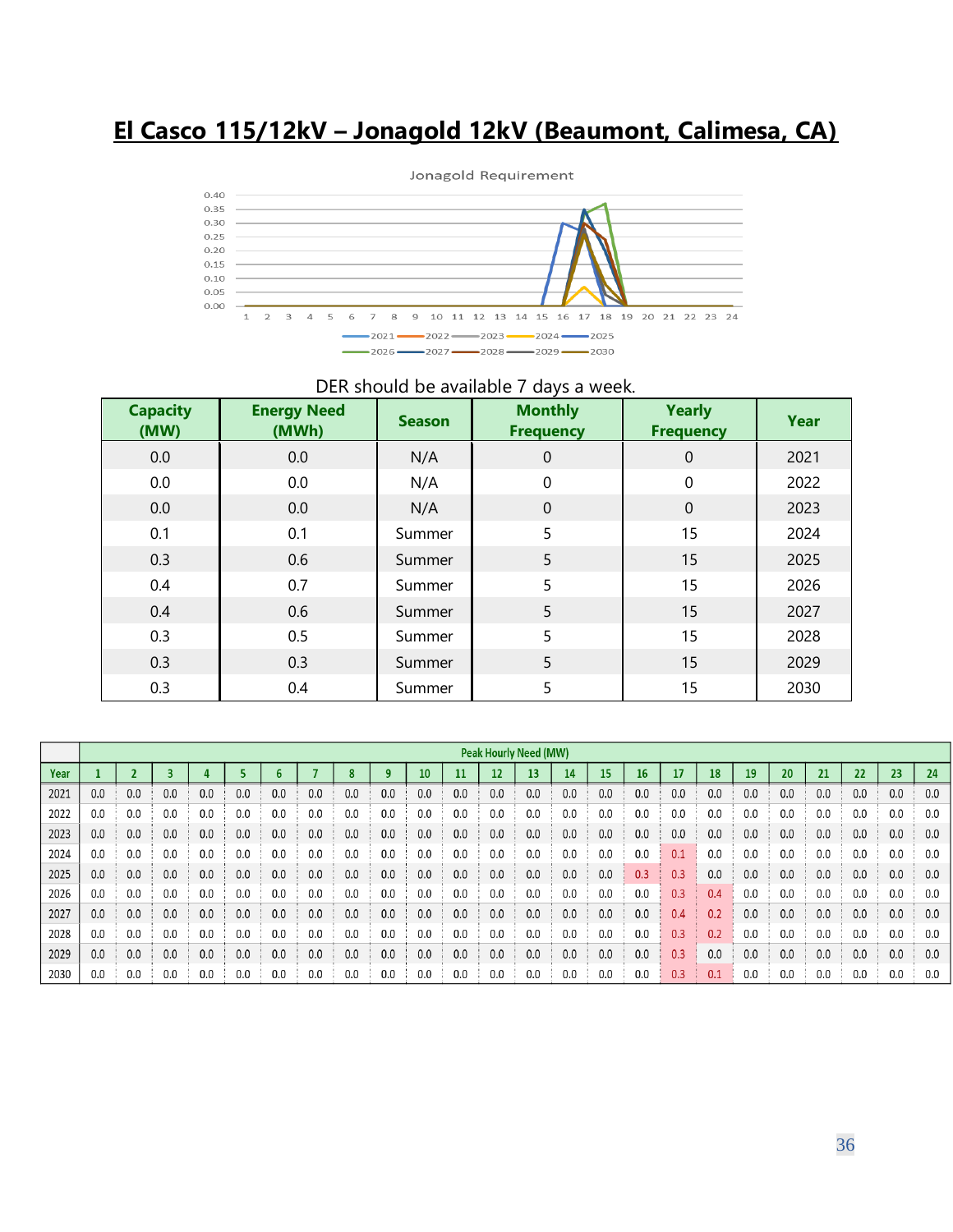# **Shawnee 66/12kV (Garden Grove, Huntington Beach, Los Alamitos, Seal**



#### DER need Monday-Friday only

|      | <b>Capacity (MW)</b> |                                                                                                                                                                                                                                                                                                                                            |                         | <b>Energy Need (MWh)</b> |   |      |                |             |                | <b>Season</b>   |     | <b>Monthly Frequency   Yearly Frequency</b>                                                                                                         |    |     |     |    |     |      |      |      | Year |      |    |    |
|------|----------------------|--------------------------------------------------------------------------------------------------------------------------------------------------------------------------------------------------------------------------------------------------------------------------------------------------------------------------------------------|-------------------------|--------------------------|---|------|----------------|-------------|----------------|-----------------|-----|-----------------------------------------------------------------------------------------------------------------------------------------------------|----|-----|-----|----|-----|------|------|------|------|------|----|----|
|      |                      | 0.0                                                                                                                                                                                                                                                                                                                                        |                         |                          |   | 0.0  |                |             |                | N/A             |     | 0.0                                                                                                                                                 |    |     |     |    |     | 0.0  |      |      | 2021 |      |    |    |
|      |                      | 0.0                                                                                                                                                                                                                                                                                                                                        |                         |                          |   | 0.0  |                |             | N/A            |                 |     |                                                                                                                                                     |    | 0.0 | 0.0 |    |     |      |      |      | 2022 |      |    |    |
|      |                      | 0.0<br>0.0                                                                                                                                                                                                                                                                                                                                 |                         |                          |   |      |                |             | N/A            |                 | 0.0 |                                                                                                                                                     |    |     |     |    | 0.0 |      |      | 2023 |      |      |    |    |
|      |                      | 6.9                                                                                                                                                                                                                                                                                                                                        | 27.4                    |                          |   |      |                |             |                | Summer          |     |                                                                                                                                                     |    | 5   |     |    |     | 15   |      |      | 2024 |      |    |    |
|      |                      | 6.9                                                                                                                                                                                                                                                                                                                                        |                         |                          |   | 31.5 |                |             |                | Summer          |     |                                                                                                                                                     |    | 6   |     |    |     | 15   |      |      |      | 2025 |    |    |
|      |                      | 6.9<br>25.5                                                                                                                                                                                                                                                                                                                                |                         |                          |   |      |                |             | Summer         |                 |     |                                                                                                                                                     | 5  |     |     |    | 15  |      |      |      | 2026 |      |    |    |
|      |                      | 6.8                                                                                                                                                                                                                                                                                                                                        |                         |                          |   | 26.5 |                |             |                | Summer          |     |                                                                                                                                                     |    | 5   |     |    |     | 15   |      |      |      | 2027 |    |    |
|      |                      | 6.7                                                                                                                                                                                                                                                                                                                                        |                         |                          |   | 34.8 |                |             |                | Summer          |     |                                                                                                                                                     |    | 5   |     |    |     | 15   |      |      |      | 2028 |    |    |
|      | 6.7<br>21.5          |                                                                                                                                                                                                                                                                                                                                            |                         |                          |   |      |                | Summer      |                |                 | 5   |                                                                                                                                                     |    |     |     | 15 |     |      | 2029 |      |      |      |    |    |
|      |                      | 6.7<br>26.0                                                                                                                                                                                                                                                                                                                                |                         |                          |   |      |                | 5<br>Summer |                |                 |     |                                                                                                                                                     |    | 15  |     |    |     | 2030 |      |      |      |      |    |    |
|      |                      |                                                                                                                                                                                                                                                                                                                                            |                         |                          |   |      |                |             |                |                 |     | <b>Peak Hourly Need (MW)</b>                                                                                                                        |    |     |     |    |     |      |      |      |      |      |    |    |
| Year | $\mathbf{1}$         |                                                                                                                                                                                                                                                                                                                                            |                         |                          |   |      |                |             |                |                 |     |                                                                                                                                                     |    |     |     |    |     |      |      |      |      |      |    |    |
|      |                      | $\overline{2}$                                                                                                                                                                                                                                                                                                                             | $\overline{\mathbf{3}}$ | $\overline{\mathbf{4}}$  | 5 | 6    | $\overline{7}$ | 8           | $\overline{9}$ | 10 <sup>1</sup> | 11  | 12 <sup>2</sup>                                                                                                                                     | 13 | 14  | 15  | 16 | 17  | 18   | 19   | 20   | 21   | 22   | 23 | 24 |
| 2024 |                      | 0.0   0.0   0.0   0.0   0.0   0.0   0.0   0.0   0.0   0.0   0.0   0.0   3.3   5.6   6.9   6.9   4.3   0.4   0.0   0.0   0.0   0.0   0.0   0.0   0.0                                                                                                                                                                                        |                         |                          |   |      |                |             |                |                 |     |                                                                                                                                                     |    |     |     |    |     |      |      |      |      |      |    |    |
| 2025 |                      | 0.0   0.0   0.0   0.0   0.0   0.0   0.0   0.0   0.0   0.0   0.0   0.0   3.1   5.9   6.9   6.6   5.1   3.2   0.7   0.0   0.0   0.0   0.0   0.0   0.0                                                                                                                                                                                        |                         |                          |   |      |                |             |                |                 |     |                                                                                                                                                     |    |     |     |    |     |      |      |      |      |      |    |    |
| 2026 | 0.0 <sub>1</sub>     | $0.0 \cdot$                                                                                                                                                                                                                                                                                                                                | $0.0 \cdot$             | $0.0 \cdot$              |   |      |                |             |                |                 |     | 0.0   0.0   0.0   0.0   0.0   0.0   0.0   0.0   0.0   0.0   0.0   0.0   0.0   0.0   0.0   0.0   0.0   0.0   0.0                                     |    |     |     |    |     |      |      |      |      |      |    |    |
| 2027 | $0.0$ i              |                                                                                                                                                                                                                                                                                                                                            |                         |                          |   |      |                |             |                |                 |     | 0.0   0.0   0.0   0.0   0.0   0.0   0.0   0.0   0.0   0.0   0.0   0.0   2.3   4.7   6.3   6.8   4.9   1.5   0.0   0.0   0.0   0.0   0.0   0.0   0.0 |    |     |     |    |     |      |      |      |      |      |    |    |
| 2028 | 0.0                  |                                                                                                                                                                                                                                                                                                                                            |                         |                          |   |      |                |             |                |                 |     | 0.0   0.0   0.0   0.0   0.0   0.0   0.0   0.0   0.0   0.0   0.0   0.0   3.0   6.0   6.7   6.4   5.7   4.3   2.7   0.0   0.0   0.0   0.0   0.0   0.0 |    |     |     |    |     |      |      |      |      |      |    |    |
| 2029 | 0.0                  | $(0.0 \n\cdot 0.0 \n\cdot 0.0 \n\cdot 0.0 \n\cdot 0.0 \n\cdot 0.0 \n\cdot 0.0 \n\cdot 0.0 \n\cdot 0.0 \n\cdot 0.0 \n\cdot 0.0 \n\cdot 0.0 \n\cdot 0.0 \n\cdot 0.1 \n\cdot 0.3 \n\cdot 1 5.3 \n\cdot 0.7 \n\cdot 1 5.4 \n\cdot 0.0 \n\cdot 0.0 \n\cdot 0.0 \n\cdot 0.0 \n\cdot 0.0 \n\cdot 0.0 \n\cdot 0.0 \n\cdot 0.0 \n\cdot 0.0 \n\cdot$ |                         |                          |   |      |                |             |                |                 |     |                                                                                                                                                     |    |     |     |    |     |      |      |      |      |      |    |    |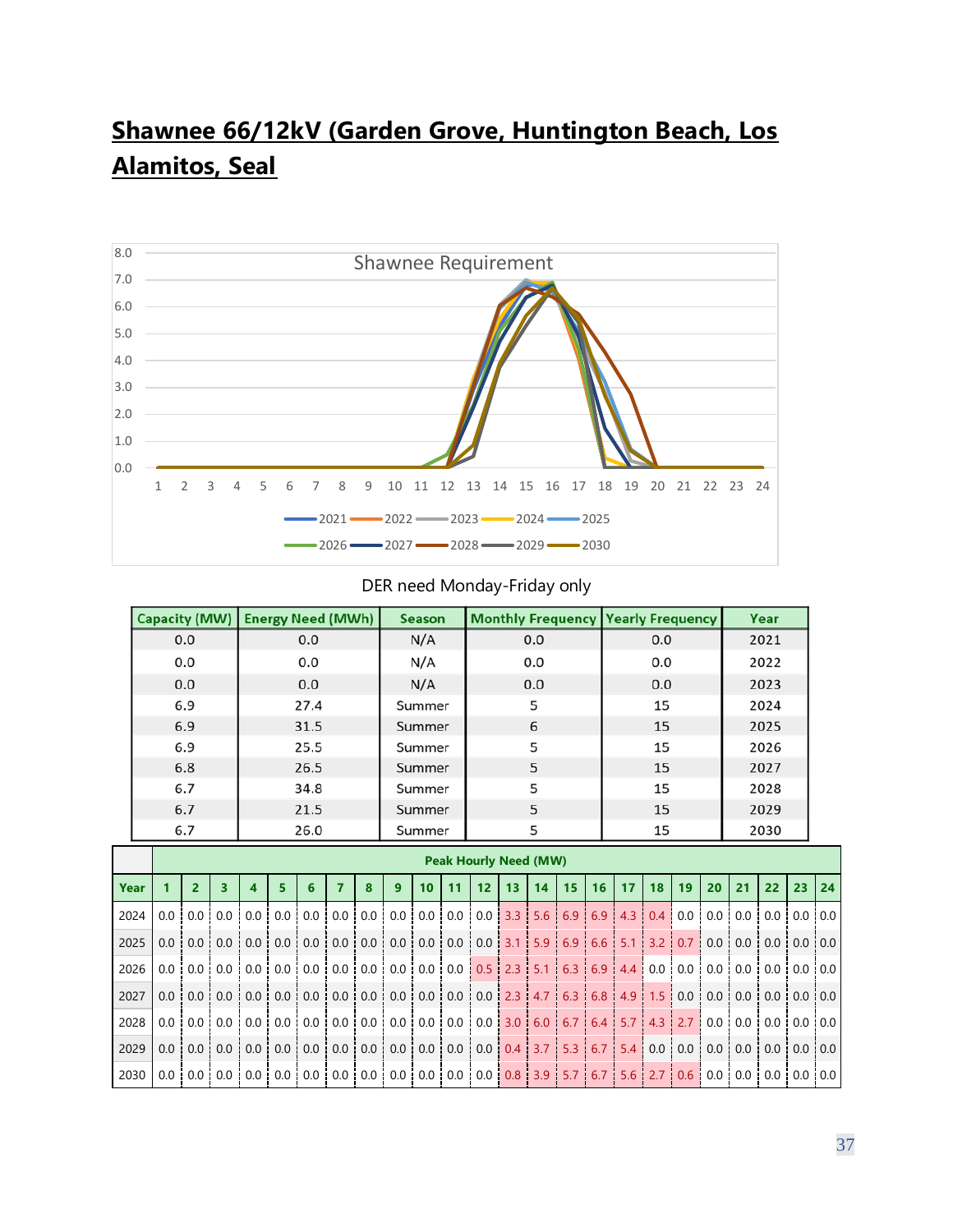

# **Santa Clara-Colonia 66kV – (Oxnard, Camarillo, CA.)**

|      | Capacity (MW) Energy Need (MWh) | <b>Season</b> | <b>Monthly Frequency   Yearly Frequency</b> |              | Year |
|------|---------------------------------|---------------|---------------------------------------------|--------------|------|
| 0.0  | 0.0                             | N/A           | $\mathbf 0$                                 | 0            | 2021 |
| 0.0  | 0.0                             | N/A           | 0                                           | 0            | 2022 |
| 0.0  | 0.0                             | N/A           | $\mathbf{0}$                                | $\mathbf{0}$ | 2023 |
| 0.0  | 0.0                             | N/A           | 0                                           | 0            | 2024 |
| 3.0  | 11.6                            | Summer        | 5                                           | 15           | 2025 |
| 10.9 | 70.9                            | Summer        | 13                                          | 50           | 2026 |
| 19.3 | 120.2                           | Year Round    | 24                                          | 140          | 2027 |
| 20.1 | 158.7                           | Year Round    | 24                                          | 145          | 2028 |
| 22.2 | 160.3                           | Year Round    | 28                                          | 185          | 2029 |
| 22.3 | 172.6                           | Year Round    | 24                                          | 135          | 2030 |

DER need Monday-Friday only

|      |     |     |     |     |     |     |     |     |     |      |      |      | <b>Peak Hourly Need (MW)</b> |      |      |      |      |      |     |     |     |     |     |     |
|------|-----|-----|-----|-----|-----|-----|-----|-----|-----|------|------|------|------------------------------|------|------|------|------|------|-----|-----|-----|-----|-----|-----|
| Year |     |     |     |     |     |     |     |     |     | 10   | 11   | 12   | 13                           | 14   | 15   | 16   | 17   | 18   | 19  | 20  | 21  | 22  | 23  | 24  |
| 2021 | 0.0 | 0.0 | 0.0 | 0.0 | 0.0 | 0.0 | 0.0 | 0.0 | 0.0 | 0.0  | 0.0  | 0.0  | 0.0                          | 0.0  | 0.0  | 0.0  | 0.0  | 0.0  | 0.0 | 0.0 | 0.0 | 0.0 | 0.0 | 0.0 |
| 2022 | 0.0 | 0.0 | 0.0 | 0.0 | 0.0 | 0.0 | 0.0 | 0.0 | 0.0 | 0.0  | 0.0  | 0.0  | 0.0                          | 0.0  | 0.0  | 0.0  | 0.0  | 0.0  | 0.0 | 0.0 | 0.0 | 0.0 | 0.0 | 0.0 |
| 2023 | 0.0 | 0.0 | 0.0 | 0.0 | 0.0 | 0.0 | 0.0 | 0.0 | 0.0 | 0.0  | 0.0  | 0.0  | 0.0                          | 0.0  | 0.0  | 0.0  | 0.0  | 0.0  | 0.0 | 0.0 | 0.0 | 0.0 | 0.0 | 0.0 |
| 2024 | 0.0 | 0.0 | 0.0 | 0.0 | 0.0 | 0.0 | 0.0 | 0.0 | 0.0 | 0.0  | 0.0  | 0.0  | 0.0                          | 0.0  | 0.0  | 0.0  | 0.0  | 0.0  | 0.0 | 0.0 | 0.0 | 0.0 | 0.0 | 0.0 |
| 2025 | 0.0 | 0.0 | 0.0 | 0.0 | 0.0 | 0.0 | 0.0 | 0.0 | 0.0 | 0.0  | 1.1  | 1.6  | 3.0                          | 2.7  | 2.4  | 0.8  | 0.0  | 0.0  | 0.0 | 0.0 | 0.0 | 0.0 | 0.0 | 0.0 |
| 2026 | 0.0 | 0.0 | 0.0 | 0.0 | 0.0 | 0.0 | 0.0 | 0.0 | 0.0 | 3.4  | 6.5  | 7.5  | 9.0                          | 10.7 | 10.9 | 9.8  | 9.2  | 3.9  | 0.0 | 0.0 | 0.0 | 0.0 | 0.0 | 0.0 |
| 2027 | 0.0 | 0.0 | 0.0 | 0.0 | 0.0 | 0.0 | 0.0 | 0.0 | 5.8 | 10.8 | 13.8 | 14.8 | 16.5                         | 19.3 | 14.9 | 11.3 | 8.5  | 4.3  | 0.2 | 0.0 | 0.0 | 0.0 | 0.0 | 0.0 |
| 2028 | 0.0 | 0.0 | 0.0 | 0.0 | 0.0 | 0.0 | 0.0 | 2.0 | 6.9 | 11.6 | 15.0 | 16.9 | 18.9                         | 20.1 | 19.3 | 17.1 | 15.1 | 10.2 | 4.3 | 1.3 | 0.0 | 0.0 | 0.0 | 0.0 |
| 2029 | 0.0 | 0.0 | 0.0 | 0.0 | 0.0 | 0.0 | 0.0 | 3.3 | 8.9 | 14.0 | 16.6 | 17.9 | 19.5                         | 22.2 | 17.8 | 13.7 | 11.1 | 7.2  | 3.1 | 2.9 | 2.1 | 0.0 | 0.0 | 0.0 |
| 2030 | 0.0 | 0.0 | 0.0 | 0.0 | 0.0 | 0.0 | 0.0 | 2.0 | 7.1 | 14.9 | 17.4 | 17.2 | 21.8                         | 22.3 | 19.4 | 15.8 | 14.4 | 10.8 | 5.5 |     | 1.3 | 0.0 | 0.0 | 0.0 |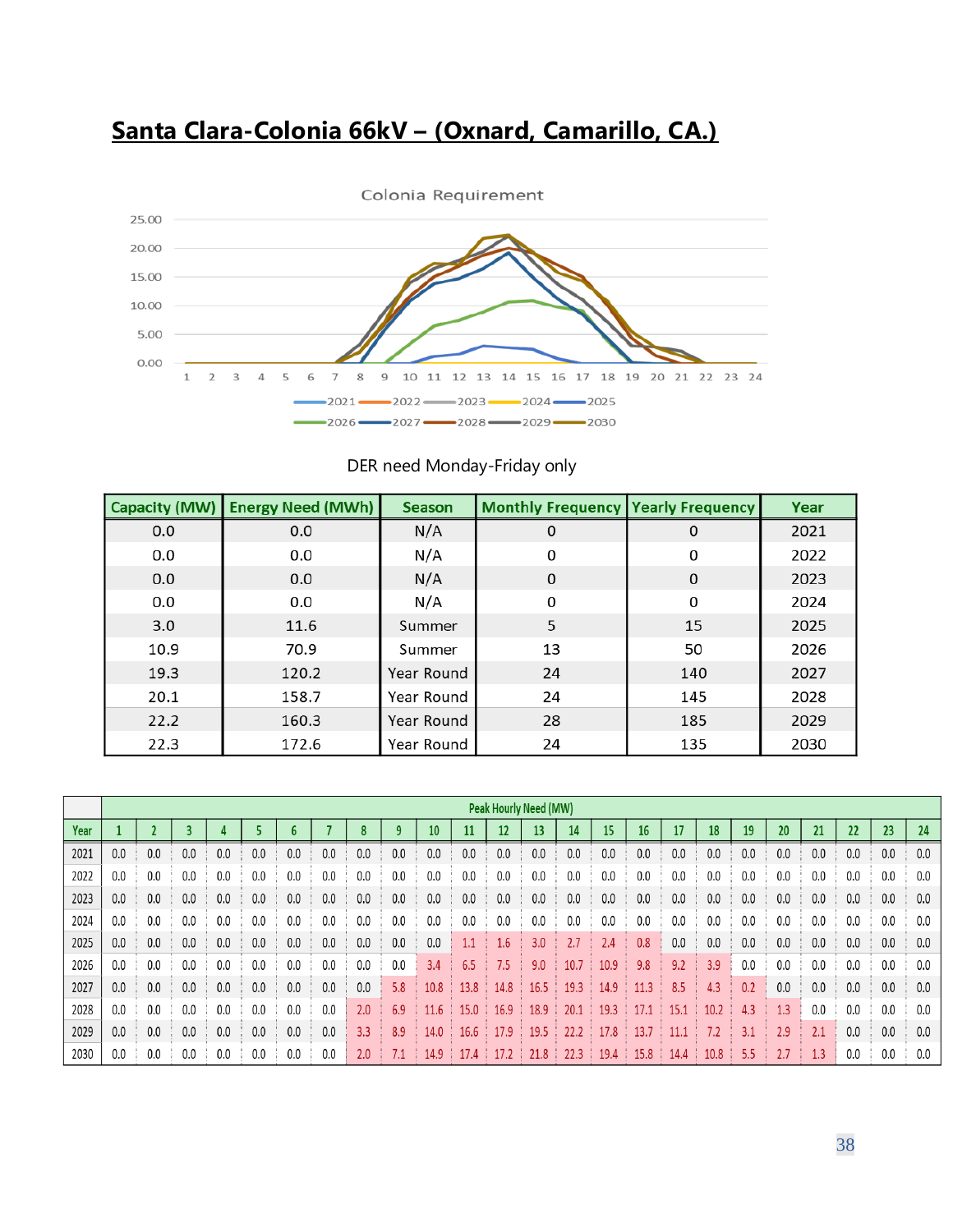|          | <b>TRANCHE 1</b> |               |                  |                                        |                                             |                                        |  |  |  |  |  |
|----------|------------------|---------------|------------------|----------------------------------------|---------------------------------------------|----------------------------------------|--|--|--|--|--|
| Project  | <b>Need Area</b> | <b>Season</b> | <b>Need Days</b> | <b>Subscription</b><br><b>End Date</b> | Project<br><b>Completion</b><br><b>Date</b> | <b>Initial</b><br><b>Delivery Date</b> |  |  |  |  |  |
| El Casco | Jonagold         | Summer        | Monday-          |                                        |                                             |                                        |  |  |  |  |  |
|          | Circuit          |               | Sunday           | 12/1/2022                              | 6/1/2023                                    | 6/1/2024                               |  |  |  |  |  |
|          | Shawnee          |               | Monday-          |                                        |                                             |                                        |  |  |  |  |  |
| Shawnee  | Substation       | Summer        | Friday Only      | 12/1/2022                              | 6/1/2023                                    | 6/1/2024                               |  |  |  |  |  |
|          | Colonia          |               | Monday-          |                                        |                                             |                                        |  |  |  |  |  |
| Colonia  | Substation       | Summer        | Friday Only      | 12/1/2023                              | 6/1/2024                                    | 6/1/2025                               |  |  |  |  |  |

| <b>TRANCHE 1</b> |                       |                      |                                    |                                  |                                     |  |  |  |  |  |
|------------------|-----------------------|----------------------|------------------------------------|----------------------------------|-------------------------------------|--|--|--|--|--|
| <b>Project</b>   | <b>Need Area</b>      | <b>Tariff Budget</b> | <b>Deployment</b><br><b>Budget</b> | <b>Capacity</b><br><b>Budget</b> | <b>Performance</b><br><b>Budget</b> |  |  |  |  |  |
| El Casco         | Jonagold Circuit      | \$12,130             | \$2,426                            | \$3,639                          | \$6,065                             |  |  |  |  |  |
| Shawnee          | Shawnee<br>Substation | \$173,834            | \$34,767                           | \$52,150                         | \$86,197                            |  |  |  |  |  |
| Colonia          | Colonia<br>Substation | \$255,891            | \$51,178                           | \$76,767                         | \$127,945                           |  |  |  |  |  |

\*\*\* End of ATTACHMENT C \*\*\*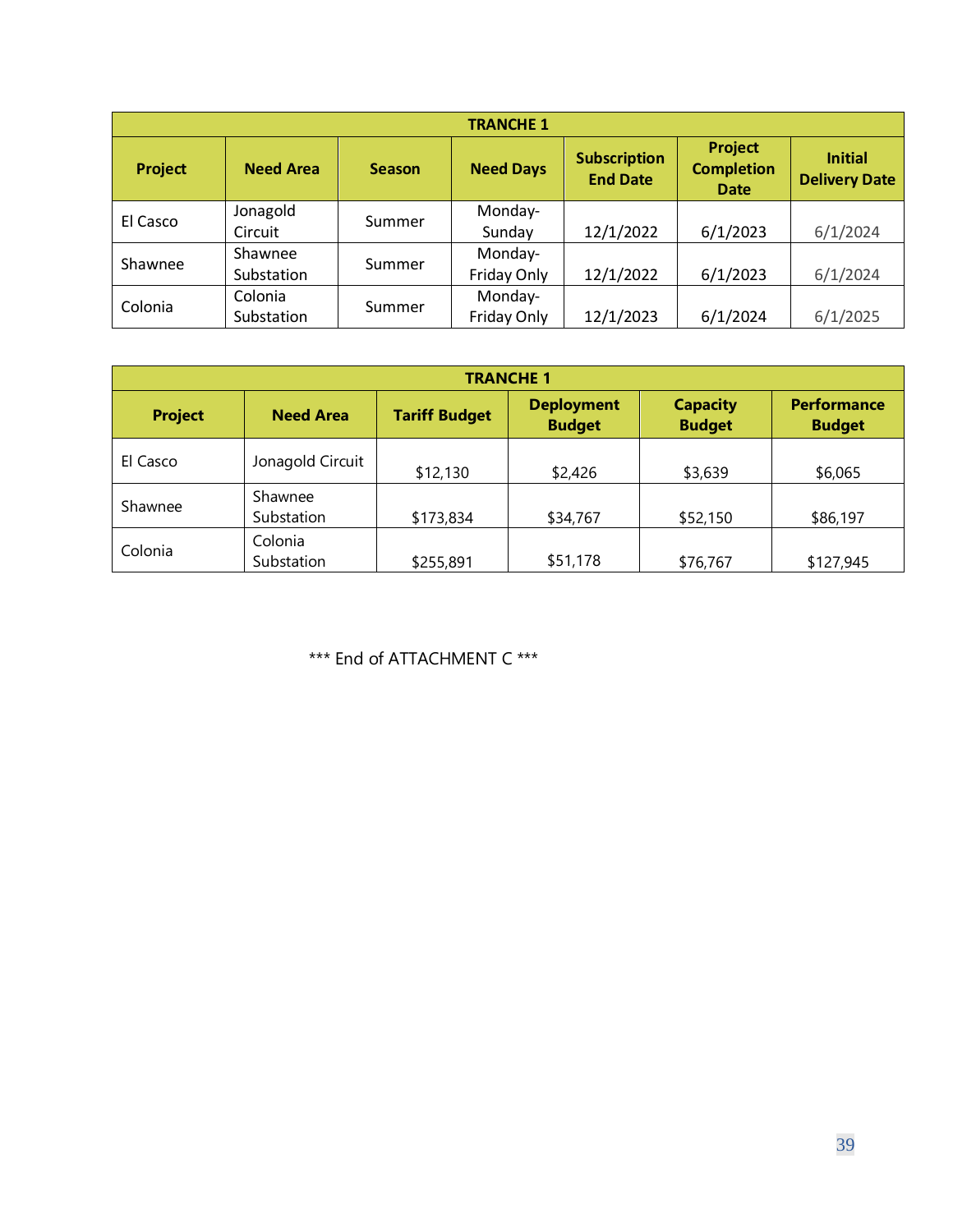#### **ATTACHMENT D**

#### *Incrementality*

Incremental Offers are to be consistent with the principles adopted by the CPUC in D.16-12-036 and D. 21-02-006, including ensuring that double payment and double counting of DER services does not occur.

Read the explanation below of how incrementality is determined.

1. Wholly Incremental: Offers which provide technologies and services not (1) already being sourced or (2) reasonably expected to be sourced through another utility procurement, program, or tariff, which is providing and being compensated for the same service. These Offers will be assessed full incremental value.

2. Partially Incremental: Offers in which some portion of the technology or service is already incentivized through another authorized utility procurement, program, or tariff, and being compensated for the same service. Only the portion of the Offer that provides material enhancements to the existing project will be considered incremental. Bidders must provide a feasible method of measuring and quantifying the incremental value to justify additional compensation.

3. Not Incremental: Offers which provide technologies or services already sourced under another authorized utility procurement, program, or tariff, that meet the identified solicitation needs, and that provide no clearly discernable incremental value beyond current offerings. These Offers are not incremental and will not be included in the valuation and selection process.

Examples of how DERs participating in one of our programs will be assessed:

Projects receiving Self Generation Incentive Program ("SGIP") funding will be considered fully incremental for the purposes of Partnership Pilot offers, if the provider commits to meeting the dispatch requirements pursuant to the contract for the solicited deferral services and is not already participating in another utility procurement, program, or tariff which is providing and being compensated for the same service.

Projects already compensated through Net Energy Metering ("NEM") where the provider makes a material enhancement to provide the deferral services (e.g., the addition of storage that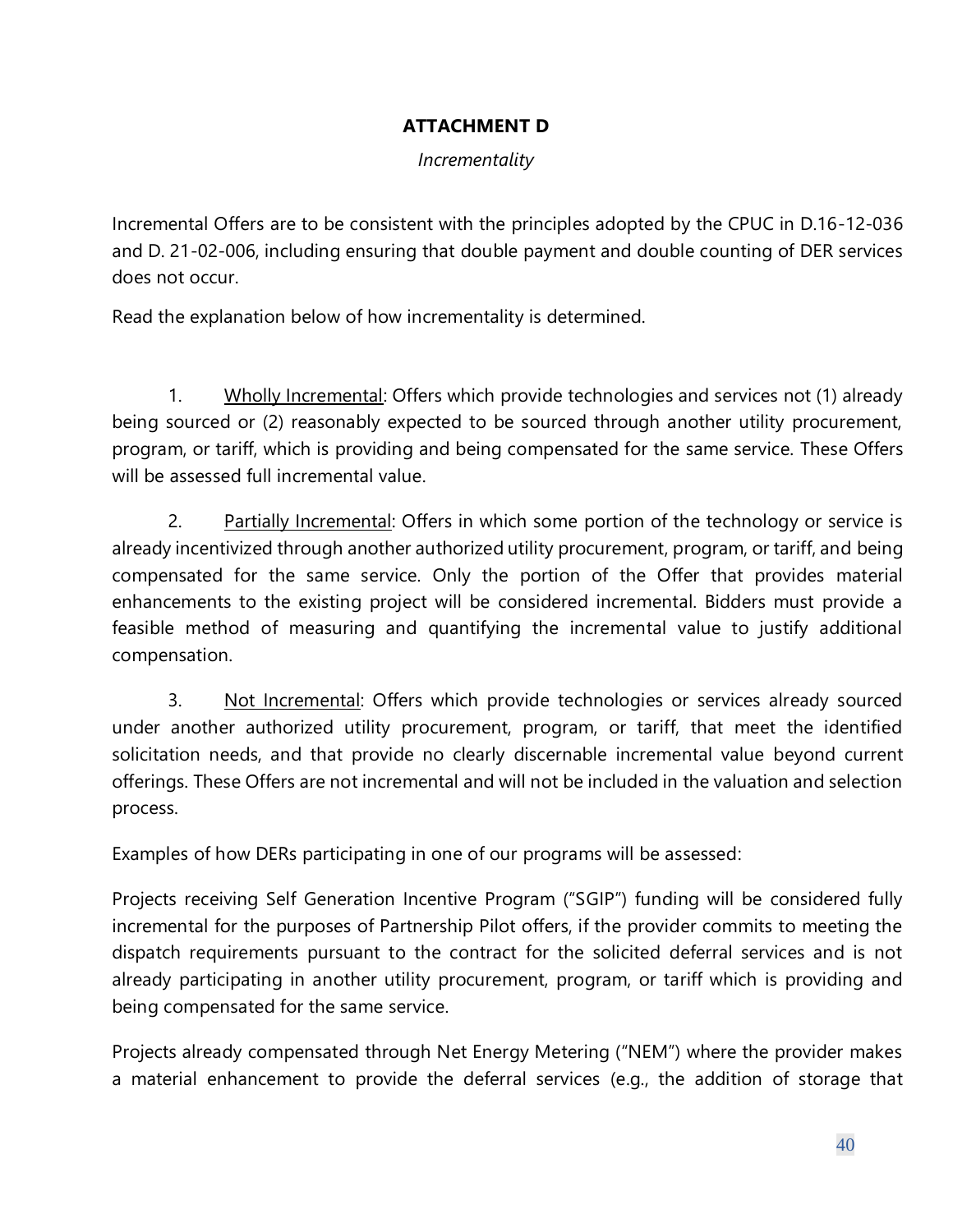commits to meeting the dispatch requirements described in the solicitation terms and pursuant to the contract for the solicited deferral services). The storage delivery will be considered fully incremental for the purposes of the Partnership Pilot offers, NEM projects without material enhancement (i.e., storage) will not be considered incremental.

#### *Not Already in SCE Energy Efficiency Portfolio:*

New EE projects will be allowed to either demonstrate incrementality subject to EE Program Administrator review or elect to use a pre-specified "overlap factor" method. Providers that choose EE Program Administrator review would describe their proposed EE measures and targeted market segments and demonstrate that the projects do not overlap with the EE Program Administrator's existing EE programs. Program incrementality using this method could range from 0% to 100% based on EE Program Administrator review. Alternatively, providers can use a prespecified "overlap factor" method that does not require an explicit demonstration of incrementality. With this approach, a proposed EE program is assumed to be 80% incremental. Their contribution to the grid need is discounted by 20%. For example, assuming the need is 1 MW, an EE proposal using this "haircut" method must deliver 1.2 MW.

## *Already in SCE Energy Efficiency Portfolio:*

Projects already included in an SCE EE program portfolio will not be considered incremental without a material enhancement for the purpose of the Partnership Pilot. The enhancement must be clearly demonstrable above and beyond the scope of the original EE measures and installations to be considered wholly incremental.

Demand Response offers are eligible for the purposes of the Partnership Pilot. Such offers are fully incremental as long as the provider commits to meeting the dispatch requirements pursuant to the contract for the solicited deferral services and the commitment does not conflict with the Demand Response programs to which the provider is already subscribed.

*\*\*\* End of ATTACHMENT D \*\*\**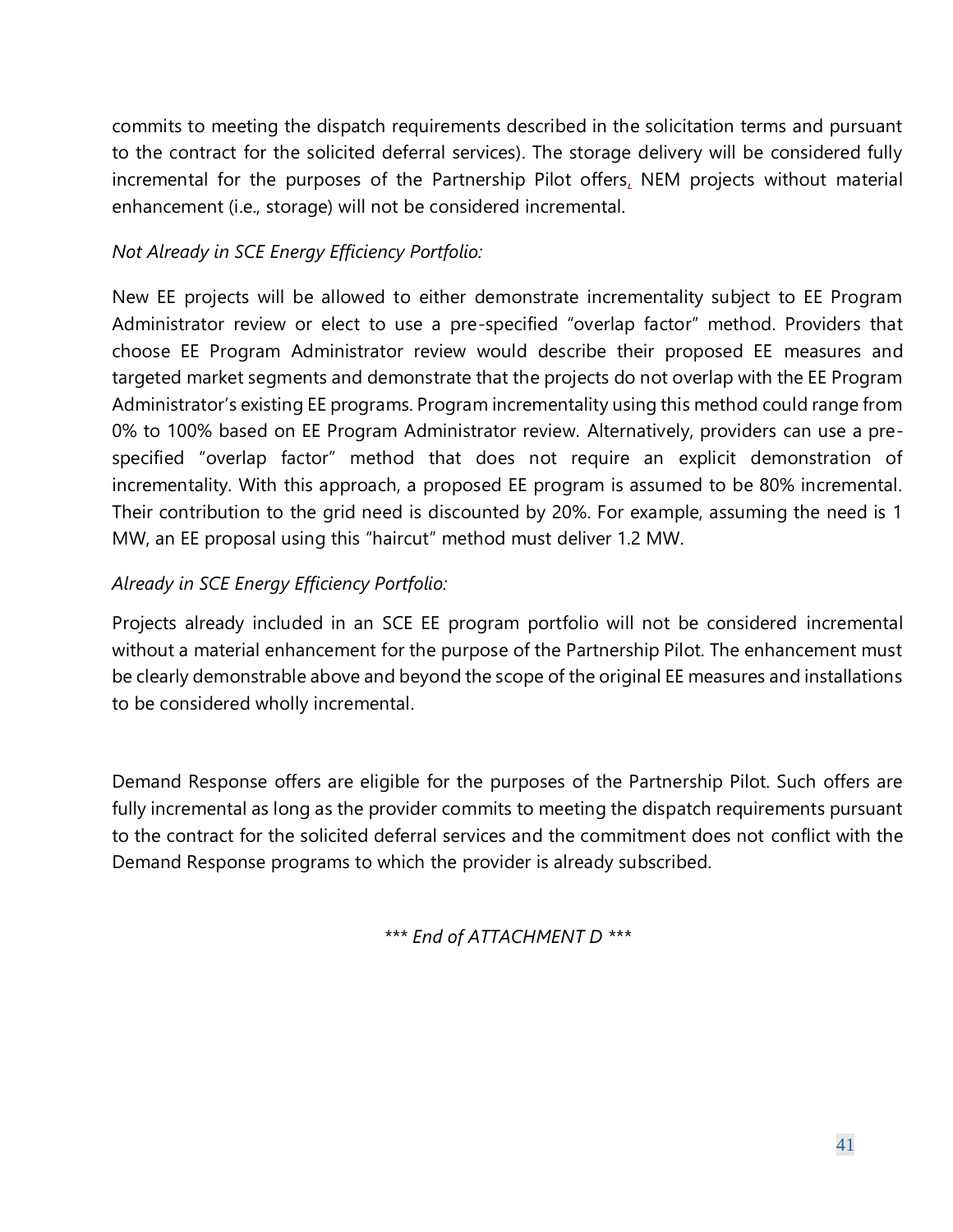#### **ATTACHMENT E**

#### *Payments*

The Tariff Budget is set at 85 percent of the cost cap of a planned investment, based on the Simple Pricing Method. That 85 percent is divided up into three payment tiers:

1) Deployment (20%) – Utilities would pay providers to install distributed energy resources solutions and commit to dispatch;

• Only newly installed DERs are eligible to receive the Deployment payment

2) Reservation (30%) – Utilities would pay providers to reserve specific amounts of capacity and energy during specified timeframe; and

3) Performance (50%) – Utilities would pay providers when resources are dispatched according to contracted criteria.

NOTE: The reservation payments and performance payments will only be made if contracts with aggregators cumulate to at least 100% of the capacity needed to defer the planned distribution infrastructure.

| Project                        | <b>Tranche 1 Deployment</b><br>Payment*<br>(S/KWh) | <b>Tranche 1 Reservation</b><br><b>Payment</b><br>(S/KWh) | <b>Tranche 1 Performance</b><br><b>Payment</b><br>(S/KWh) |
|--------------------------------|----------------------------------------------------|-----------------------------------------------------------|-----------------------------------------------------------|
| El Casco - Jonagold<br>Circuit | \$0.13213                                          | \$0.19820                                                 | \$0.33033                                                 |
| Shawnee                        | \$0.00970                                          | \$0.01455                                                 | 0.02425                                                   |
| Santa Clara-<br>Colonia        | \$0.03342                                          | \$0.05014                                                 | \$0.08356                                                 |

**\****Only new Distributed Energy Resources being installed are eligible to receive a deployment payment.*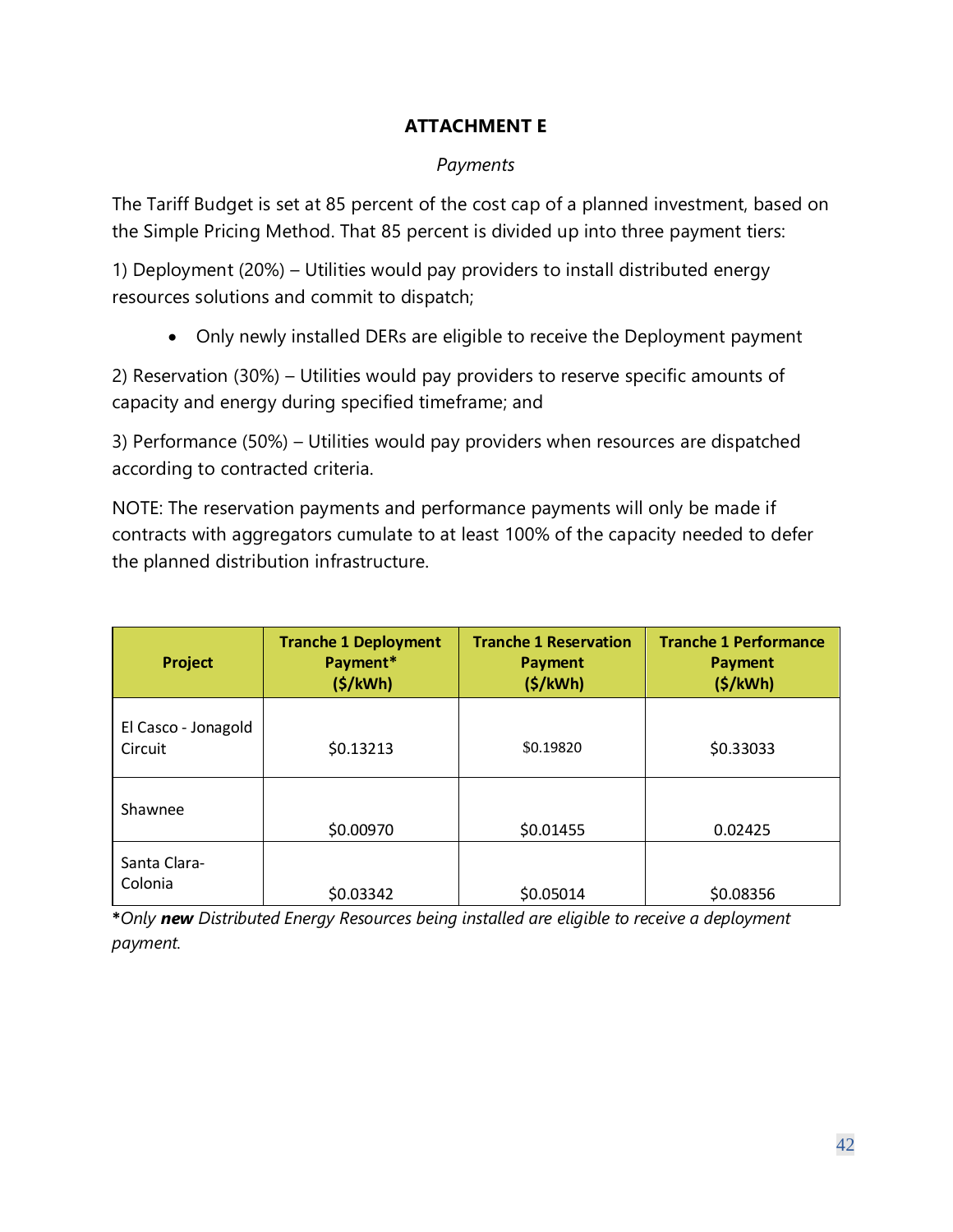|                | <b>JONAGOLD CIRCUIT</b> |               |                   |                                                                               |                     |                                                |                                  |                                          |                                   |  |
|----------------|-------------------------|---------------|-------------------|-------------------------------------------------------------------------------|---------------------|------------------------------------------------|----------------------------------|------------------------------------------|-----------------------------------|--|
| <b>Tranche</b> | Year                    | <b>Season</b> | <b>Need Days</b>  | 120%<br><b>Tranche</b><br><b>Procurement</b><br><b>Goal (Energy</b><br>- kWh) | # Of<br><b>Days</b> | <b>Tariff</b><br><b>Budget</b><br>(Nominal \$) | Deploy-<br>ment<br><b>Budget</b> | <b>Reserv-</b><br>ation<br><b>Budget</b> | Perform-<br>ance<br><b>Budget</b> |  |
| $\mathbf{1}$   | 2024                    | Summer        | Monday-<br>Sunday | 120                                                                           | 153                 | \$12,130                                       | \$2,426                          | \$3,639                                  | \$6,065                           |  |
| $\overline{2}$ | 2025                    | Summer        | Monday-<br>Sunday | 720                                                                           | 153                 | \$80,056                                       | \$16,011                         | \$24,017                                 | \$40,028                          |  |
| 3              | 2026                    | Summer        | Monday-<br>Sunday | 840                                                                           | 153                 | \$102,738                                      | \$20,548                         | \$30,822                                 | \$51,369                          |  |
| $\overline{4}$ | 2027                    | Summer        | Monday-<br>Sunday | 720                                                                           | 153                 | \$96,868                                       | \$19,374                         | \$29,060                                 | \$48,434                          |  |
| 5              | 2028                    | Summer        | Monday-<br>Sunday | 600                                                                           | 153                 | \$88,795                                       | \$17,759                         | \$26,639                                 | \$44,398                          |  |
| 6              | 2029                    | Summer        | Monday-<br>Sunday | 360                                                                           | 153                 | \$58,605                                       | \$11,721                         | \$17,581                                 | \$29,302                          |  |
| 7              | 2030                    | Summer        | Monday-<br>Sunday | 480                                                                           | 153                 | \$85,954                                       | \$17,191                         | \$25,786                                 | \$42,977                          |  |

|                | <b>Jonagold Circuit</b>                                                        |                                                                                     |                                                                                  |  |  |  |  |  |  |  |  |
|----------------|--------------------------------------------------------------------------------|-------------------------------------------------------------------------------------|----------------------------------------------------------------------------------|--|--|--|--|--|--|--|--|
| <b>Tranche</b> | <b>Deployment Payment</b><br>= (Deployment Budget/120% kWh<br>need)/# of days) | <b>Reservation Payment</b><br>$=$ (Reservation Budget/120%)<br>kWh need)/# of days) | <b>Performance Payment</b><br>= (Performance Budget/120%<br>kWh need)/# of days) |  |  |  |  |  |  |  |  |
|                | \$/kWh                                                                         | \$/kWh                                                                              | \$/kWh                                                                           |  |  |  |  |  |  |  |  |
| $\mathbf{1}$   | \$0.13213                                                                      | \$0.19820                                                                           | \$0.33033                                                                        |  |  |  |  |  |  |  |  |
| $\overline{2}$ | \$0.14534                                                                      | \$0.21802                                                                           | \$0.36336                                                                        |  |  |  |  |  |  |  |  |
| 3              | \$0.15988                                                                      | \$0.23982                                                                           | \$0.39970                                                                        |  |  |  |  |  |  |  |  |
| 4              | \$0.17587                                                                      | \$0.26380                                                                           | \$0.43967                                                                        |  |  |  |  |  |  |  |  |
| 5              | \$0.19345                                                                      | \$0.29018                                                                           | \$0.48363                                                                        |  |  |  |  |  |  |  |  |
| 6              | \$0.21280                                                                      | \$0.31920                                                                           | \$0.53200                                                                        |  |  |  |  |  |  |  |  |
| 7              | \$0.23408                                                                      | \$0.35112                                                                           | \$0.58520                                                                        |  |  |  |  |  |  |  |  |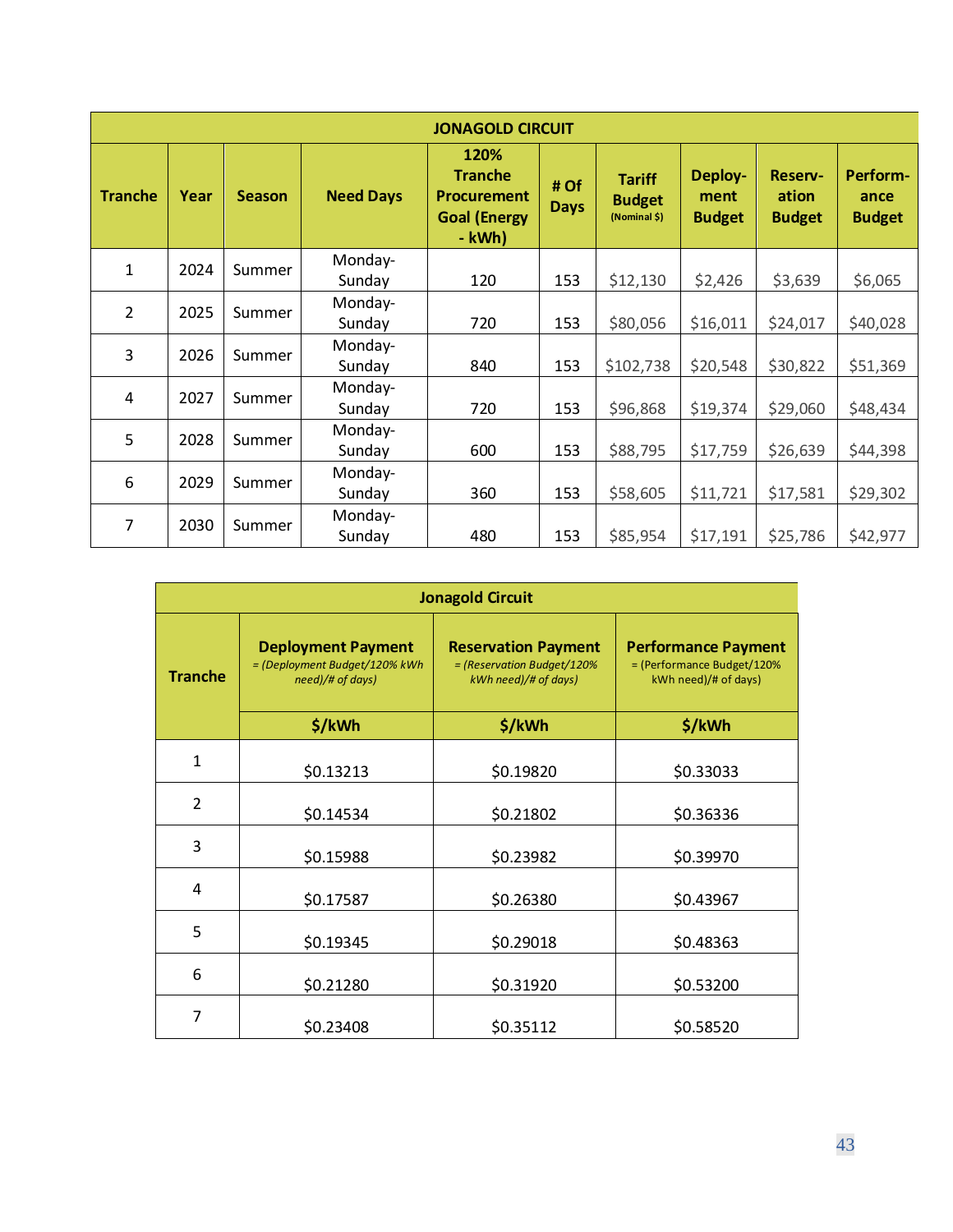|                | <b>SHAWNEE SUBSTATION</b> |               |                        |                                                                    |                     |                                                |                                  |                                          |                                   |  |
|----------------|---------------------------|---------------|------------------------|--------------------------------------------------------------------|---------------------|------------------------------------------------|----------------------------------|------------------------------------------|-----------------------------------|--|
| <b>Tranche</b> | Year                      | <b>Season</b> | <b>Need Days</b>       | 120% Tranche<br><b>Procurement</b><br><b>Goal (Energy -</b><br>kWh | # Of<br><b>Days</b> | <b>Tariff</b><br><b>Budget</b><br>(Nominal \$) | Deploy-<br>ment<br><b>Budget</b> | <b>Reserv-</b><br>ation<br><b>Budget</b> | Perform-<br>ance<br><b>Budget</b> |  |
| $\mathbf{1}$   | 2024                      | Summer        | Monday-<br>Friday Only | 32,880                                                             | 109                 | \$173,834                                      | \$34,767                         | \$52,150                                 | \$86,917                          |  |
| $\overline{2}$ | 2025                      | Summer        | Monday-<br>Friday Only | 37,800                                                             | 110                 | \$178,526                                      | \$35,705                         | \$53,558                                 | \$89,263                          |  |
| 3              | 2026                      | Summer        | Monday-<br>Friday Only | 30,600                                                             | 110                 | \$183,346                                      | \$36,669                         | \$55,004                                 | \$91,673                          |  |
| $\overline{4}$ | 2027                      | Summer        | Monday-<br>Friday Only | 31,800                                                             | 109                 | \$188,295                                      | \$37,659                         | \$56,489                                 | \$94,148                          |  |
| 5              | 2028                      | Summer        | Monday-<br>Friday Only | 41,760                                                             | 109                 | \$193,378                                      | \$38,676                         | \$58,013                                 | \$96,689                          |  |
| 6              | 2029                      | Summer        | Monday-<br>Friday Only | 21,500                                                             | 109                 | \$198,599                                      | \$39,720                         | \$59,580                                 | \$99,299                          |  |
| $\overline{7}$ | 2030                      | Summer        | Monday-<br>Friday Only | 31,200                                                             | 109                 | \$203,960                                      | \$40,792                         | \$61,188                                 | \$101,980                         |  |

|                | <b>Shawnee Substation</b>                                                      |                                                                                  |                                                                                     |  |  |  |  |  |  |  |  |
|----------------|--------------------------------------------------------------------------------|----------------------------------------------------------------------------------|-------------------------------------------------------------------------------------|--|--|--|--|--|--|--|--|
| <b>Tranche</b> | <b>Deployment Payment</b><br>= (Deployment Budget/120%<br>kWh need)/# of days) | <b>Reservation Payment</b><br>= (Reservation Budget/120%<br>kWh need)/# of days) | <b>Performance Payment</b><br>$=$ (Performance Budget/120%)<br>kWh need)/# of days) |  |  |  |  |  |  |  |  |
|                | \$/kWh                                                                         | \$/kWh                                                                           | \$/kWh                                                                              |  |  |  |  |  |  |  |  |
| $\mathbf{1}$   | \$0.00970                                                                      | \$0.01455                                                                        | \$0.02425                                                                           |  |  |  |  |  |  |  |  |
| $\overline{2}$ | \$0.00859                                                                      | \$0.01288                                                                        | \$0.02147                                                                           |  |  |  |  |  |  |  |  |
| 3              | \$0.01089                                                                      | \$0.01634                                                                        | \$0.02724                                                                           |  |  |  |  |  |  |  |  |
| 4              | \$0.01086                                                                      | \$0.01630                                                                        | \$0.02716                                                                           |  |  |  |  |  |  |  |  |
| 5              | \$0.00850                                                                      | \$0.01275                                                                        | \$0.02124                                                                           |  |  |  |  |  |  |  |  |
| 6              | \$0.01695                                                                      | \$0.02542                                                                        | \$0.04237                                                                           |  |  |  |  |  |  |  |  |
| 7              | \$0.01199                                                                      | \$0.01799                                                                        | \$0.02999                                                                           |  |  |  |  |  |  |  |  |